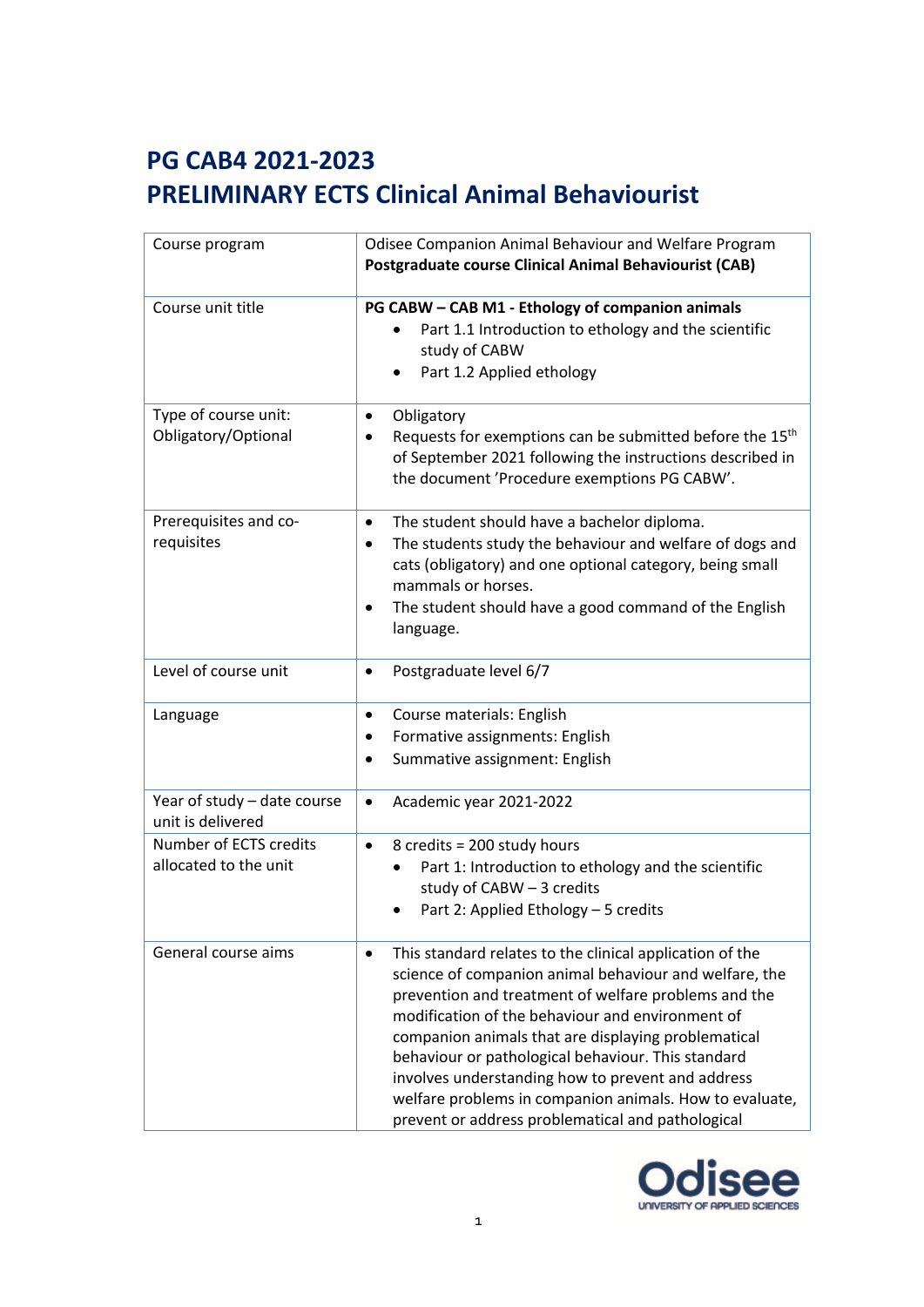|                                                  | behaviours within individual animals through the<br>development of suitable environments and<br>management/treatment regimes that are expected to be<br>effective, based on best practice and scientific evidence.<br>The diagnosis and treatment of pathological behaviour<br>and the use of psychopharmacological interventions is<br>conducted in cooperation with a veterinary surgeon.<br>This standard is suitable for those working in the animal<br>care sector, with responsibility for planning and managing<br>humane approaches to the addressing of pathological and<br>problem behaviour of animals, and who have an extensive<br>understanding of clinical animal behaviour and the related<br>scientific/clinical literature.<br>Included is the standard is the development of practical<br>research experience in the area of companion animal<br>behaviour and welfare.                                                                                                                  |
|--------------------------------------------------|-------------------------------------------------------------------------------------------------------------------------------------------------------------------------------------------------------------------------------------------------------------------------------------------------------------------------------------------------------------------------------------------------------------------------------------------------------------------------------------------------------------------------------------------------------------------------------------------------------------------------------------------------------------------------------------------------------------------------------------------------------------------------------------------------------------------------------------------------------------------------------------------------------------------------------------------------------------------------------------------------------------|
| Summary of key learning<br>outcomes of the unit  | 1. Introducing the concepts and essential subject matters<br>necessary for an in-depth understanding of the biological<br>bases of animal behaviour in general and the biology,<br>ontogeny, phylogeny and ethogram of companion animals<br>in particular.<br>2. Develop an understanding of human animal interactions<br>and appraisal of how these affect the behaviour and<br>welfare of companion animals as a basis to advise<br>professionals and non-professionals on how to achieve<br>good animal welfare and human-animal relationships and<br>prevent problems.                                                                                                                                                                                                                                                                                                                                                                                                                                  |
| Specific learning outcomes<br>of the course unit | Students will know and understand the subjects covered<br>$\bullet$<br>in this module and be able to:<br>1.1 Demonstrate the current understanding of the biology<br>and ethology of dogs, cats and the species of their choice<br>from the category's small mammals or horses.<br>1.2 Interpret communicative behaviour. Recognise,<br>evaluate and report on the behavioural state of an animal,<br>including normal behaviour and behaviour indicative of a<br>positive and negative emotional state and ill-health.<br>1.3 Demonstrate an understanding of how the processes<br>of behavioural ontogeny and phylogeny affect the<br>behaviour of specific species, evaluate their importance<br>for the development of normal behaviour, the prevention<br>of abnormal behaviour and optimizing individual welfare.<br>1.4 Critically evaluate the interaction between 'nature'<br>and 'nurture' in general and how these influence the<br>development of behavioural disorders in domestic<br>animals. |

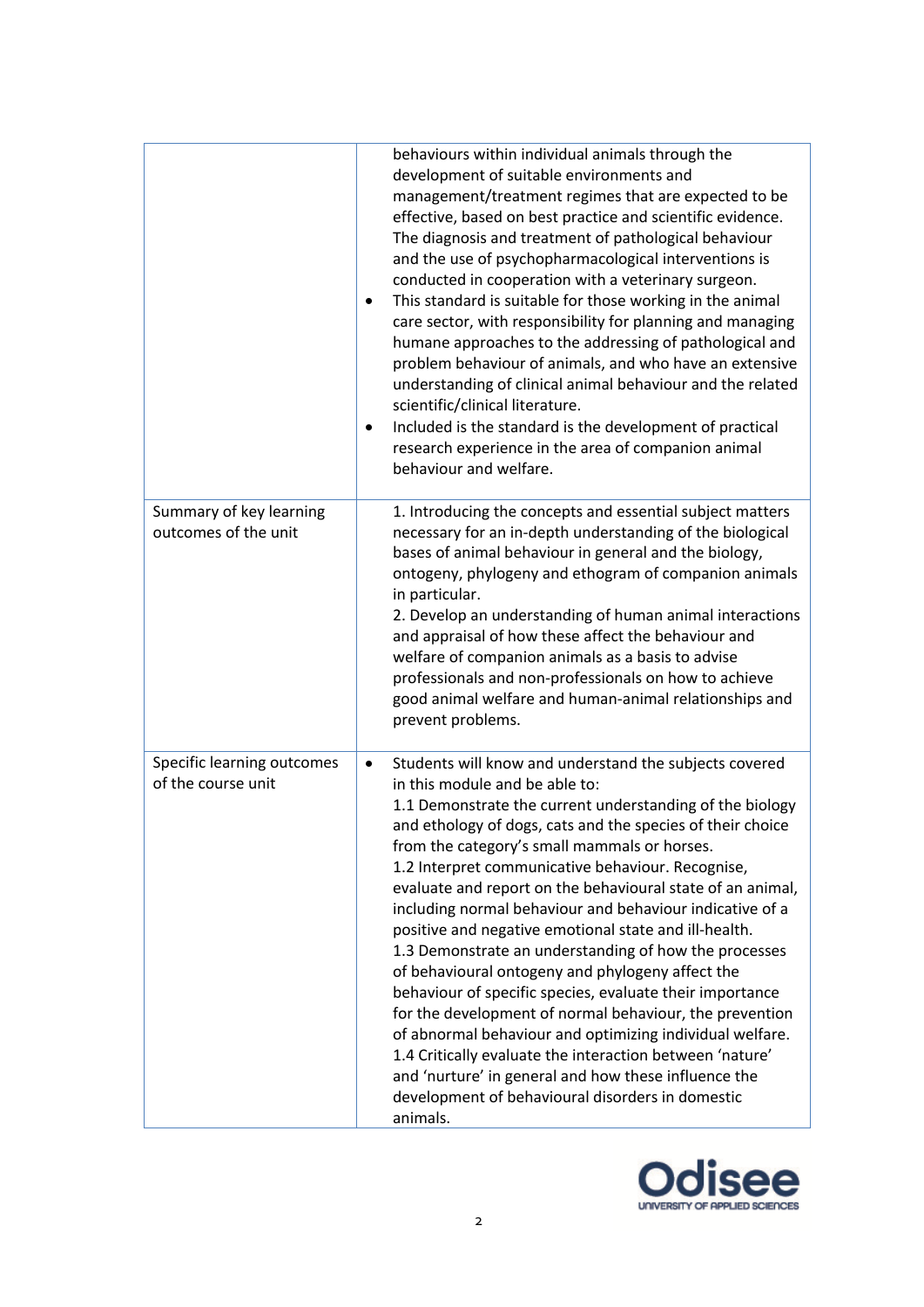|                                                     | 1.5 Express an understanding of how the processes of<br>domestication, natural and artificial selection affect the<br>behaviour or animals.<br>1.6 Express an understanding of the different attitudes of<br>humans towards companion animals throughout the<br>history and in the present society. How attitudes towards<br>companion animals affect the human animal<br>bond/relationship, human-animal interactions, the<br>behaviour and welfare of people and companion animals<br>in a variety of situations.                                                                                                                                                                                                                                                                                                                                                                                                                                                                                                                                                                                                                                                                                                                                                                                                                                                                                                                                                                                                                                                                                                                                                                                                                                        |
|-----------------------------------------------------|------------------------------------------------------------------------------------------------------------------------------------------------------------------------------------------------------------------------------------------------------------------------------------------------------------------------------------------------------------------------------------------------------------------------------------------------------------------------------------------------------------------------------------------------------------------------------------------------------------------------------------------------------------------------------------------------------------------------------------------------------------------------------------------------------------------------------------------------------------------------------------------------------------------------------------------------------------------------------------------------------------------------------------------------------------------------------------------------------------------------------------------------------------------------------------------------------------------------------------------------------------------------------------------------------------------------------------------------------------------------------------------------------------------------------------------------------------------------------------------------------------------------------------------------------------------------------------------------------------------------------------------------------------------------------------------------------------------------------------------------------------|
| Course contents                                     | The field of applied ethology and its importance in relation<br>٠<br>to animal welfare.<br>The principles of ethology including: general principles of<br>٠<br>behaviour genetics and the evolution of behaviour. The<br>process of domestication and its effect on behaviour. The<br>concept of dominance.<br>The biology and behaviour of dogs, cats, small mammals<br>and horses including: body structures, movement, sensory<br>physiology and abilities, motivation and organization of<br>behaviour, nutrition and health.<br>The ontogeny and phylogeny of behaviour of dogs, cats,<br>small mammals and horses, including: the process of<br>domestication of the specific species, sensitive periods,<br>socialisation, attachment, breeds and breed differences.<br>Behavioural development. The effect on the behaviour of<br>the specific species resulting from the interaction between<br>biological, genetic, environmental influences and the<br>domestic environment.<br>The ethogram of normal behaviour of dogs, cats, small<br>mammals and horses, including: communicative<br>behaviour, social behaviour, sexual behaviour, ingestive<br>behaviour, eliminative behaviour, locomotive behaviour,<br>maternal behaviour, behaviour indicative of a positive and<br>negative emotional state.<br>Anthrozoology the science studying the interaction<br>٠<br>between humans and animals and its relevance to<br>companion animal behaviour and welfare.<br>The psychology of the human-animal bond and its effect<br>٠<br>on the behaviour and welfare of humans and companion<br>animals, including: the human animal bond in historical<br>and cultural perspective and tests and measurements to<br>evaluate the human-animal bond. |
| Planned learning activities<br>and teaching methods | Distance learning consisting of:<br>Online video lectures                                                                                                                                                                                                                                                                                                                                                                                                                                                                                                                                                                                                                                                                                                                                                                                                                                                                                                                                                                                                                                                                                                                                                                                                                                                                                                                                                                                                                                                                                                                                                                                                                                                                                                  |

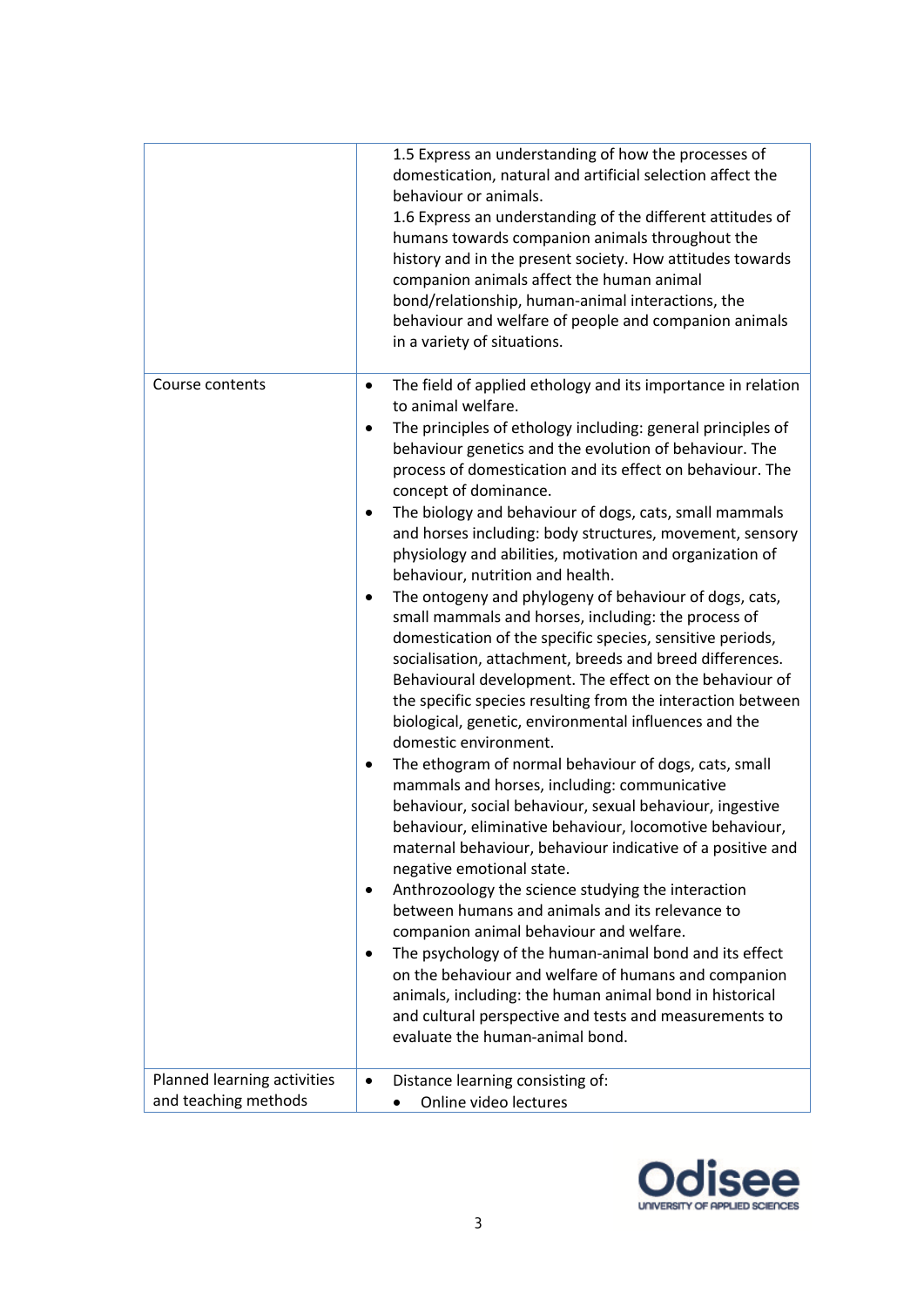|                              | <b>Reading lists</b><br>٠                                       |
|------------------------------|-----------------------------------------------------------------|
|                              | Peer-to-peer learning activities                                |
|                              | Self-assessment quizzes                                         |
| Assessment methods and       | Individually composed formative assignment.<br>$\bullet$        |
| criteria                     | Individually composed summative assignment.<br>٠                |
|                              |                                                                 |
|                              | <b>Grading:</b>                                                 |
|                              | To pass the module the student has to score 50% on a total of   |
|                              | 20 points (formative + summative assignment).                   |
|                              | The formative assignment is scored 'sufficient' or 'fail'.      |
|                              | A 'sufficient' scores 1/1; a 'fail' scores 0/1. Students        |
|                              | who do not submit the assignment at the required                |
|                              | deadline score 0/1 on this part.                                |
|                              | The total score of the summative assignment is 19<br>$\bullet$  |
|                              | points in the first chance.                                     |
|                              |                                                                 |
|                              | If a student fails the module:                                  |
|                              | Students failing the module can take a second chance            |
|                              | in the next exam period.                                        |
|                              | In the second chance the student only has to submit             |
|                              | the summative assignment. The formative assignment              |
|                              | does not have to be retaken. The summative                      |
|                              | assignment second will be scored on a total of 20               |
|                              | points.                                                         |
|                              |                                                                 |
|                              | A tolerance cannot be applied to this module (see the           |
|                              | Education and examination regulations).                         |
|                              |                                                                 |
| Essential study materials    | Course materials provided by the lecturers.<br>٠                |
|                              |                                                                 |
| Recommended or required      | See reading list provided in the course syllabus.<br>$\bullet$  |
| reading<br>Unit coordinators | Jolanda Pluijmakers (Jolanda@davalon.nl) and David<br>$\bullet$ |
|                              | Appleby (appleby@abklinikka.com).                               |
|                              |                                                                 |
| Lecturers                    | David Appleby<br>٠                                              |
|                              | Anouck Haverbeke                                                |
|                              | Anne McBride                                                    |
|                              | Jolanda Pluijmakers                                             |
|                              | Adinda Sannen                                                   |
|                              | Anne Seawright                                                  |
|                              |                                                                 |
|                              | © Odisee, 2021                                                  |

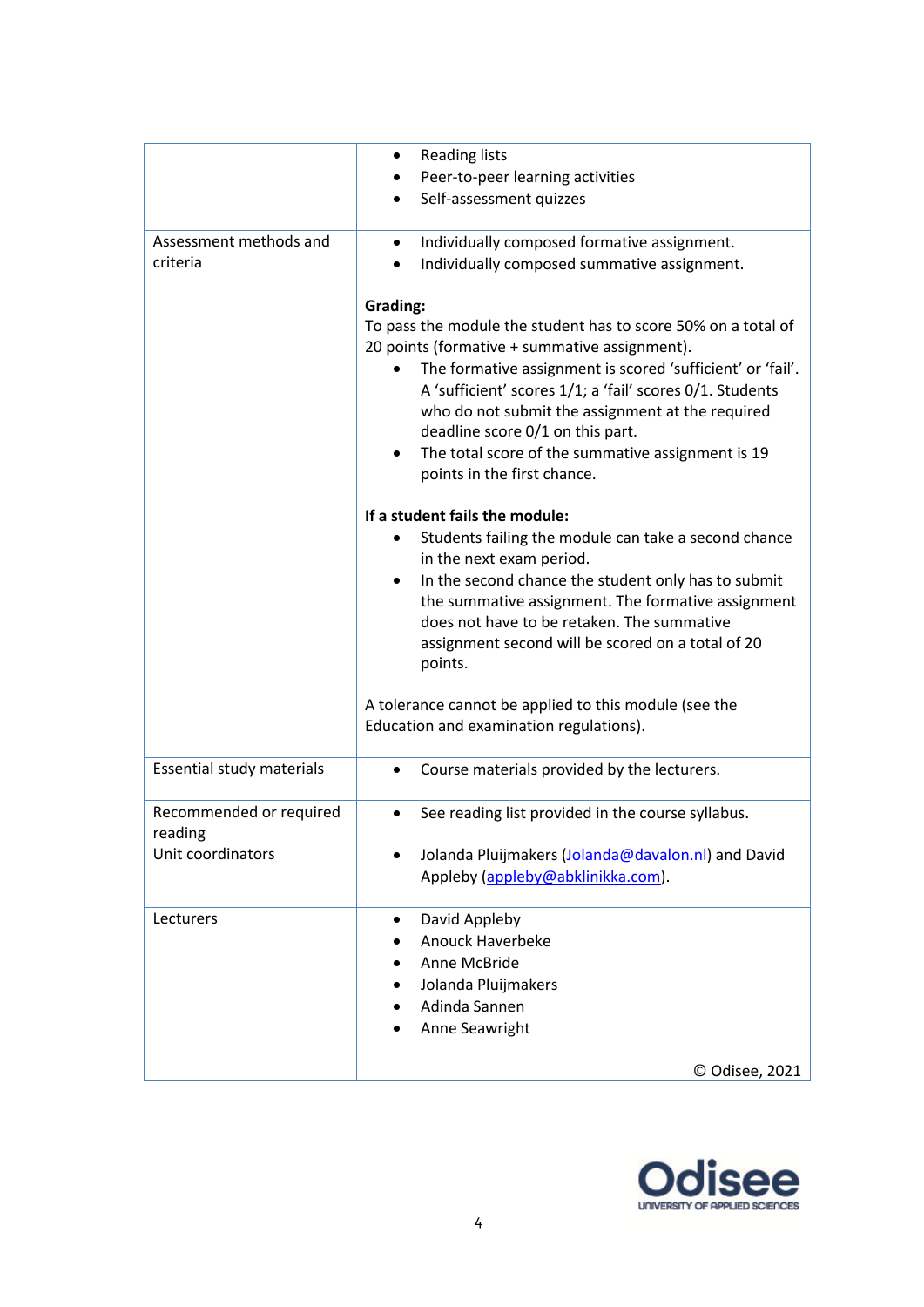| Course program                                   | Odisee Companion Animal Behaviour and Welfare Program<br><b>Postgraduate course Clinical Animal Behaviourist (CAB)</b>                                                                                                                                                                                                                                                                                                                                                                                                |
|--------------------------------------------------|-----------------------------------------------------------------------------------------------------------------------------------------------------------------------------------------------------------------------------------------------------------------------------------------------------------------------------------------------------------------------------------------------------------------------------------------------------------------------------------------------------------------------|
| Course unit title                                | PG CABW - CAB M2 - Learning theory and animal training                                                                                                                                                                                                                                                                                                                                                                                                                                                                |
| Type of course unit:<br>Obligatory/Optional      | Obligatory<br>$\bullet$<br>Requests for exemptions can be submitted before the 15 <sup>th</sup><br>of September 2021 following the instructions described in<br>the document 'Procedure exemptions PG CABW'.                                                                                                                                                                                                                                                                                                          |
| Prerequisites and co-requisites                  | The student should have a bachelor diploma.<br>$\bullet$<br>The students study the behaviour and welfare of dogs and<br>٠<br>cats (obligatory) and one optional category, being small<br>mammals or horses.<br>The student should have a good command of the English<br>٠<br>language.                                                                                                                                                                                                                                |
| Level of course unit                             | Postgraduate level 6/7<br>$\bullet$                                                                                                                                                                                                                                                                                                                                                                                                                                                                                   |
| Language                                         | Course materials: English<br>$\bullet$<br>Workshops: English<br>MC exam: English<br>Formative assignment: English<br>٠<br>Summative assignment: English<br>$\bullet$                                                                                                                                                                                                                                                                                                                                                  |
| Year of study - date course<br>unit is delivered | Academic year 2021-2022<br>$\bullet$                                                                                                                                                                                                                                                                                                                                                                                                                                                                                  |
| Number of ECTS credits<br>allocated to the unit  | $6$ credits = 150 hours<br>$\bullet$<br>Part 1: Learning theory = 4 credits<br>Part 2: Animal training = 2 credits<br>$\bullet$                                                                                                                                                                                                                                                                                                                                                                                       |
| General course aims                              | This standard relates to the clinical application of the<br>٠<br>science of companion animal behaviour and welfare, the<br>prevention and treatment of welfare problems and the<br>modification of the behaviour and environment of<br>companion animals that are displaying problematical<br>behaviour or pathological behaviour. This standard<br>involves understanding how to prevent and address<br>welfare problems in companion animals. How to evaluate,<br>prevent or address problematical and pathological |

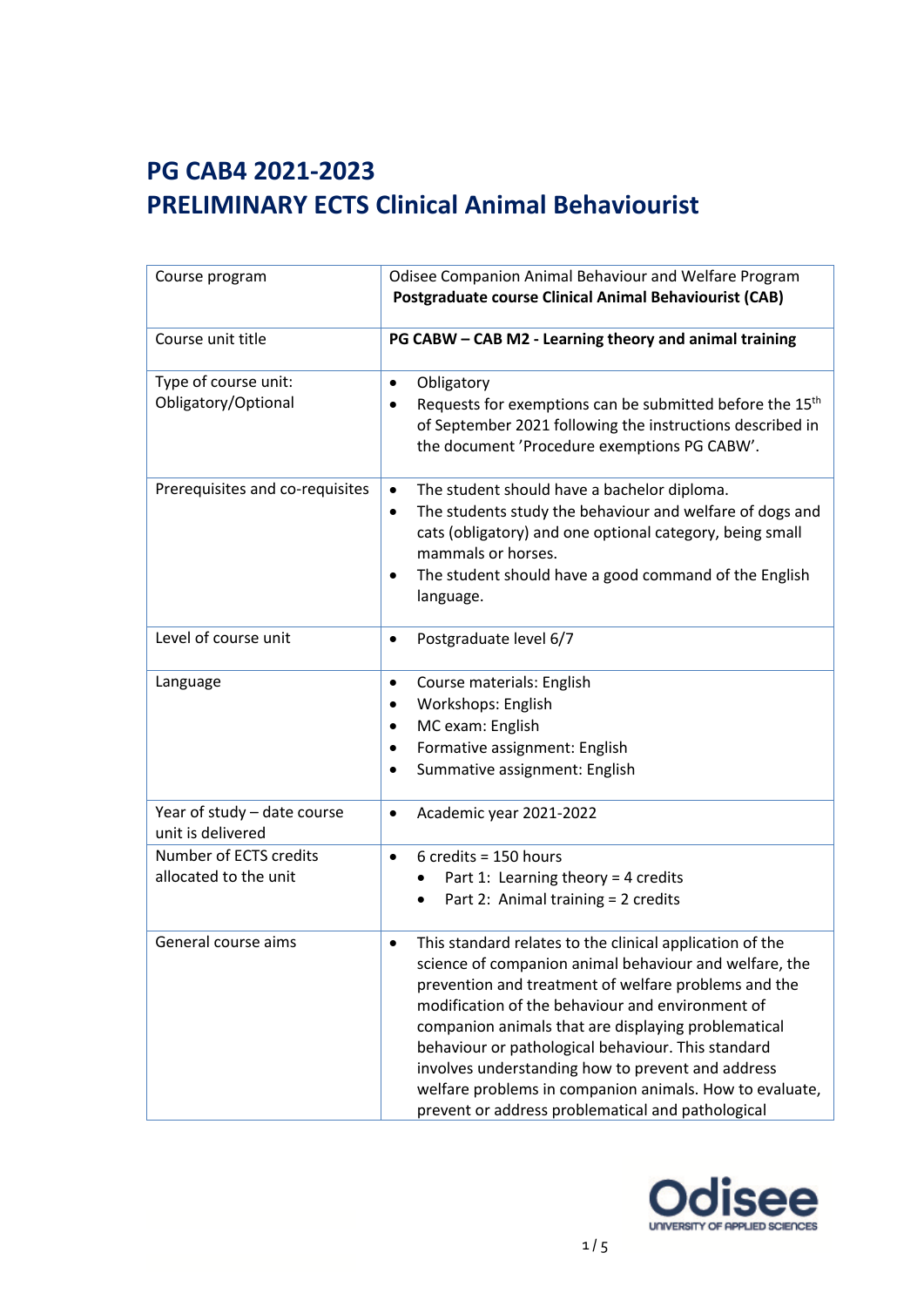|                                                     | behaviours within individual animals through the<br>development of suitable environments and<br>management/treatment regimes that are expected to be<br>effective, based on best practice and scientific evidence.<br>The diagnosis and treatment of pathological behaviour<br>and the use of psychopharmacological interventions is<br>conducted in cooperation with a veterinary surgeon.<br>This standard is suitable for those working in the animal<br>$\bullet$<br>care sector, with responsibility for planning and managing<br>humane approaches to the addressing of pathological and<br>problem behaviour of animals, and who have an extensive<br>understanding of clinical animal behaviour and the related<br>scientific/clinical literature.<br>Included is the standard is the development of practical<br>$\bullet$<br>research experience in the area of companion animal<br>behaviour and welfare. |
|-----------------------------------------------------|----------------------------------------------------------------------------------------------------------------------------------------------------------------------------------------------------------------------------------------------------------------------------------------------------------------------------------------------------------------------------------------------------------------------------------------------------------------------------------------------------------------------------------------------------------------------------------------------------------------------------------------------------------------------------------------------------------------------------------------------------------------------------------------------------------------------------------------------------------------------------------------------------------------------|
| Summary of the key learning<br>outcomes of the unit | Part 1: Learning theory<br>$\bullet$<br>1. Acquiring and demonstrating an in-depth understanding<br>of learning theory. Be able to explain how the principles<br>underlying learning affect behaviour, emotions and<br>welfare.<br>2. Be able to explain the theory underlying training<br>techniques, learned problem behaviours and basic<br>behaviour modification techniques.<br>Part 2: Animal training<br>٠<br>3. Acquiring the practical skills needed to correctly handle<br>companion animals and modify their behaviour through<br>the appropriate selection and application of training<br>techniques and training equipment. (Dogs and cats<br>(obligatory) and small mammals or horses (optional).<br>4. Acquiring the communicative skills to provide training<br>instructions.                                                                                                                        |
| Specific learning outcomes of<br>the course unit    | Upon successful completion of the module the student<br>$\bullet$<br>will:<br>1.1 Be able to articulate their understanding of the theory<br>of animal learning, cognitive abilities, training techniques<br>and basic behaviour modification techniques.<br>1.2 Demonstrate an understanding of the theory<br>underlying learned problem behaviour.<br>1.3 Understand the rational for the use of different<br>training techniques, training aids and behaviour<br>modification techniques and how they affect behaviour<br>and animal welfare.                                                                                                                                                                                                                                                                                                                                                                     |

е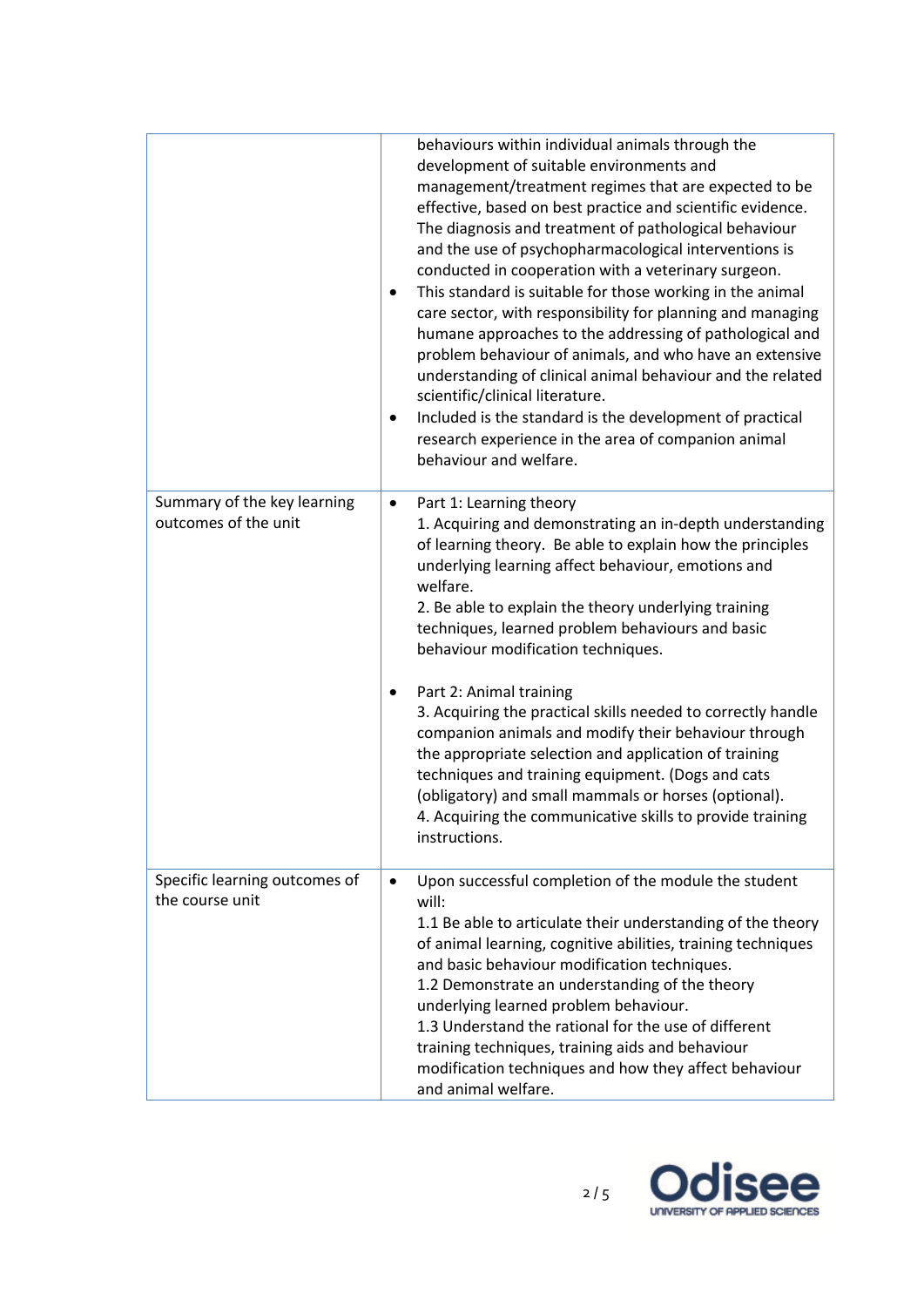|                                                     | 1.4 Be able to critically assess the strength and weakness<br>of training techniques and training aids and behaviour<br>modification techniques. Propose and justify the selection<br>of the most appropriate technique or training aids used to<br>achieve the formulated training goal or behaviour<br>modification.<br>1.5 Posses the theoretical knowledge and practical skills to<br>use training techniques and training aids effectively and<br>correctly.<br>1.6 Be able to develop, review and update training plans<br>for individual animals and their handlers.<br>1.7 Be able to train animals and instruct and demonstrate<br>to professionals and non-professionals on how to train<br>their animals in accordance with a training plan.<br>1.8 Advise a system to scientifically evaluate the<br>effectiveness of behaviour modification, set goals and<br>respond appropriately.                                                                                                                                                                                                                                                                                                                                                                                                   |
|-----------------------------------------------------|-----------------------------------------------------------------------------------------------------------------------------------------------------------------------------------------------------------------------------------------------------------------------------------------------------------------------------------------------------------------------------------------------------------------------------------------------------------------------------------------------------------------------------------------------------------------------------------------------------------------------------------------------------------------------------------------------------------------------------------------------------------------------------------------------------------------------------------------------------------------------------------------------------------------------------------------------------------------------------------------------------------------------------------------------------------------------------------------------------------------------------------------------------------------------------------------------------------------------------------------------------------------------------------------------------|
| Course contents                                     | The neurobiology of learning and memory.<br>$\bullet$<br>The theory of animal learning, including: habituation,<br>$\bullet$<br>sensitisation, classical conditioning, operant conditioning,<br>stimulus control of behaviour, the integration of learning<br>experiences with emotional processing and resultant<br>behavioural organisation.<br>Animal cognition: insight and social learning, social<br>٠<br>competence and animal intelligence.<br>Basic procedures and techniques used during a broad<br>٠<br>range of training techniques and basic behaviour<br>modification techniques including: habituation, systematic<br>desensitization, operant and classical counter<br>conditioning.<br>Practical skills in appropriate handling of companion<br>٠<br>animals. (Dogs and cats obligatory. One species of choice,<br>small mammals or horses, optional).<br>Observing and interpreting the behaviour of animals and<br>$\bullet$<br>their handlers. How to communicate with the animal and<br>handler and implement the observations in the<br>development of a training plan and during a training<br>session.<br>Developing the skills to apply basic procedures and<br>$\bullet$<br>techniques used during a broad range of training<br>techniques and training aids in practice. |
| Planned learning activities and<br>teaching methods | Distance learning consisting of:<br>$\bullet$<br>Online video lectures<br><b>Reading lists</b>                                                                                                                                                                                                                                                                                                                                                                                                                                                                                                                                                                                                                                                                                                                                                                                                                                                                                                                                                                                                                                                                                                                                                                                                      |

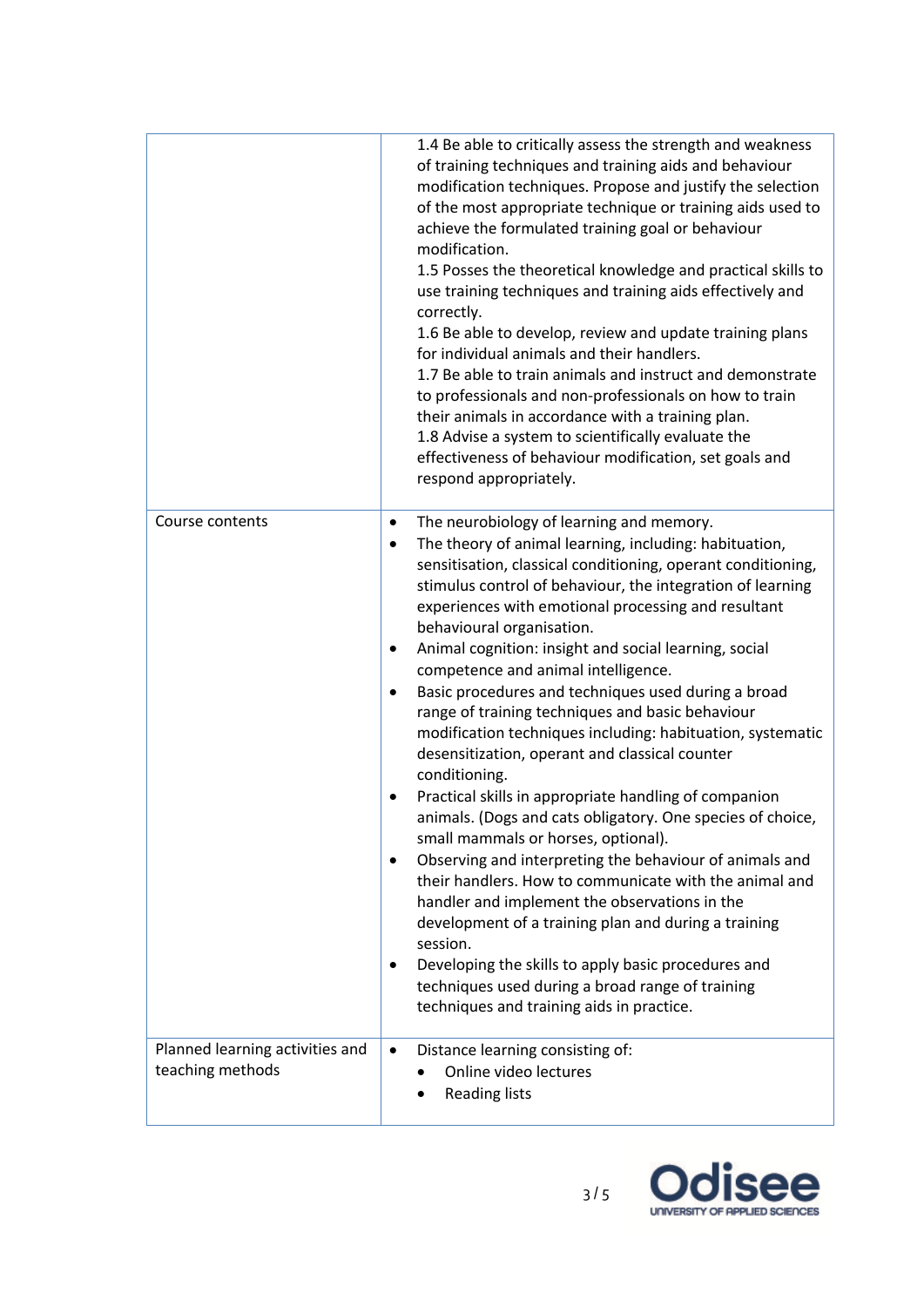| Assessment methods and | Online practical workshops consisting of:<br>Interpretation of behaviour of animals<br>Demonstration/observation of handling and training<br>$\bullet$<br>procedures<br>Tutorials on training skills<br>٠<br>Peer-to-peer learning activities and feedback<br>٠<br>Case studies<br>$\bullet$<br>Part 1: Learning theory:<br>٠                                                                                                                                                                                                                                                                                                                                                                                                                                                                                                                                                                                                                                                                                                                                                                                                                                                                                                                                                                                                                   |
|------------------------|-------------------------------------------------------------------------------------------------------------------------------------------------------------------------------------------------------------------------------------------------------------------------------------------------------------------------------------------------------------------------------------------------------------------------------------------------------------------------------------------------------------------------------------------------------------------------------------------------------------------------------------------------------------------------------------------------------------------------------------------------------------------------------------------------------------------------------------------------------------------------------------------------------------------------------------------------------------------------------------------------------------------------------------------------------------------------------------------------------------------------------------------------------------------------------------------------------------------------------------------------------------------------------------------------------------------------------------------------|
| criteria               | Exam with multiple-choice questions<br>Formative assignment<br>Part 2: Animal training:                                                                                                                                                                                                                                                                                                                                                                                                                                                                                                                                                                                                                                                                                                                                                                                                                                                                                                                                                                                                                                                                                                                                                                                                                                                         |
|                        | An individually composed summative assignment.<br>Continuous evaluation during workshop week.                                                                                                                                                                                                                                                                                                                                                                                                                                                                                                                                                                                                                                                                                                                                                                                                                                                                                                                                                                                                                                                                                                                                                                                                                                                   |
|                        | <b>Grading:</b><br>To pass the exam a minimal score of 50% of a maximum<br>score of 20 points is needed.<br>To pass for the assignment a minimum of 50% of a<br>$\bullet$<br>maximum score of 20 points has to be achieved.<br>The total score of the assignment in the first chance is<br>based on the sum of the score of the formative<br>assignment and the summative assignment (total: 20<br>points).<br>The formative assignment is scored 'sufficient' or 'fail'. A<br>'sufficient' scores 1/1; a 'fail' scores 0/1. Students who do<br>not submit the assignment at the required deadline score<br>0/1 on this part.<br>The total score of the summative assignment is 19 points<br>in the first chance.<br>Active participation during all online workshops is<br>obligatory to achieve a score of 'sufficient' for continuous<br>evaluation.<br>The total scores for this module consist out of the average<br>of the score of the exam and the score of the assignment.<br>To pass for the module the following conditions apply:<br>Pass the exam with a minimal score of 50%.<br>Pass the assignment with a minimal score of 50%.<br>٠<br>Obtain a 'sufficient' for continuous evaluation during all<br>$\bullet$<br>online workshop days. Participation during all workshops<br>is obligatory.<br>If a student fails the module: |

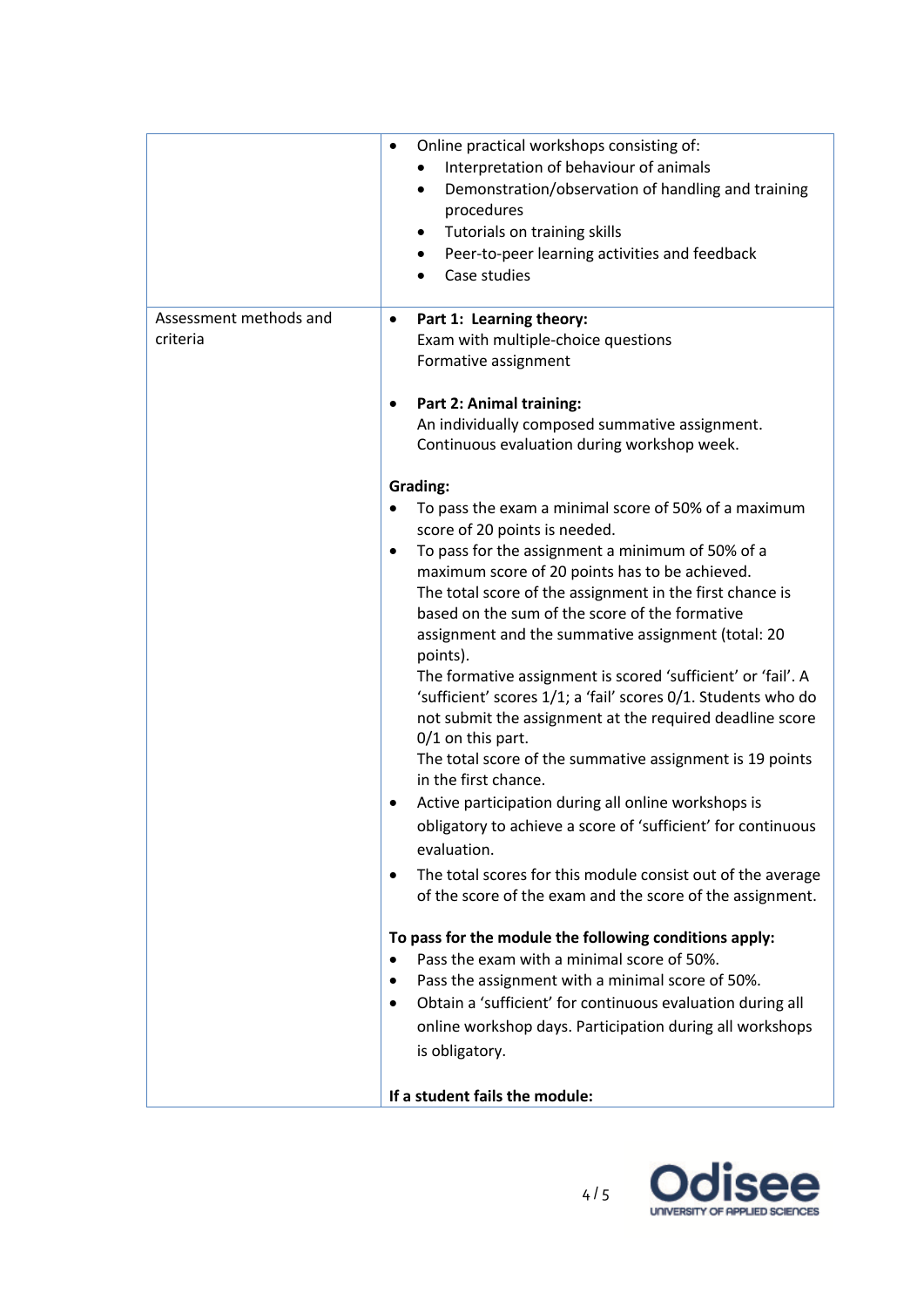|                                    | He can take a second chance for the exam and/or the<br>$\bullet$<br>assignment in the next exam period.<br>In the second chance the student only has to submit the<br>$\bullet$<br>summative assignment. The formative assignment does<br>not have to be retaken. The summative assignment<br>second chance will be scored on a total of 20 points.<br>When a student does not obtain a 'sufficient' for<br>$\bullet$<br>continuous evaluation during the online workshop days,<br>the student has to retake (parts of) the workshop days in<br>the following academic year.<br>A tolerance cannot be applied to this unit (see the Education<br>and examination regulations). |
|------------------------------------|--------------------------------------------------------------------------------------------------------------------------------------------------------------------------------------------------------------------------------------------------------------------------------------------------------------------------------------------------------------------------------------------------------------------------------------------------------------------------------------------------------------------------------------------------------------------------------------------------------------------------------------------------------------------------------|
| Essential study materials          | Course materials provided by the lecturers.<br>$\bullet$                                                                                                                                                                                                                                                                                                                                                                                                                                                                                                                                                                                                                       |
| Recommended or required<br>reading | See reading list provided in the course syllabus.<br>$\bullet$                                                                                                                                                                                                                                                                                                                                                                                                                                                                                                                                                                                                                 |
| Unit coordinators                  | Jolanda Pluijmakers (Jolanda@davalon.nl) and David Appleby<br>(appleby@abklinikka.com)                                                                                                                                                                                                                                                                                                                                                                                                                                                                                                                                                                                         |
| Lecturers                          | <b>Tomas Camps</b><br><b>Christine Halsberghe</b><br><b>Anouck Haverbeke</b><br>Jolanda Pluijmakers<br>Josine Warnier                                                                                                                                                                                                                                                                                                                                                                                                                                                                                                                                                          |
|                                    | © Odisee, 2021                                                                                                                                                                                                                                                                                                                                                                                                                                                                                                                                                                                                                                                                 |

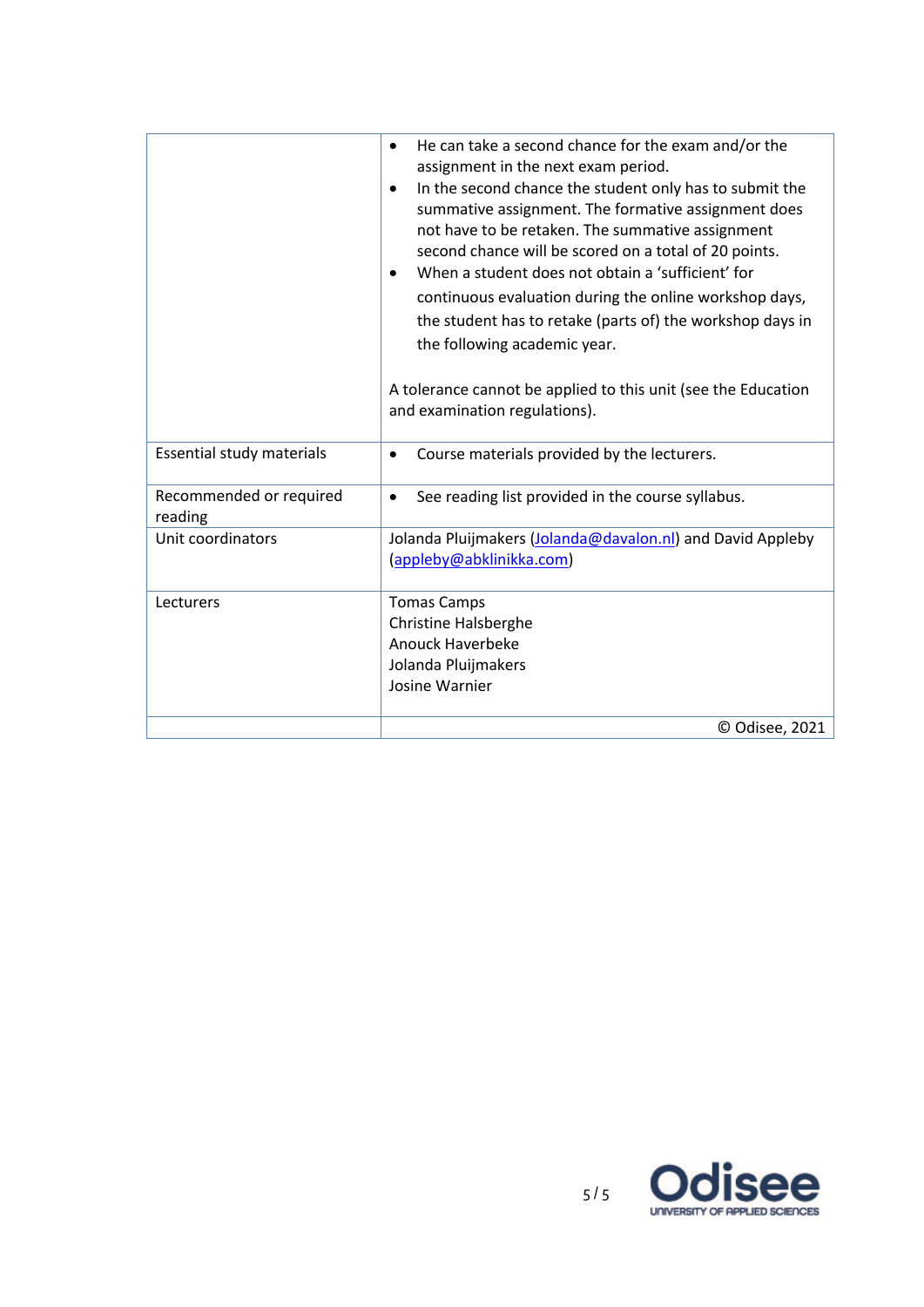| Course program                                   | Odisee Companion Animal Behaviour and Welfare Program<br><b>Postgraduate course Clinical Animal Behaviourist</b>                                                                                                                                                                                                                                                                                                                                                                                                                                                                                                                                                                                                                                    |
|--------------------------------------------------|-----------------------------------------------------------------------------------------------------------------------------------------------------------------------------------------------------------------------------------------------------------------------------------------------------------------------------------------------------------------------------------------------------------------------------------------------------------------------------------------------------------------------------------------------------------------------------------------------------------------------------------------------------------------------------------------------------------------------------------------------------|
| Course unit title                                | PG CABW - CAB M3 - The welfare of companion animals                                                                                                                                                                                                                                                                                                                                                                                                                                                                                                                                                                                                                                                                                                 |
| Type of course unit:<br>Obligatory/Optional      | Obligatory<br>$\bullet$<br>Requests for exemptions can be submitted before the 15 <sup>th</sup><br>$\bullet$<br>of September 2021 following the instructions described in<br>the document 'Procedure exemptions PG CABW'.                                                                                                                                                                                                                                                                                                                                                                                                                                                                                                                           |
| Prerequisites and co-requisites                  | The student should have a bachelor diploma.<br>$\bullet$<br>The students study the behaviour and welfare of dogs and<br>$\bullet$<br>cats (obligatory) and one optional category, being small<br>mammals or horses.<br>The student should have a good command of the English<br>$\bullet$<br>language.                                                                                                                                                                                                                                                                                                                                                                                                                                              |
| Level of course unit                             | Postgraduate level 6/7<br>$\bullet$                                                                                                                                                                                                                                                                                                                                                                                                                                                                                                                                                                                                                                                                                                                 |
| Language                                         | Course materials: English<br>٠<br>Formative and summative assignment: English<br>$\bullet$                                                                                                                                                                                                                                                                                                                                                                                                                                                                                                                                                                                                                                                          |
| Year of study - date course<br>unit is delivered | Academic year 2021-2022<br>$\bullet$                                                                                                                                                                                                                                                                                                                                                                                                                                                                                                                                                                                                                                                                                                                |
| Number of ECTS credits<br>allocated to the unit  | 4 credits = 100 study hours<br>$\bullet$                                                                                                                                                                                                                                                                                                                                                                                                                                                                                                                                                                                                                                                                                                            |
| General course aims                              | This standard relates to the clinical application of the<br>$\bullet$<br>science of companion animal behaviour and welfare, the<br>prevention and treatment of welfare problems and the<br>modification of the behaviour and environment of<br>companion animals that are displaying problematical<br>behaviour or pathological behaviour. This standard<br>involves understanding how to prevent and address<br>welfare problems in companion animals. How to evaluate,<br>prevent or address problematical and pathological<br>behaviours within individual animals through the<br>development of suitable environments and<br>management/treatment regimes that are expected to be<br>effective, based on best practice and scientific evidence. |

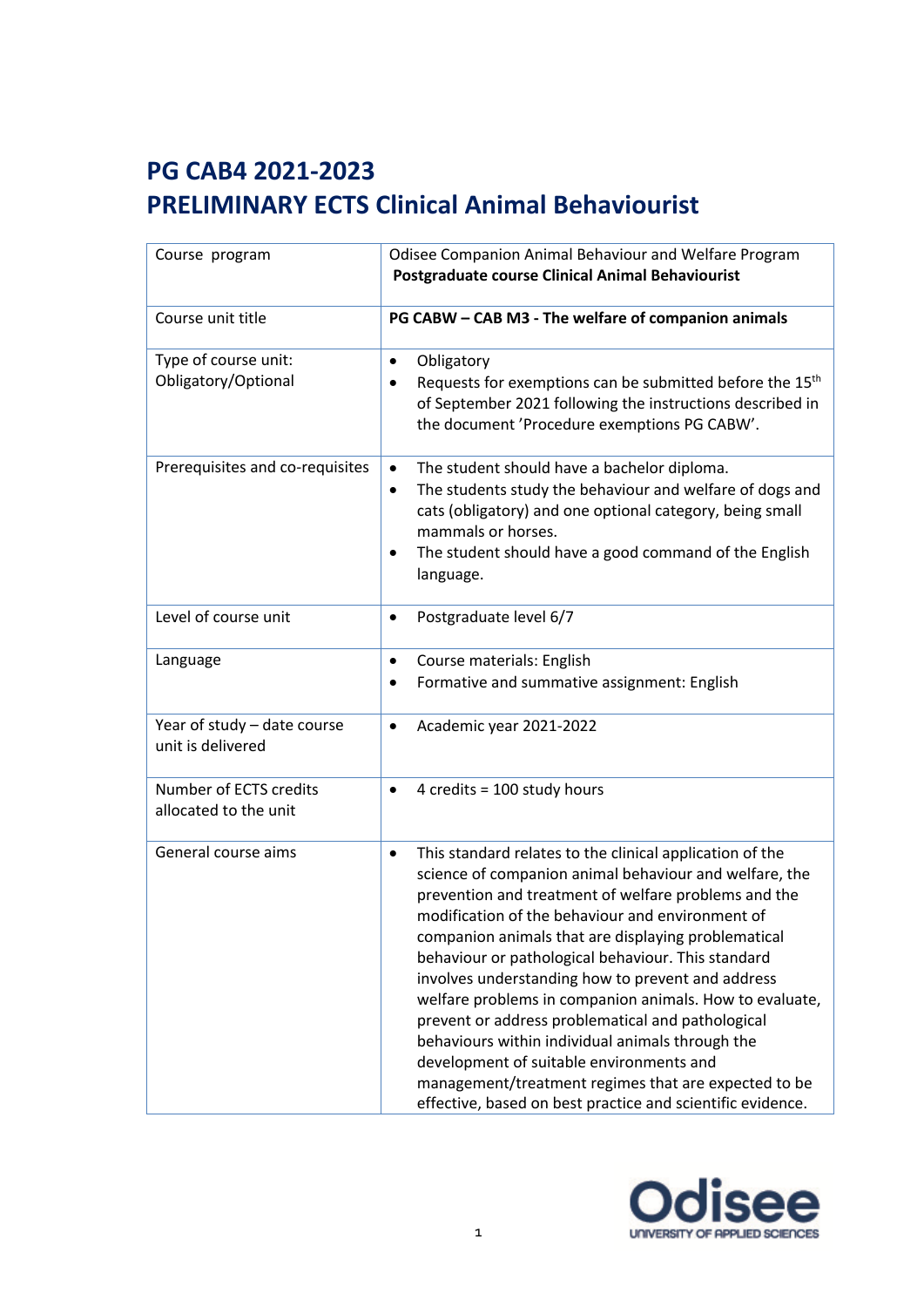|                                                  | The diagnosis and treatment of pathological behaviour<br>and the use of psychopharmacological interventions is<br>conducted in cooperation with a veterinary surgeon.<br>This standard is suitable for those working in the animal<br>٠<br>care sector, with responsibility for planning and managing<br>humane approaches to the addressing of pathological and<br>problem behaviour of animals, and who have an extensive<br>understanding of clinical animal behaviour and the related<br>scientific/clinical literature.<br>Included is the standard is the development of practical<br>$\bullet$<br>research experience in the area of companion animal<br>behaviour and welfare.                                                                                     |
|--------------------------------------------------|----------------------------------------------------------------------------------------------------------------------------------------------------------------------------------------------------------------------------------------------------------------------------------------------------------------------------------------------------------------------------------------------------------------------------------------------------------------------------------------------------------------------------------------------------------------------------------------------------------------------------------------------------------------------------------------------------------------------------------------------------------------------------|
| Summary of key learning<br>outcomes of the unit  | 1. An in-depth understanding of the scientific principles,<br>essential definitions and the ethological, psychological,<br>physiological concepts underlying the welfare of<br>companion animals.<br>2. Critically appraise concepts and methods used for the<br>evaluation of animal welfare. Evaluate the welfare and<br>methods used to provide or optimise the welfare of<br>companion animals in a broad range of environments.                                                                                                                                                                                                                                                                                                                                       |
| Specific learning outcomes of<br>the course unit | Students will be able to:<br>$\bullet$<br>1.1 Articulate an understanding of the concept of animal<br>welfare and the different underlying models.<br>1.2 Identify and critically appraise concepts, methods and<br>welfare indicators used for the evaluation of animal<br>welfare and their practical applications for companion<br>animals.<br>1.3 Evaluate the welfare of companion animals in a broad<br>range of environments (including issues in the<br>management and training of animals and occurring in<br>clinical practice).<br>1.4 Evaluate ethical issues arising from assessment of<br>animal welfare and propose practical solutions to<br>professionals and non-professionals to address, alleviate<br>and avoid welfare problems in companion animals. |
| Course contents                                  | The key ethological, psychological and physiological<br>concepts of welfare and Quality of life (QoL).<br>The biology of stress. The basic principles and implications<br>٠<br>for animal welfare including: neuroendocrine, immune                                                                                                                                                                                                                                                                                                                                                                                                                                                                                                                                        |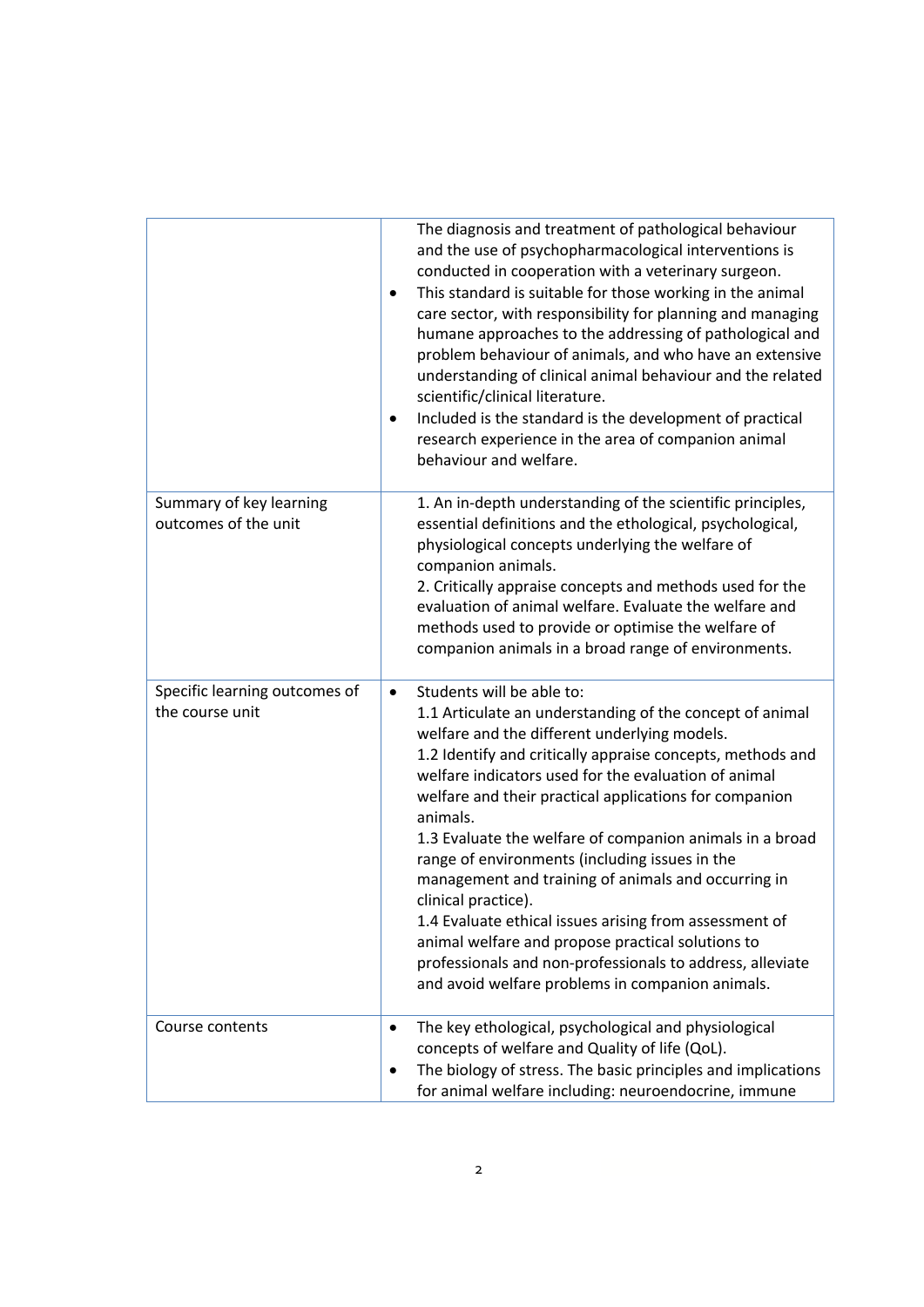|                                                     | system responses and metabolic consequences of short<br>term and long term stress.<br>Health, pain, the social and non-social environment as<br>$\bullet$<br>stressors.<br>Consequences of genetics, stress and experiences during<br>early development on behaviour and temperament.<br>Common methods and indicators used to measure welfare<br>$\bullet$<br>of companion animals their positive aspects and<br>limitations and how to use these practically to assess the<br>welfare of companion animals.<br>Sentience and animal welfare, including: cognitive<br>٠<br>abilities, coping strategies, predictability and control,<br>motivation and demands, feelings and emotions.<br>Awareness, consciousness and suffering.<br>Welfare considerations in the management, working and<br>٠<br>training of companion animals and in clinical practice.<br>Welfare needs and common welfare issues in dogs, cat,<br>$\bullet$<br>small mammals and horses.<br>Quality of life of the behavioural patient. |
|-----------------------------------------------------|---------------------------------------------------------------------------------------------------------------------------------------------------------------------------------------------------------------------------------------------------------------------------------------------------------------------------------------------------------------------------------------------------------------------------------------------------------------------------------------------------------------------------------------------------------------------------------------------------------------------------------------------------------------------------------------------------------------------------------------------------------------------------------------------------------------------------------------------------------------------------------------------------------------------------------------------------------------------------------------------------------------|
| Planned learning activities and<br>teaching methods | Distance learning consisting of:<br>$\bullet$<br>Online video lectures<br><b>Reading lists</b><br>$\bullet$<br>Peer-to-peer learning activities                                                                                                                                                                                                                                                                                                                                                                                                                                                                                                                                                                                                                                                                                                                                                                                                                                                               |
| Assessment methods and<br>criteria                  | Individually composed assignment(s):<br>$\bullet$<br>- formative assignment<br>- summative assignment<br>Grading:<br>To pass for the assignment a minimum of 50% of a<br>maximum score of 20 points has to be achieved.<br>The total score of the assignment in the first chance is<br>based on the sum of the score of the formative<br>assignment and the summative assignment (total: 20<br>points).<br>The formative assignment is scored 'sufficient' or 'fail'. A<br>'sufficient' scores 1/1; a 'fail' scores 0/1.<br>Students who do not submit the assignment at the<br>required deadline score 0/1 on this part.<br>The total score of the summative assignment is 19 points<br>in the first chance.                                                                                                                                                                                                                                                                                                 |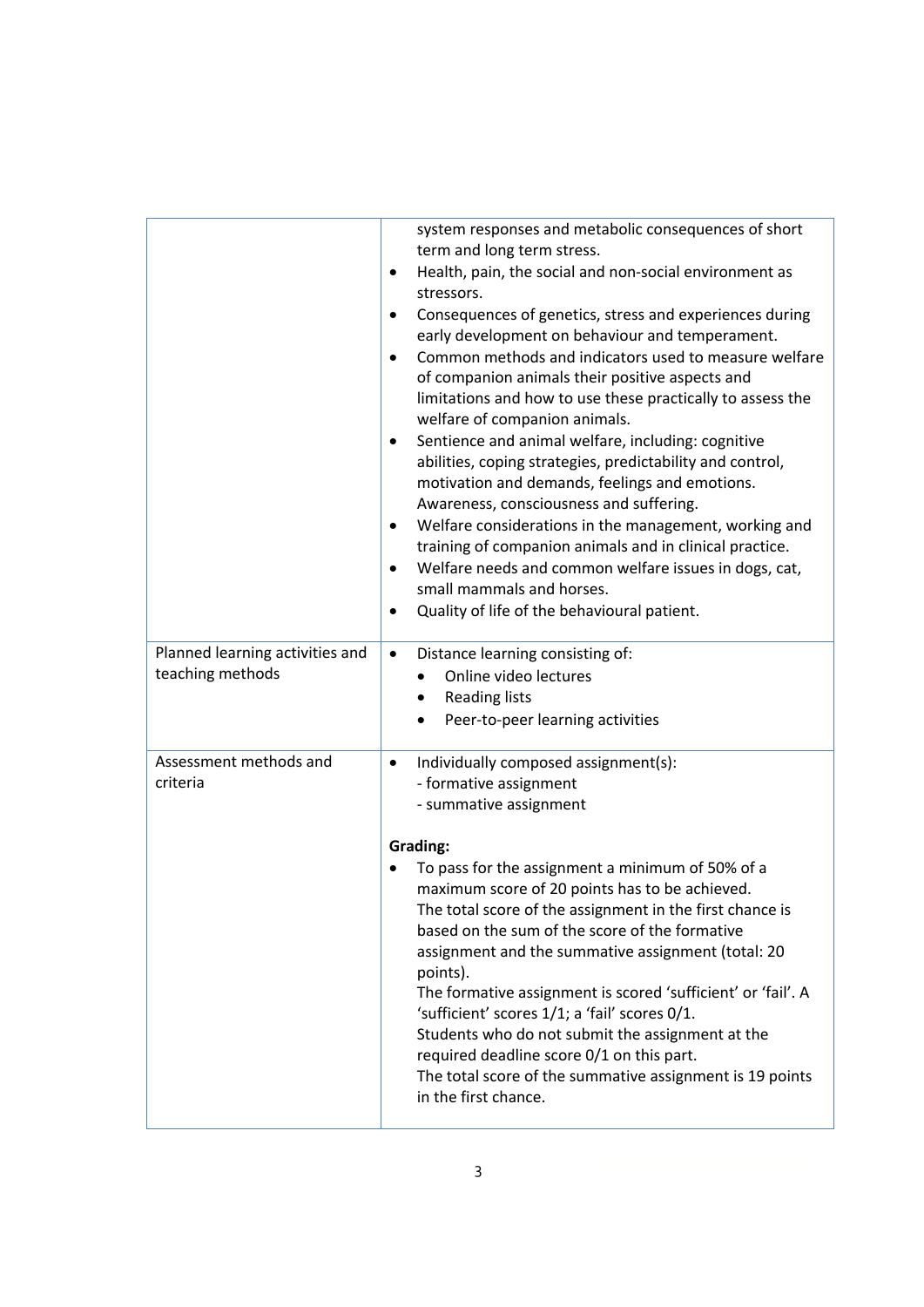|                                    | To pass for the module the following conditions apply:<br>The student has to score 50% on a total of 20 points for<br>$\bullet$<br>the assignment.<br>If a student fails the module:<br>Students failing the module can take a second chance in<br>the next exam period.<br>In the second chance the student only submits the<br>$\bullet$<br>summative assignment. The formative assignment does<br>not have to be retaken.<br>The summative assignment second chance will be scored<br>$\bullet$<br>on a total of 20 points.<br>A tolerance can be applied to this unit (see the Education and<br>examination regulations). |
|------------------------------------|-------------------------------------------------------------------------------------------------------------------------------------------------------------------------------------------------------------------------------------------------------------------------------------------------------------------------------------------------------------------------------------------------------------------------------------------------------------------------------------------------------------------------------------------------------------------------------------------------------------------------------|
| Essential study materials          | Course materials provided by the lecturers.<br>$\bullet$                                                                                                                                                                                                                                                                                                                                                                                                                                                                                                                                                                      |
| Recommended or required<br>reading | See reading list provided in the course syllabus.<br>$\bullet$                                                                                                                                                                                                                                                                                                                                                                                                                                                                                                                                                                |
| Unit coordinators                  | Jolanda Pluijmakers (Jolanda@davalon.nl) and David<br>$\bullet$<br>Appleby (appleby@abklinikka.com)                                                                                                                                                                                                                                                                                                                                                                                                                                                                                                                           |
| Lecturers                          | Xavier Manteca<br>$\bullet$<br>Jolanda Pluijmakers                                                                                                                                                                                                                                                                                                                                                                                                                                                                                                                                                                            |
|                                    | © Odisee, 2021                                                                                                                                                                                                                                                                                                                                                                                                                                                                                                                                                                                                                |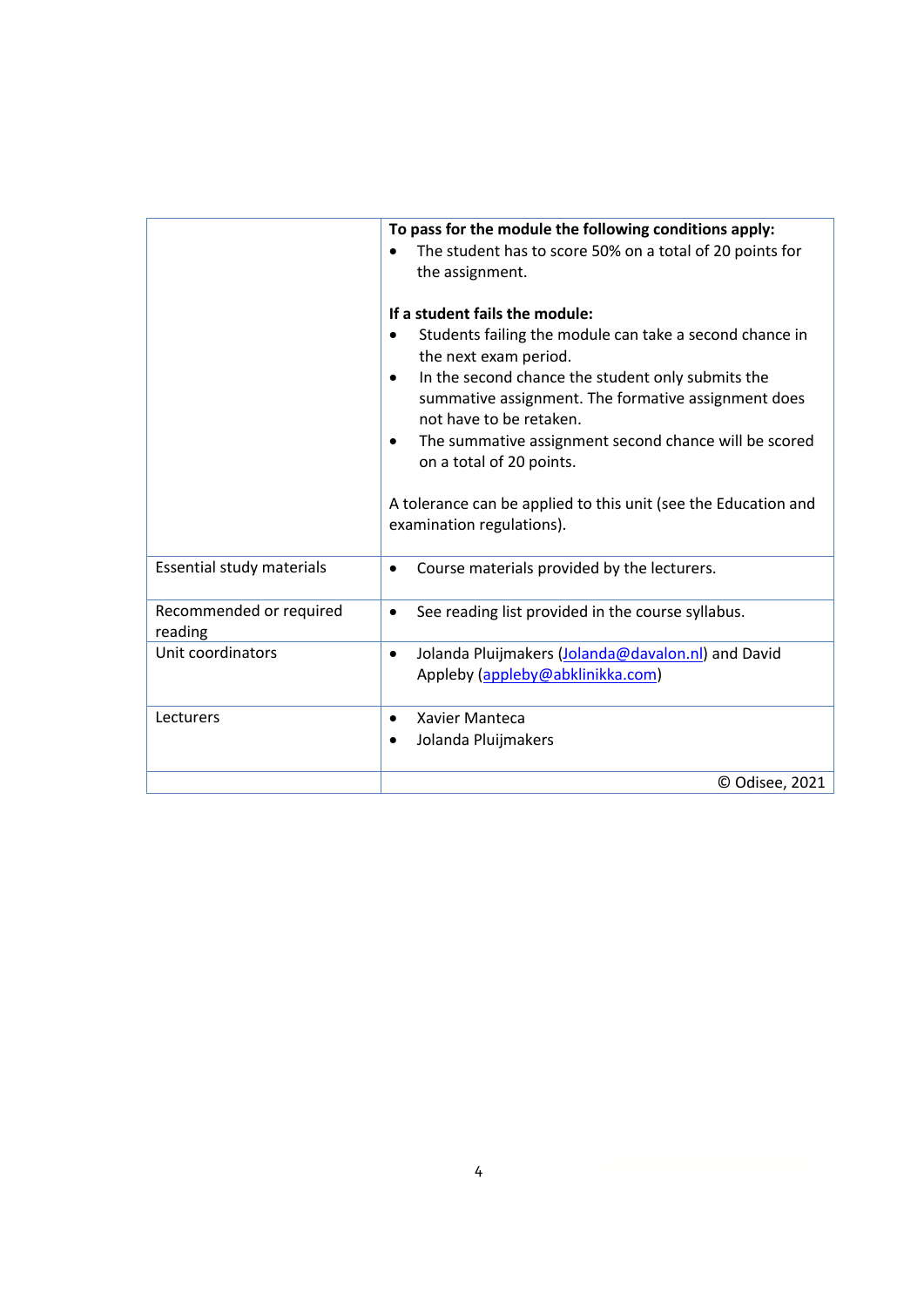| Course program                                   | Odisee Companion Animal Behaviour and Welfare Program<br><b>Postgraduate course Clinical Animal Behaviourist</b>                                                                                                                                                                                                                                                                                                                                                                                                                                                                                                                                                                                                                                    |
|--------------------------------------------------|-----------------------------------------------------------------------------------------------------------------------------------------------------------------------------------------------------------------------------------------------------------------------------------------------------------------------------------------------------------------------------------------------------------------------------------------------------------------------------------------------------------------------------------------------------------------------------------------------------------------------------------------------------------------------------------------------------------------------------------------------------|
| Course unit title                                | PG CABW CAB M4: Anatomy and physiology and the<br>interaction between health and behaviour                                                                                                                                                                                                                                                                                                                                                                                                                                                                                                                                                                                                                                                          |
| Type of course unit:<br>Obligatory/Optional      | Obligatory<br>$\bullet$<br>Requests for exemptions can be submitted before the 15 <sup>th</sup><br>$\bullet$<br>of September 2021 following the instructions described in<br>the document 'Procedure exemptions PG CABW'.                                                                                                                                                                                                                                                                                                                                                                                                                                                                                                                           |
| Prerequisites and co-requisites                  | The student should have a bachelor diploma.<br>$\bullet$<br>The students study the behaviour and welfare of dogs and<br>٠<br>cats (obligatory) and one optional category, being small<br>mammals or horses.<br>The student should have a good command of the English<br>language.                                                                                                                                                                                                                                                                                                                                                                                                                                                                   |
| Level of course unit                             | Postgraduate level 6/7<br>$\bullet$                                                                                                                                                                                                                                                                                                                                                                                                                                                                                                                                                                                                                                                                                                                 |
| Language                                         | Course materials: English<br>$\bullet$<br>MC exam: English<br>$\bullet$                                                                                                                                                                                                                                                                                                                                                                                                                                                                                                                                                                                                                                                                             |
| Year of study - date course<br>unit is delivered | Academic year 2021-2022<br>$\bullet$                                                                                                                                                                                                                                                                                                                                                                                                                                                                                                                                                                                                                                                                                                                |
| Number of ECTS credits<br>allocated to the unit  | 10 credits = $250$ study hours<br>$\bullet$                                                                                                                                                                                                                                                                                                                                                                                                                                                                                                                                                                                                                                                                                                         |
| General course learning<br>outcomes              | This standard relates to the clinical application of the<br>$\bullet$<br>science of companion animal behaviour and welfare, the<br>prevention and treatment of welfare problems and the<br>modification of the behaviour and environment of<br>companion animals that are displaying problematical<br>behaviour or pathological behaviour. This standard<br>involves understanding how to prevent and address<br>welfare problems in companion animals. How to evaluate,<br>prevent or address problematical and pathological<br>behaviours within individual animals through the<br>development of suitable environments and<br>management/treatment regimes that are expected to be<br>effective, based on best practice and scientific evidence. |

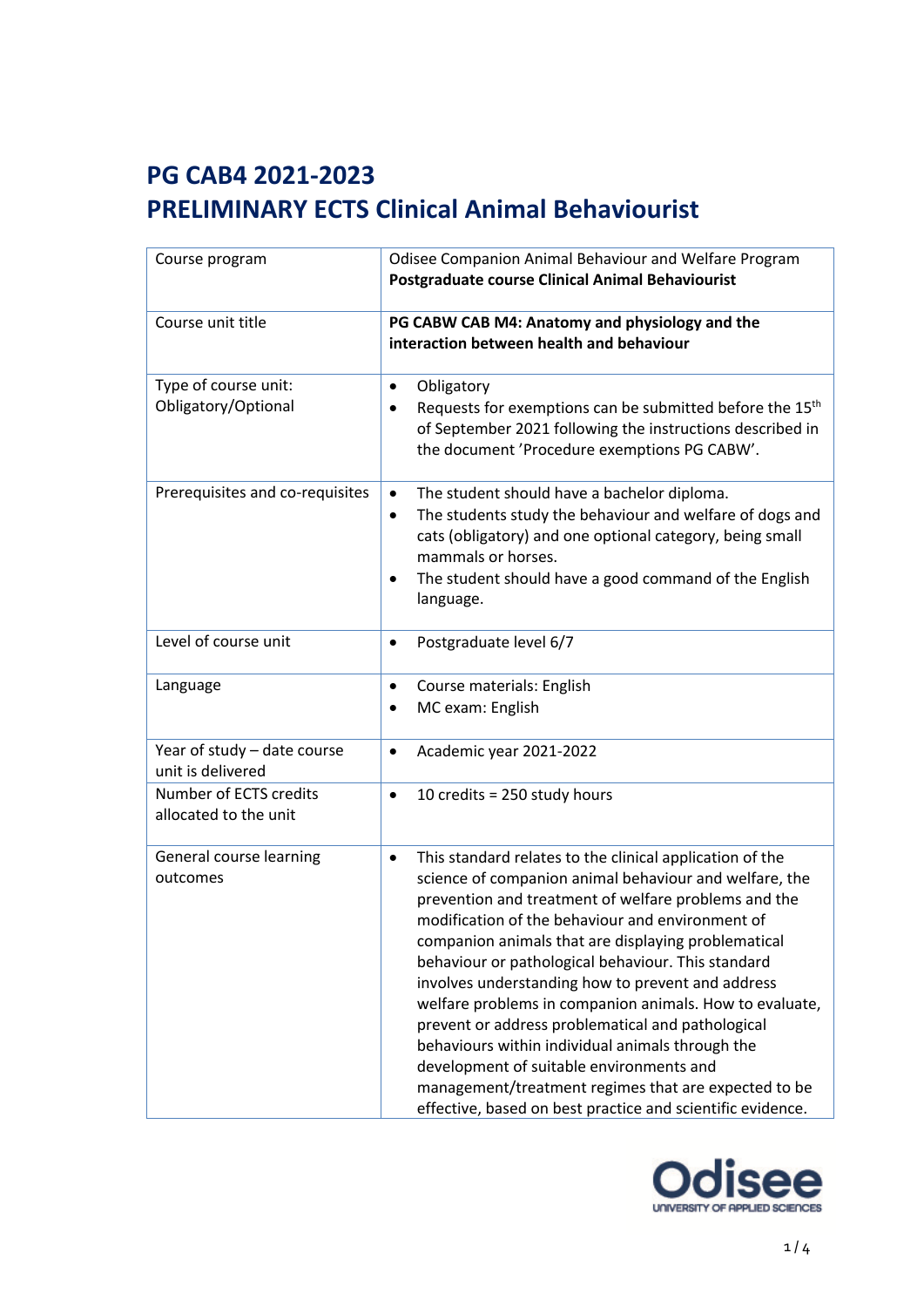|                                                  | The diagnosis and treatment of pathological behaviour<br>and the use of psychopharmacological interventions is<br>conducted in cooperation with a veterinary surgeon.<br>This standard is suitable for those working in the animal<br>$\bullet$<br>care sector, with responsibility for planning and managing<br>humane approaches to the addressing of pathological and<br>problem behaviour of animals, and who have an extensive<br>understanding of clinical animal behaviour and the related<br>scientific/clinical literature.<br>Included is the standard is the development of practical<br>$\bullet$<br>research experience in the area of companion animal<br>behaviour and welfare.                                                                                                                                                                                                                                                                                                                                                                                                                                                                                                                                                                                                                                                                                                                                            |
|--------------------------------------------------|-------------------------------------------------------------------------------------------------------------------------------------------------------------------------------------------------------------------------------------------------------------------------------------------------------------------------------------------------------------------------------------------------------------------------------------------------------------------------------------------------------------------------------------------------------------------------------------------------------------------------------------------------------------------------------------------------------------------------------------------------------------------------------------------------------------------------------------------------------------------------------------------------------------------------------------------------------------------------------------------------------------------------------------------------------------------------------------------------------------------------------------------------------------------------------------------------------------------------------------------------------------------------------------------------------------------------------------------------------------------------------------------------------------------------------------------|
| Summary of key learning<br>outcome of the unit   | Understanding of the neurophysiological and<br>$\bullet$<br>neuropsychological basis of behaviour in mammals.                                                                                                                                                                                                                                                                                                                                                                                                                                                                                                                                                                                                                                                                                                                                                                                                                                                                                                                                                                                                                                                                                                                                                                                                                                                                                                                             |
| Specific learning outcomes of<br>the course unit | After completion of this module:<br>$\bullet$<br>1.1 Students will have an understanding of the<br>neurophysiological and neuropsychological basis of<br>behaviour of mammals especially of dogs and cats<br>(obligatory) and one category of choice being small<br>mammals or horses. Students will be able to describe the<br>functional anatomy and physiology of the nervous system,<br>the endocrine system, emotional systems, the<br>neurophysiological and emotional basis of pain and will be<br>able to demonstrate an understanding of how these affect<br>behaviour.<br>1.2 Students will be able to critically evaluate the role of<br>environmental and genetic factors in the development of<br>the nervous system and the role of nutrition on health and<br>behaviour.<br>1.3 Students will be able to recognize the signs of ill-health<br>and common conditions influencing behaviour.<br>Understand the consequences of medical components and<br>disorders on behaviour and be familiar with the associated<br>veterinary terminology.<br>1.4 Students will be able to identify when<br>psychopharmacological interventions and other additional<br>therapies are desirable in combination with behaviour<br>modification techniques.<br>1.5 Students will be able to explain the mode of action of<br>psychopharmacological interventions and additional<br>therapies such as pheromones, nutraceuticals and herbal |

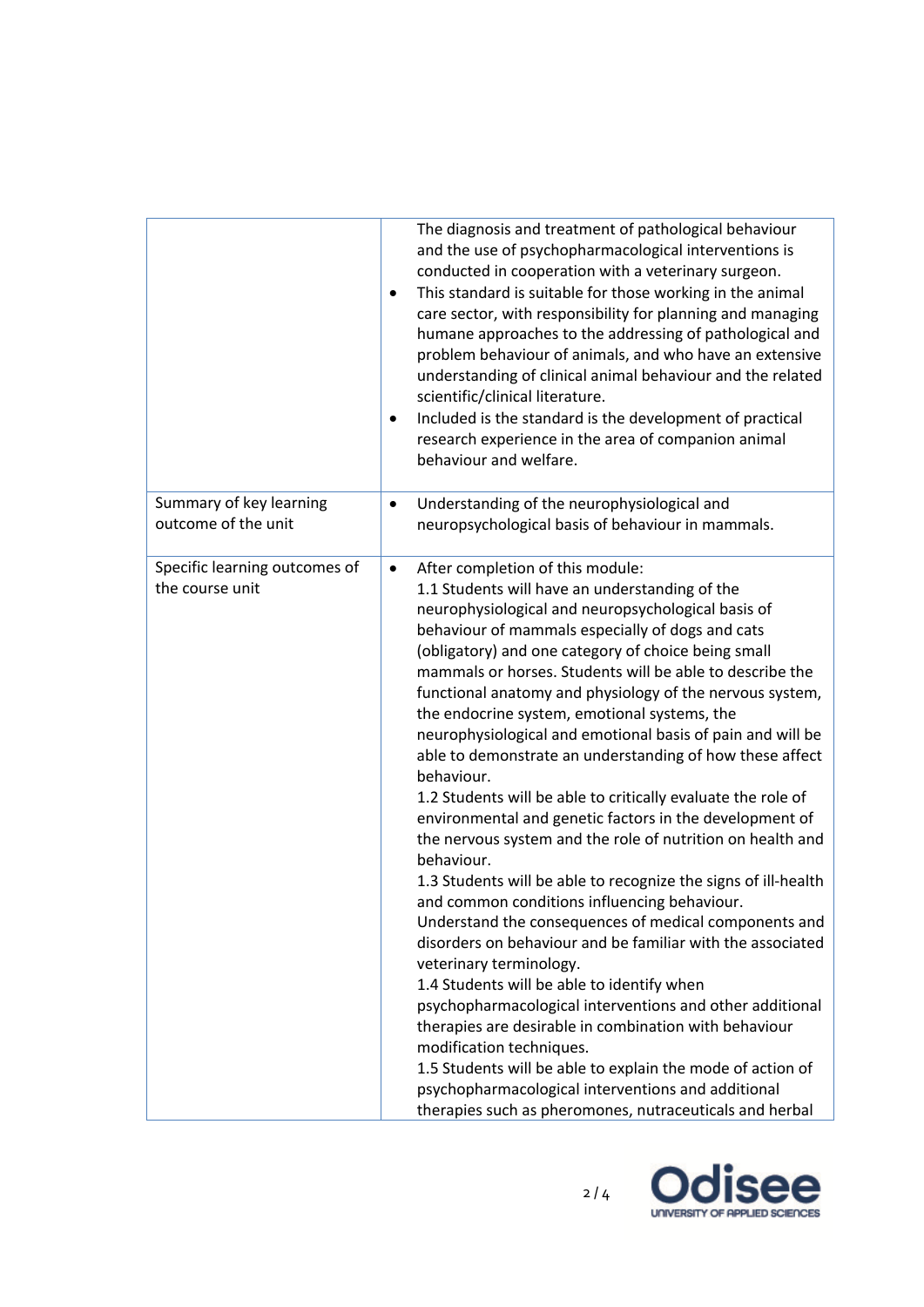|                                                     | interventions, the rationale for their use/application and<br>the strengths and weaknesses of each and their contra-<br>indicators.<br>1.6 Students understand the ethics and legal position of<br>psychopharmacological intervention.<br>1.7 Students will be able to critically evaluate issues<br>concerning the safety, efficacy and reliability of<br>complementary and alternative or non-prescription or<br>prescribed therapies or products.                                                                                                                                                                                                                                                                                                                                                                                                                                                                                                                                                                                                                                                                                                                                                                                                                                                               |
|-----------------------------------------------------|--------------------------------------------------------------------------------------------------------------------------------------------------------------------------------------------------------------------------------------------------------------------------------------------------------------------------------------------------------------------------------------------------------------------------------------------------------------------------------------------------------------------------------------------------------------------------------------------------------------------------------------------------------------------------------------------------------------------------------------------------------------------------------------------------------------------------------------------------------------------------------------------------------------------------------------------------------------------------------------------------------------------------------------------------------------------------------------------------------------------------------------------------------------------------------------------------------------------------------------------------------------------------------------------------------------------|
| Course contents                                     | The functional anatomy, physiology and development of<br>٠<br>the nervous system and its role in mediating behaviour.<br>The functional anatomy and physiology of the endocrine<br>$\bullet$<br>system and its role in mediating behaviour.<br>The neurophysiological and emotional basis of pain.<br>$\bullet$<br>The foundations of human and animal emotions. The<br>$\bullet$<br>anatomy, physiology of the emotional brain and its role in<br>mediating behaviour.<br>The effect of the interaction between genetics and<br>$\bullet$<br>environmental influences on the development of an<br>animal.<br>The role of nutrition in health and behaviour.<br>٠<br>The mode of actions and rationale for the use/application<br>$\bullet$<br>of psychopharmacology and additional therapies and the<br>strengths and weaknesses of each and their contra-<br>indicators. Including nutraceuticals, herbal products, diets<br>and pheromone therapy.<br>Signs of ill health and recognizing medical components<br>$\bullet$<br>that might influence the behaviour and welfare of an<br>animal. Including being familiar with the associated<br>veterinary terminology.<br>Recognizing and differentiating behaviours being<br>indicative of having a possible medical cause from<br>symptoms having other causes. |
| Planned learning activities and<br>teaching methods | Distance learning consisting of:<br>$\bullet$<br>Online video lectures<br><b>Reading lists</b><br>$\bullet$<br>Review questions                                                                                                                                                                                                                                                                                                                                                                                                                                                                                                                                                                                                                                                                                                                                                                                                                                                                                                                                                                                                                                                                                                                                                                                    |
| Assessment methods and<br>criteria                  | <b>Assessment methods and criteria</b><br>Exam with multiple-choice questions                                                                                                                                                                                                                                                                                                                                                                                                                                                                                                                                                                                                                                                                                                                                                                                                                                                                                                                                                                                                                                                                                                                                                                                                                                      |

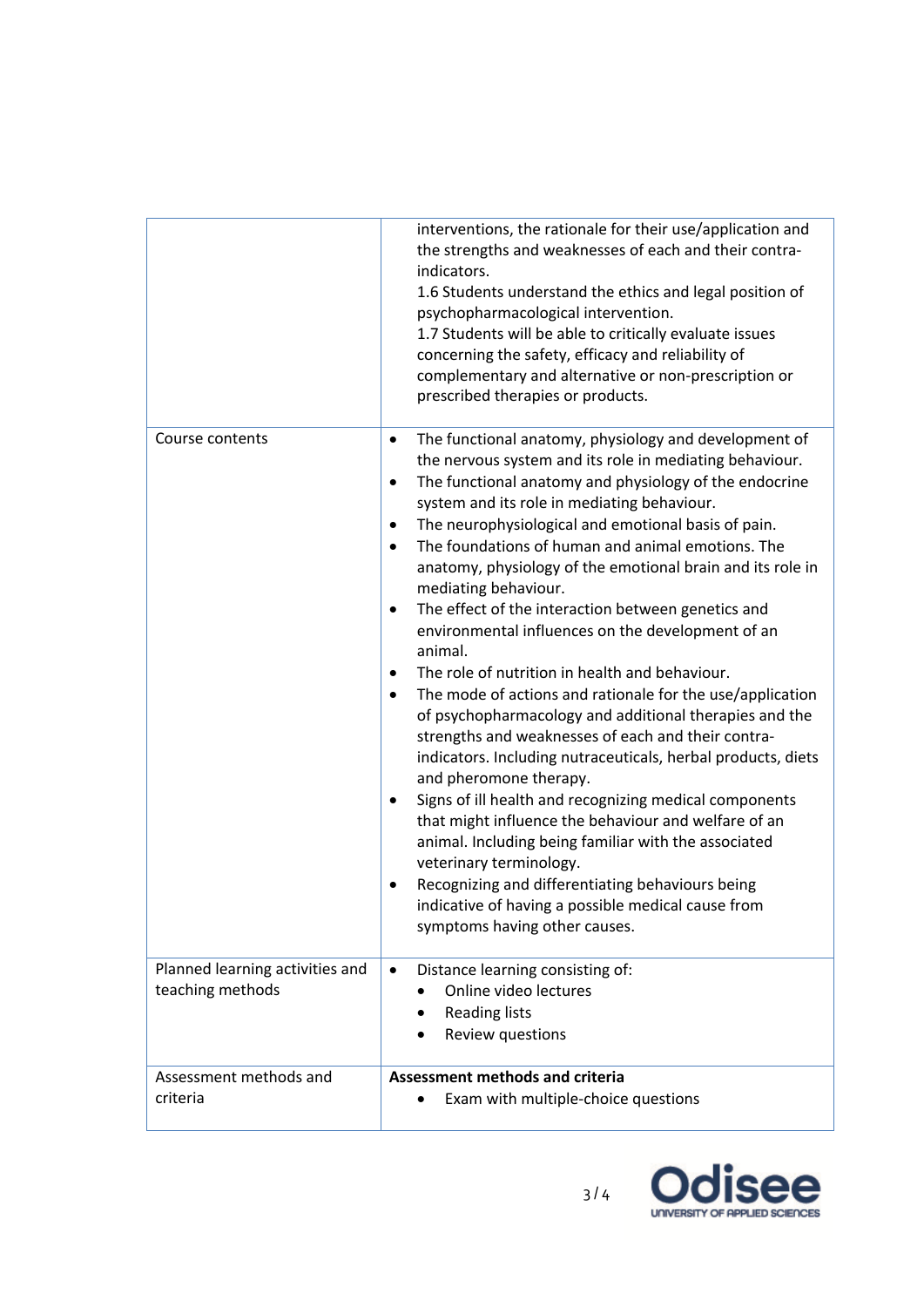|                                    | Grading:<br>To pass for the MC exam a minimum of 50% of a<br>maximum score of 20 points has to be achieved.<br>To pass for the module:<br>The final score of the module consists of the score of<br>the MC exam. To pass for the module a minimum<br>score of 50% of a maximum score of 20 points for the<br>MC exam has to be achieved.<br>If a student fails the module: |
|------------------------------------|----------------------------------------------------------------------------------------------------------------------------------------------------------------------------------------------------------------------------------------------------------------------------------------------------------------------------------------------------------------------------|
|                                    | Students failing the module can take a second chance<br>for the MC exam in the next exam period.                                                                                                                                                                                                                                                                           |
|                                    | A tolerance cannot be applied to this unit (see the Education<br>and examination regulations).                                                                                                                                                                                                                                                                             |
| Essential study materials          | Course materials provided by the lecturers.<br>$\bullet$                                                                                                                                                                                                                                                                                                                   |
| Recommended or required<br>reading | See reading list provided in the course syllabus.                                                                                                                                                                                                                                                                                                                          |
| Unit coordinators                  | Jolanda Pluijmakers (Jolanda@davalon.nl) and David Appleby<br>(appleby@abklinikka.com)                                                                                                                                                                                                                                                                                     |
| Lecturers                          | Jon Bowen<br><b>Christine Halsberghe</b><br>Christos Karagiannis                                                                                                                                                                                                                                                                                                           |
|                                    | © Odisee, 2021                                                                                                                                                                                                                                                                                                                                                             |

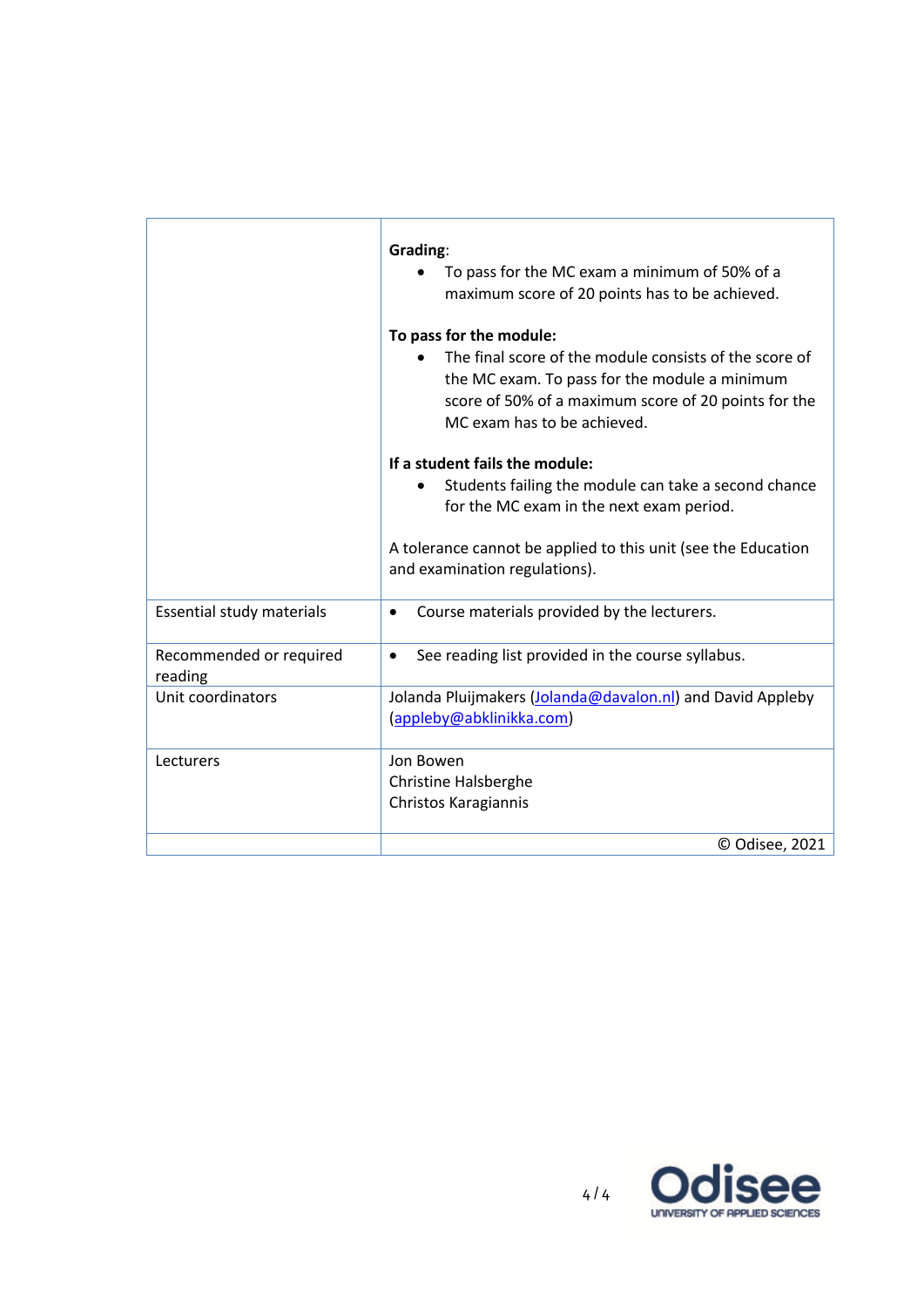| Course program                                     | Odisee Companion Animal Behaviour and Welfare Program<br><b>Postgraduate course Clinical Animal Behaviourist</b>                                                                                                                                                                                                                                                                                                                                                                                                                                                                                                                                                                                                                                                                                                                                                                                                       |  |
|----------------------------------------------------|------------------------------------------------------------------------------------------------------------------------------------------------------------------------------------------------------------------------------------------------------------------------------------------------------------------------------------------------------------------------------------------------------------------------------------------------------------------------------------------------------------------------------------------------------------------------------------------------------------------------------------------------------------------------------------------------------------------------------------------------------------------------------------------------------------------------------------------------------------------------------------------------------------------------|--|
| Course unit title                                  | PG CABW - CAB M5: Animal law and ethics                                                                                                                                                                                                                                                                                                                                                                                                                                                                                                                                                                                                                                                                                                                                                                                                                                                                                |  |
| Type of course unit:<br>Obligatory/Optional        | Obligatory<br>$\bullet$<br>Requests for exemptions can be submitted before the 15 <sup>th</sup> of<br>September 2021 following the instructions described in the<br>document 'Procedure exemptions PG CABW'.                                                                                                                                                                                                                                                                                                                                                                                                                                                                                                                                                                                                                                                                                                           |  |
| Prerequisites and co-<br>requisites                | The student should have a bachelor diploma.<br>٠<br>The students study the behaviour and welfare of dogs and cats<br>(obligatory) and one optional category, being small mammals or<br>horses.<br>The student should have a good command of the English<br>language.                                                                                                                                                                                                                                                                                                                                                                                                                                                                                                                                                                                                                                                   |  |
| Level of course unit                               | Postgraduate level 6/7<br>٠                                                                                                                                                                                                                                                                                                                                                                                                                                                                                                                                                                                                                                                                                                                                                                                                                                                                                            |  |
| Language                                           | Course material: English<br>$\bullet$<br>Formative assignment: English<br>Summative assignment: English                                                                                                                                                                                                                                                                                                                                                                                                                                                                                                                                                                                                                                                                                                                                                                                                                |  |
| Year of study - date<br>course unit is delivered   | Academic year: 2022-2023<br>$\bullet$                                                                                                                                                                                                                                                                                                                                                                                                                                                                                                                                                                                                                                                                                                                                                                                                                                                                                  |  |
| Number of ECTS<br>credits allocated to the<br>unit | 4 credits = 100 hours<br>$\bullet$                                                                                                                                                                                                                                                                                                                                                                                                                                                                                                                                                                                                                                                                                                                                                                                                                                                                                     |  |
| General course<br>learning outcomes                | This standard relates to the clinical application of the science of<br>$\bullet$<br>companion animal behaviour and welfare, the prevention and<br>treatment of welfare problems and the modification of the<br>behaviour and environment of companion animals that are<br>displaying problematical behaviour or pathological behaviour.<br>This standard involves understanding how to prevent and<br>address welfare problems in companion animals. How to<br>evaluate, prevent or address problematical and pathological<br>behaviours within individual animals through the development<br>of suitable environments and management/treatment regimes<br>that are expected to be effective, based on best practice and<br>scientific evidence. The diagnosis and treatment of pathological<br>behaviour and the use of psychopharmacological interventions<br>is conducted in cooperation with a veterinary surgeon. |  |

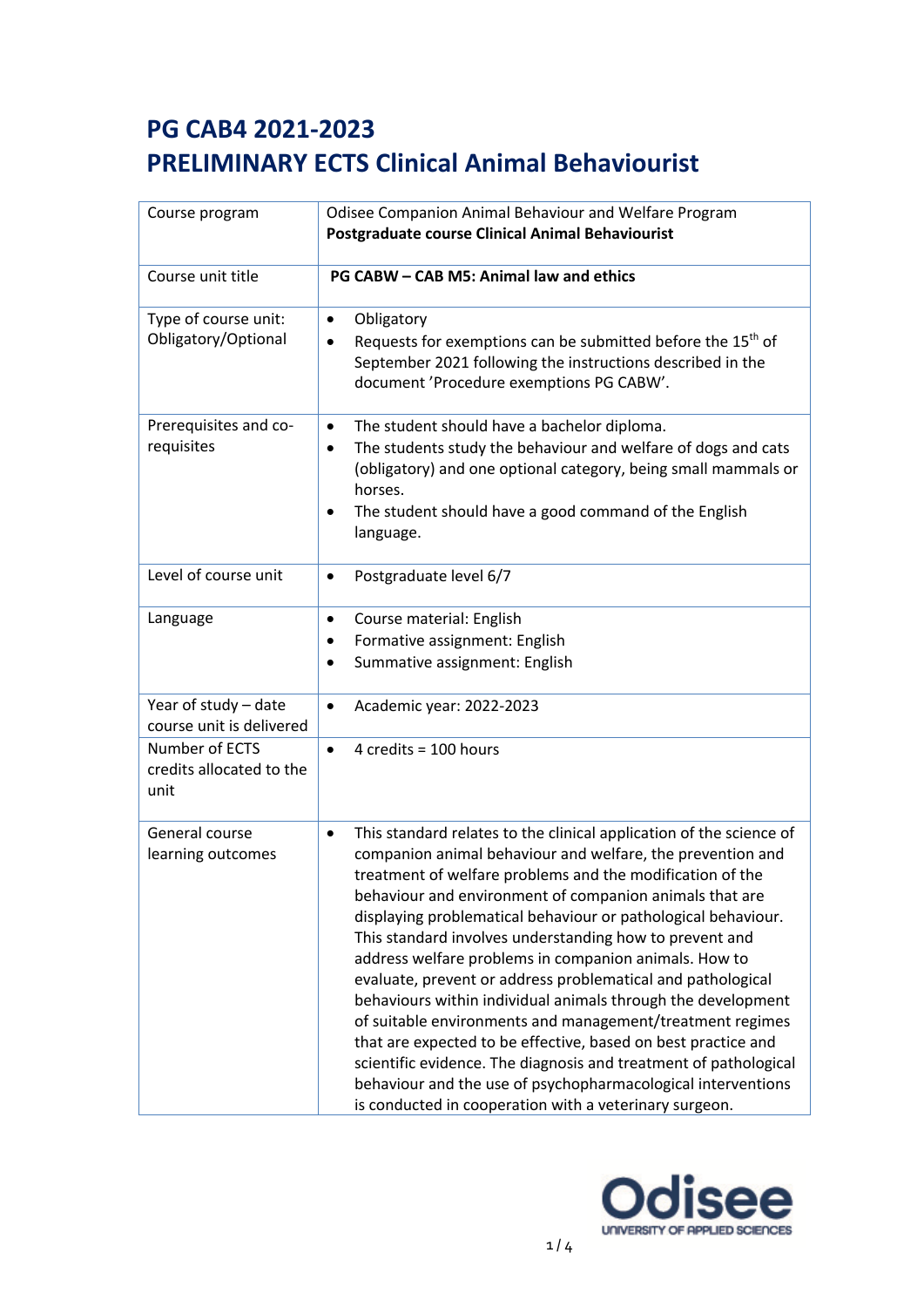|                                                     | This standard is suitable for those working in the animal care<br>٠<br>sector, with responsibility for planning and managing humane<br>approaches to the addressing of pathological and problem<br>behaviour of animals, and who have an extensive understanding<br>of clinical animal behaviour and the related scientific/clinical<br>literature.<br>Included is the standard is the development of practical<br>٠<br>research experience in the area of companion animal behaviour<br>and welfare.                                                                                                                                                                                                                                                                                                                                                                                                                                                                                                                                                                                                                                                                                                                                                                                                                                                                                                       |
|-----------------------------------------------------|-------------------------------------------------------------------------------------------------------------------------------------------------------------------------------------------------------------------------------------------------------------------------------------------------------------------------------------------------------------------------------------------------------------------------------------------------------------------------------------------------------------------------------------------------------------------------------------------------------------------------------------------------------------------------------------------------------------------------------------------------------------------------------------------------------------------------------------------------------------------------------------------------------------------------------------------------------------------------------------------------------------------------------------------------------------------------------------------------------------------------------------------------------------------------------------------------------------------------------------------------------------------------------------------------------------------------------------------------------------------------------------------------------------|
| Summary of key<br>learning outcomes of<br>the unit  | 1. Critical appraisal of the concepts of ethical thinking. An<br>understanding of how these affect human-animal interaction,<br>the behaviour and welfare of people and companion animals in<br>a variety of situations.<br>2. Development of professional ethical thinking and decision<br>making. Developing an understanding of the European<br>(including UK) legislation relating to ownership and the use of<br>animals and to the role and duties of the relevant professionals<br>involved in the animal care sector.                                                                                                                                                                                                                                                                                                                                                                                                                                                                                                                                                                                                                                                                                                                                                                                                                                                                               |
| Specific learning<br>outcomes of the<br>course unit | Students will be able to:<br>$\bullet$<br>1.1 Explain the most commonly held ethical positions and how<br>they affect the human animal bond, human animal interaction<br>and the welfare of companion animals.<br>1.2 Critically reflect and justify their own opinion and decision<br>making regarding the use and treatment of companion animals.<br>1.3 Demonstrate an understanding of the most important<br>legislation regarding the keeping and care of companion<br>animals including animal abuse and the link between animal<br>and human abuse.<br>1.4 Describe ethical and legal responsibilities and limitations of<br>the role of owners, paraprofessionals, veterinary surgeons and<br>animal behaviour technician and clinical animal behaviourist<br>including the duties associated with the provision of advice,<br>professional liability and client confidentiality.<br>1.5 Understand the role of national legal and judicial processes<br>including the role of individuals involved in it such as barrister,<br>solicitor, animal welfare officer, expert witness. Including the<br>relevant features of employment law, health and safety<br>legislation and the Data Protection Act as they apply to the<br>practice of clinical animal behaviour.<br>1.6 Identify and evaluate ethical and legal issues effectively.<br>Decide upon actions that may be necessary for addressing |

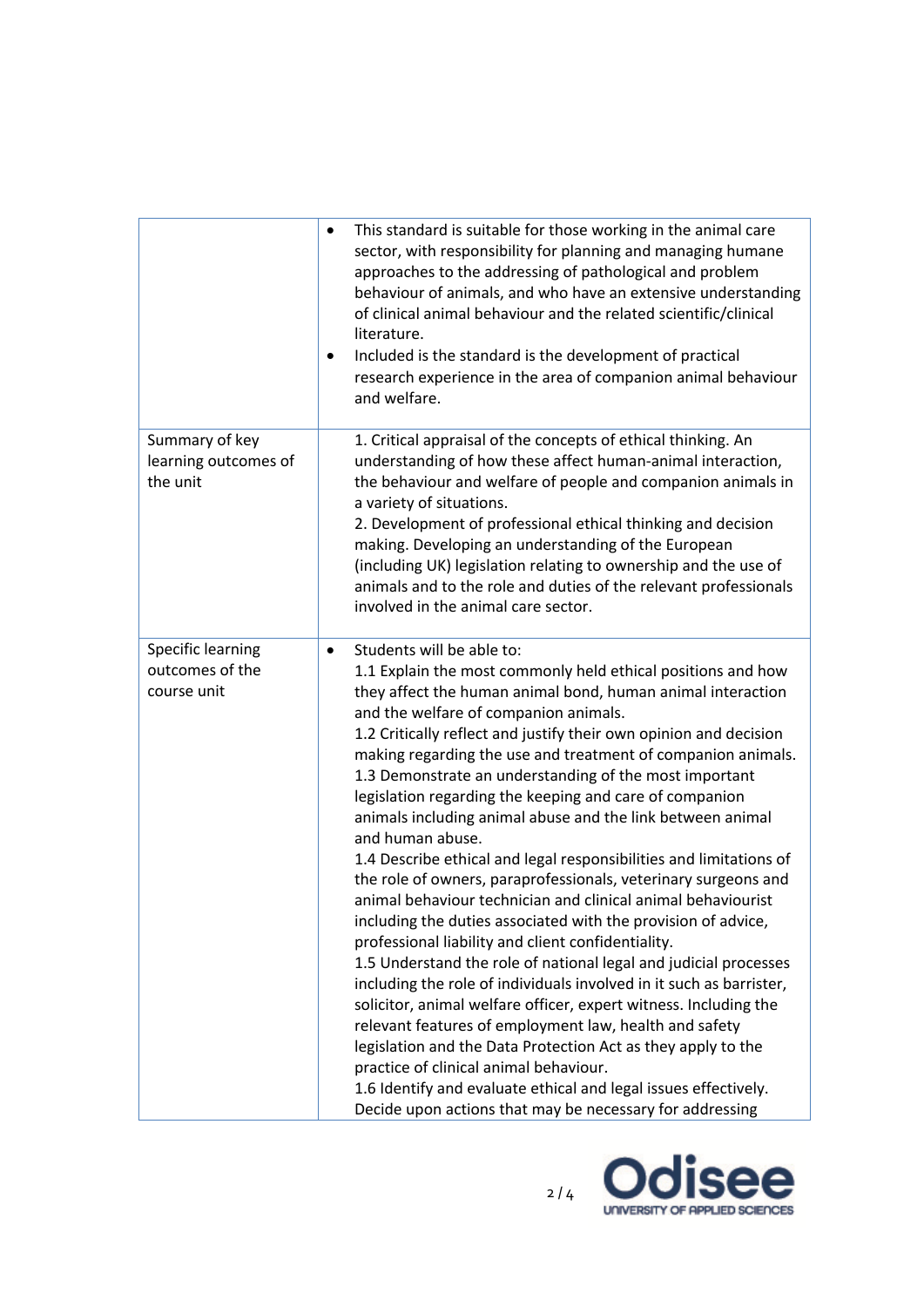|                                                        | ethical and legal issues related to the role of animal behaviour<br>technician and ability to advise upon and implement guidelines.<br>1.7 The ability to advise professionals and non-professionals on<br>ethical issues and the implementation of guidelines, taking legal<br>obligations, safety concerns and the legal implications of<br>providing professional advice into consideration.                                                                                                                                                                                                                                                                                                                                                                                                                                                                                                                                                                                                                                                                                                                                                                                                                                                                                                                                                                                                                                                                                                                                            |
|--------------------------------------------------------|--------------------------------------------------------------------------------------------------------------------------------------------------------------------------------------------------------------------------------------------------------------------------------------------------------------------------------------------------------------------------------------------------------------------------------------------------------------------------------------------------------------------------------------------------------------------------------------------------------------------------------------------------------------------------------------------------------------------------------------------------------------------------------------------------------------------------------------------------------------------------------------------------------------------------------------------------------------------------------------------------------------------------------------------------------------------------------------------------------------------------------------------------------------------------------------------------------------------------------------------------------------------------------------------------------------------------------------------------------------------------------------------------------------------------------------------------------------------------------------------------------------------------------------------|
| Course contents                                        | Basic concepts in ethical thinking, the historical perspective and<br>$\bullet$<br>practical application.<br>Anthrozoology the science studying the interaction between<br>$\bullet$<br>humans and animals and its relevance to companion animal<br>behaviour and welfare.<br>The psychology of the human-animal bond and its effect on the<br>$\bullet$<br>behaviour and welfare of humans and companion animals,<br>including: the human animal bond in historical and cultural<br>perspective and tests and measurements to evaluate the<br>human-animal bond.<br>Broken bonds, including: understanding the experience of pet<br>relinquishment, pet loss and grief.<br>Animal rights and ethical guidelines relating to the use of<br>companion animals, including: the welfare of animals used for<br>science, food, work, assistance, sport and held as pets. The<br>abuse and neglect of companion animals. The link between<br>animal abuse and family violence.<br>European legislation in relation to the ownership and use of<br>٠<br>animals, the role and duties of the animal behaviour technician,<br>clinical animal behaviourist, veterinary surgeon,<br>paraprofessionals, owners and others within it. Including: legal<br>implications and duties associated with the provision of advice<br>and professional liability and client confidentiality. The<br>implications for the animal behaviour technician, their clients<br>and others regarding employment law, health, safety and data<br>protection legislation. |
| Planned learning<br>activities and teaching<br>methods | Distance learning consisting of:<br>$\bullet$<br>Online video lectures<br><b>Reading lists</b><br>٠<br>Peer-to-peer learning activities<br>$\bullet$                                                                                                                                                                                                                                                                                                                                                                                                                                                                                                                                                                                                                                                                                                                                                                                                                                                                                                                                                                                                                                                                                                                                                                                                                                                                                                                                                                                       |
| Assessment methods<br>and criteria                     | Individually composed assignment(s):<br>٠<br>- formative assignment<br>- summative assignment.                                                                                                                                                                                                                                                                                                                                                                                                                                                                                                                                                                                                                                                                                                                                                                                                                                                                                                                                                                                                                                                                                                                                                                                                                                                                                                                                                                                                                                             |

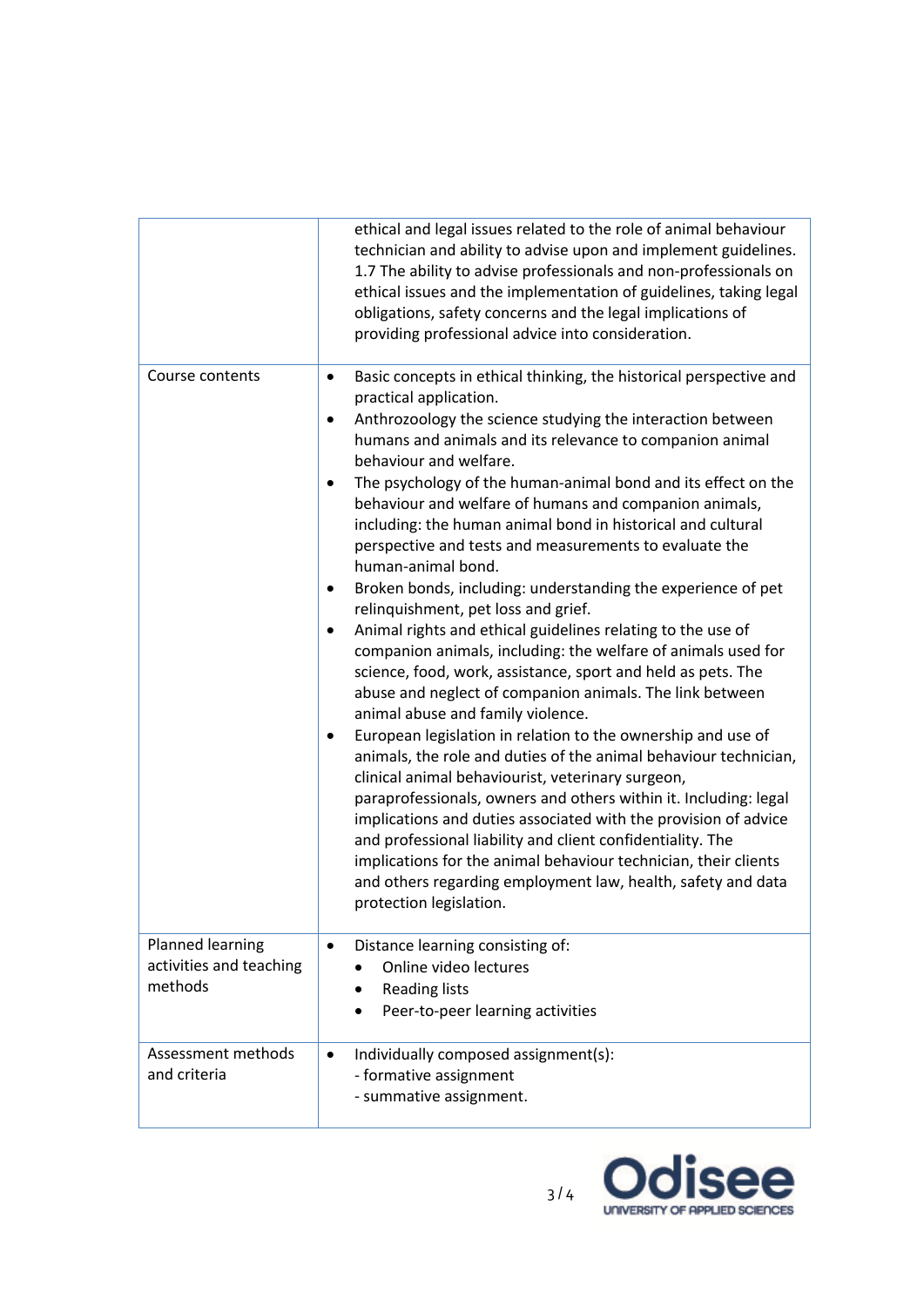|                        | Grading:                                                                 |
|------------------------|--------------------------------------------------------------------------|
|                        | To pass for the assignment a minimum of 50% of a maximum                 |
|                        | score of 20 points has to be achieved.                                   |
|                        | The total score of the assignment in the first chance is based on        |
|                        | the sum of the score of the formative assignment and the                 |
|                        | summative assignment (total: 20 points).                                 |
|                        | The formative assignment is scored 'sufficient' or 'fail'. A<br>٠        |
|                        | 'sufficient' scores 1/1; a 'fail' scores 0/1.                            |
|                        | Students who do not submit the assignment at the                         |
|                        | required deadline score 0/1 on this part.                                |
|                        | The total score of the summative assignment is 19 points in the<br>٠     |
|                        | first chance.                                                            |
|                        | To pass for the module the following conditions apply:                   |
|                        | The student has to score 50% on a total of 20 points for the             |
|                        | assignment.                                                              |
|                        |                                                                          |
|                        | If a student fails the module:                                           |
|                        | Students failing the module can take a second chance in the<br>$\bullet$ |
|                        | next exam period for the assignment.                                     |
|                        | In the second chance the student only submits the summative<br>٠         |
|                        | assignment. The formative assignment does not have to be                 |
|                        | retaken.                                                                 |
|                        | The total score of the assignment in the second chance is<br>٠           |
|                        | obtained from the result of the summative assignment only (20            |
|                        | points).                                                                 |
|                        | A tolerance can be applied to this unit (see the Education and           |
|                        | examination regulations).                                                |
|                        |                                                                          |
| <b>Essential study</b> | Course materials provided by the lecturers.<br>٠                         |
| materials              |                                                                          |
| Recommended or         | See reading list provided in the course syllabus.                        |
| required reading       |                                                                          |
| Unit coordinators      | Jolanda Pluijmakers (Jolanda@davalon.nl) and David Appleby               |
|                        | (appleby@abklinikka.com).                                                |
| Lecturers              | <b>Stef Aerts</b>                                                        |
|                        | Anthony Podberscek                                                       |
|                        | Anne McBride                                                             |
|                        |                                                                          |
|                        | © Odisee, 2021                                                           |

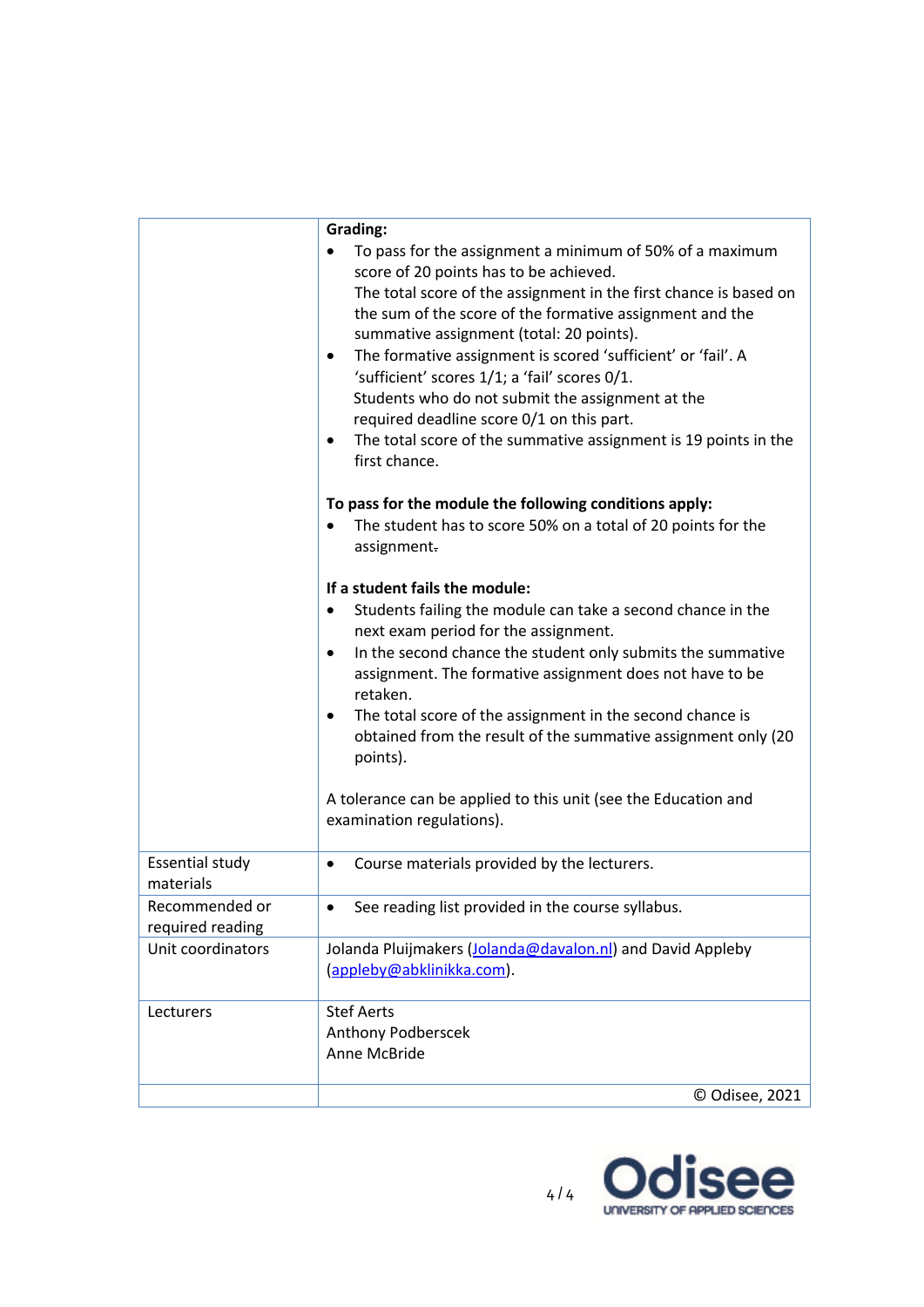| Course program                                   | Odisee Companion Animal Behaviour and Welfare Program<br><b>Postgraduate course Clinical Animal Behaviourist</b>                                                                                                                                                                                                                                                                                              |
|--------------------------------------------------|---------------------------------------------------------------------------------------------------------------------------------------------------------------------------------------------------------------------------------------------------------------------------------------------------------------------------------------------------------------------------------------------------------------|
| Course unit title                                | PG CABW - CAB M6: Clinical procedures: Introduction to<br>common behaviour problems in companion animals. The<br>theory behind the successful diagnosis and treatment of<br>behaviour cases.<br>Part 6.1: The diagnosis of common behaviour<br>$\bullet$<br>problems<br>Part 6.2: The treatment of common behaviour<br>problems                                                                               |
| Type of course unit:<br>Obligatory/Optional      | Obligatory<br>$\bullet$<br>Requests for exemptions should be submitted to the<br>course coordinator before the 15 <sup>th</sup> of September 2021<br>following the instructions described in the document<br>'Procedure exemptions CABW'.                                                                                                                                                                     |
| Prerequisites and co-requisites                  | Students should have a bachelor diploma.<br>$\bullet$<br>Students will study the behaviour and welfare of dogs and<br>$\bullet$<br>cats (obligatory) and one optional category, being small<br>mammals or horses.<br>Students will have participated in module 1 to 5 or<br>$\bullet$<br>obtained comparable credits elsewhere.                                                                               |
| Level of course unit                             | Postgraduate level 6/7<br>$\bullet$                                                                                                                                                                                                                                                                                                                                                                           |
| Language                                         | Course materials: English<br>$\bullet$<br>Formative assignment part 6.1 and part 6.2: English<br>$\bullet$<br>Summative assignment part 6.1 and part 6.2 English                                                                                                                                                                                                                                              |
| Year of study - date course<br>unit is delivered | Academic year 2022-2023<br>$\bullet$                                                                                                                                                                                                                                                                                                                                                                          |
| Number of ECTS credits<br>allocated to the unit  | Total: 6 credits = 150 hours<br>$\bullet$<br>Part 1: The diagnosis of common behaviour problems<br>$\bullet$<br>in companion animals: 3 credits = 75 hours<br>Part 2: The treatment of common behaviour problems<br>in companion animals: 3 credits = 75 hours                                                                                                                                                |
| General course aims                              | This standard relates to the clinical application of the<br>$\bullet$<br>science of companion animal behaviour and welfare, the<br>prevention and treatment of welfare problems and the<br>modification of the behaviour and environment of<br>companion animals that are displaying problematical<br>behaviour or pathological behaviour. This standard<br>involves understanding how to prevent and address |

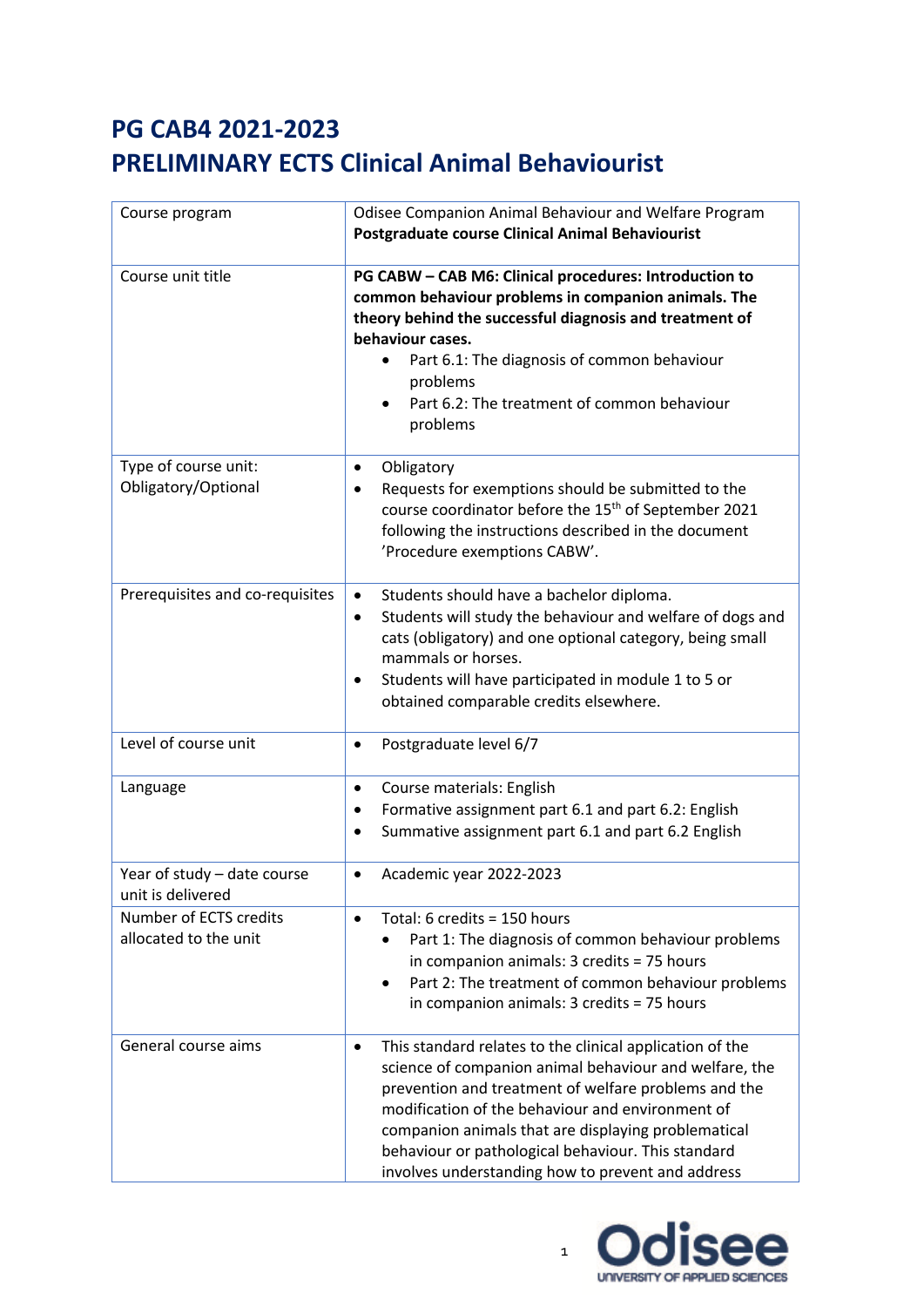|                                                 | welfare problems in companion animals. How to evaluate,<br>prevent or address problematical and pathological<br>behaviours within individual animals through the<br>development of suitable environments and<br>management/treatment regimes that are expected to be<br>effective, based on best practice and scientific evidence.<br>The diagnosis and treatment of pathological behaviour<br>and the use of psychopharmacological interventions is<br>conducted in cooperation with a veterinary surgeon.<br>This standard is suitable for those working in the animal<br>$\bullet$<br>care sector, with responsibility for planning and managing<br>humane approaches to the addressing of pathological and<br>problem behaviour of animals, and who have an extensive<br>understanding of clinical animal behaviour and the related<br>scientific/clinical literature.<br>Included is the standard is the development of practical<br>$\bullet$<br>research experience in the area of companion animal<br>behaviour and welfare. |
|-------------------------------------------------|--------------------------------------------------------------------------------------------------------------------------------------------------------------------------------------------------------------------------------------------------------------------------------------------------------------------------------------------------------------------------------------------------------------------------------------------------------------------------------------------------------------------------------------------------------------------------------------------------------------------------------------------------------------------------------------------------------------------------------------------------------------------------------------------------------------------------------------------------------------------------------------------------------------------------------------------------------------------------------------------------------------------------------------|
| Summary of key learning<br>outcomes of the unit | Part 1: The diagnosis of common behaviour problems in<br>$\bullet$<br>companion animals:<br>Acquisition of the theoretical background regarding<br>the development of companion animal (dogs, cats,<br>horses, small mammals) behaviour problems including<br>abnormal or pathological behaviour, their effect on<br>welfare, how to prevent and diagnose these, based on<br>the relevant scientific literature and clinical<br>experience.                                                                                                                                                                                                                                                                                                                                                                                                                                                                                                                                                                                          |
|                                                 | Part 2: The treatment of common behaviour problems in<br>companion animals:<br>Acquisition of the theoretical knowledge of the<br>treatment of common behaviour and welfare<br>problems in companion animals (dogs, cats, horses,<br>small mammals). Theoretical knowledge of how to<br>address behaviour problems including abnormal or<br>pathological behaviour and welfare problems of<br>individual animals, through the development of<br>suitable environments, management, the use of<br>psychopharmacology and treatment regimes<br>maximally adjusted to the requirements and<br>circumstances of individual cases to make it likely for<br>the treatment to be effective, based on best practice<br>and scientific evidence.                                                                                                                                                                                                                                                                                              |

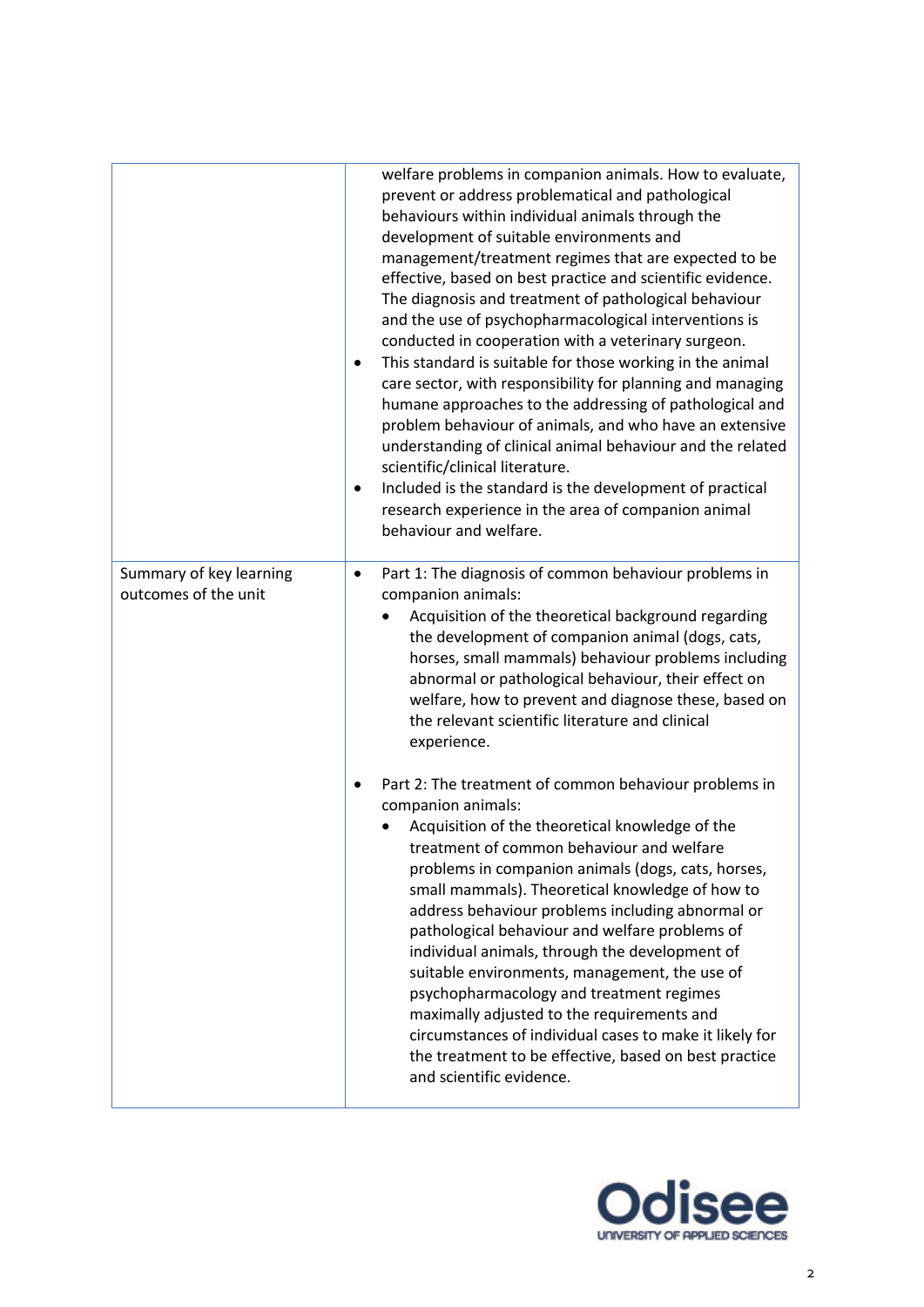| Specific learning outcomes of | Part 1: The diagnosis of common behaviour problems in<br>$\bullet$                                                      |
|-------------------------------|-------------------------------------------------------------------------------------------------------------------------|
| the course unit               | companion animals                                                                                                       |
|                               | 1.1 In-depth knowledge of the scientific literature                                                                     |
|                               | regarding the development of companion animal                                                                           |
|                               | behaviour problems, their effect on welfare and how to                                                                  |
|                               | prevent them.                                                                                                           |
|                               | 1.2 Understanding of the essential elements for                                                                         |
|                               | behavioural diagnosis during the process of behaviour                                                                   |
|                               | counselling and how to assess multiple aspects of cases                                                                 |
|                               | presented, such as behavioural development,                                                                             |
|                               | temperament, functioning of the animal, environment and                                                                 |
|                               | medical conditions.                                                                                                     |
|                               | 1.3 Theoretical knowledge of how to recognise, evaluate                                                                 |
|                               | and report on the biological state, emotional state and                                                                 |
|                               | behaviour that most commonly contribute to the caseload                                                                 |
|                               | of a companion animal behaviour counsellor, including                                                                   |
|                               | signals and signs indicative of states such as fear,                                                                    |
|                               | nervousness, aggression, play, relaxation and factors as                                                                |
|                               | medical conditions, physiological status, temperament,                                                                  |
|                               | developmental history, coping strategy.                                                                                 |
|                               | 1.4 Knowledge of the impact of external influences on an                                                                |
|                               | animal's behaviour, the problem(s) and areas of concern<br>identified and those for which help is being sought. This to |
|                               | include: immediate surroundings, wider environment,                                                                     |
|                               | environmental pressures, ethological requirements,                                                                      |
|                               | previous learning experiences and owner attitude and                                                                    |
|                               | influence.                                                                                                              |
|                               |                                                                                                                         |
|                               | Part 2: The treatment of common behaviour problems in                                                                   |
|                               | companion animals                                                                                                       |
|                               | 2.1 Understanding of the principles and rationales behind                                                               |
|                               | the use of the range of behavioural modification                                                                        |
|                               | techniques. How to select and use those appropriate for                                                                 |
|                               | individual cases, for the treatment and prevention of                                                                   |
|                               | common behaviour problems.                                                                                              |
|                               | 2.2 Understanding of how the principles of learning theory                                                              |
|                               | are applied to humane training methods to achieve agreed                                                                |
|                               | goals. 2.3 Planning and managing humane approaches to<br>addressing inappropriate behaviour, behaviour problems         |
|                               | including abnormal or pathological behaviour and welfare                                                                |
|                               | problems of companion animals.                                                                                          |
|                               | 2.4 Understanding of how to devise and implement                                                                        |
|                               | structured behaviour modification and training programs,                                                                |
|                               | identify and set realistic goals and time scales for                                                                    |
|                               | implementation, monitoring progress, assessment of                                                                      |
|                               | success and the appropriate response to feedback.                                                                       |
|                               |                                                                                                                         |

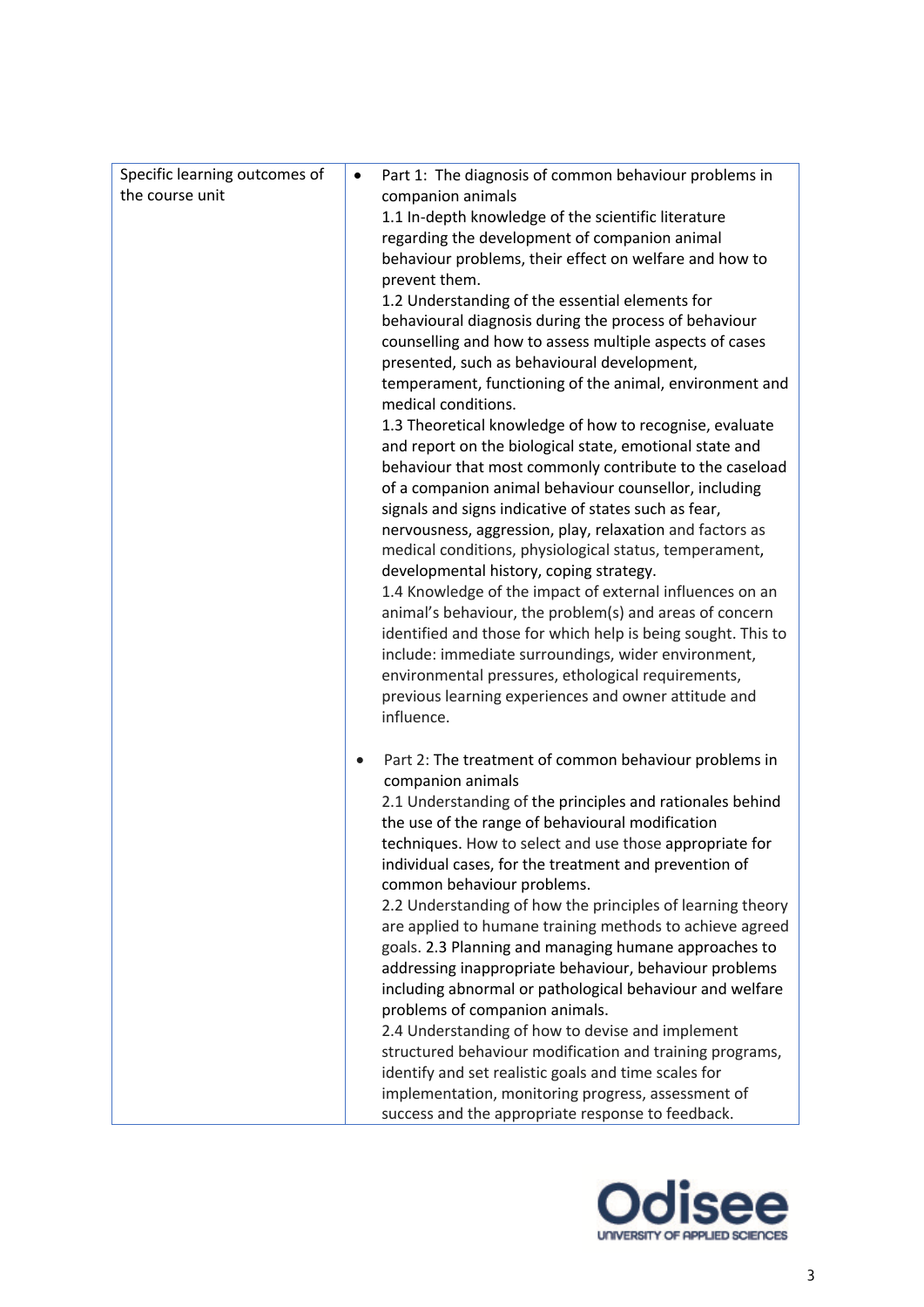|                 | 2.5 Understanding of psychopharmacology and additional<br>therapies. To be able to explain the rationale for their<br>use/application and the strengths and weaknesses of<br>each.<br>2.6 Understand the ethics of psychopharmacological<br>intervention.<br>2.7 Be able to critically evaluate issues concerning the<br>safety, efficacy and reliability of complementary and<br>alternative or non-prescription or prescribed therapies or<br>products.<br>2.8 Be able to justify why a particular treatment regime<br>has been selected to address the problem(s) identified,<br>against any other possible regimes.<br>2.9 Understanding of how clinical animal behaviour<br>related to the management, training, rehabilitation and<br>prevention of behaviour and welfare problems is applied<br>when caring for an animal, assisting or advising other<br>people or organisations.<br>2.10 Identification of the appropriate animal health and<br>welfare legislation, associated codes of practice and other<br>legislation relevant to the cases being considered and<br>communication of this to other people or organisations.<br>2.11 Understand the legal position of the behaviour<br>counsellor, veterinary surgeon and others regarding<br>diagnosis, treatment, provision of advice, prescription and<br>use of drugs. |
|-----------------|-----------------------------------------------------------------------------------------------------------------------------------------------------------------------------------------------------------------------------------------------------------------------------------------------------------------------------------------------------------------------------------------------------------------------------------------------------------------------------------------------------------------------------------------------------------------------------------------------------------------------------------------------------------------------------------------------------------------------------------------------------------------------------------------------------------------------------------------------------------------------------------------------------------------------------------------------------------------------------------------------------------------------------------------------------------------------------------------------------------------------------------------------------------------------------------------------------------------------------------------------------------------------------------------------------------------------------------------|
| Course contents | The interaction between health, (problem) behaviour,<br>٠<br>emotions and the welfare of companion animals.<br>The role of motivational emotional systems in the<br>$\bullet$<br>development of behaviour problems.<br>The essential elements and requirements for the process<br>$\bullet$<br>of behaviour counselling related to behavioural diagnoses.<br>Assessment of the multiple aspects of each case, such as<br>behaviour, temperament, functioning of the animal,<br>environment and medical conditions.<br>Causes of common behaviour problems in companion<br>$\bullet$<br>animals, such as: undesirable behaviour, anxiety, fear and<br>phobias related behaviours, aggression and repetitive<br>behaviours. How to identify and critically evaluate causes<br>and contributing factors.<br>Methods for gathering and recording information relevant<br>$\bullet$<br>to behavioural diagnosis of behavioural problems and how<br>to critically evaluate that information.<br>Relevant aspects of neuroscience, cognitive science,<br>٠<br>principles of ethology, learning theory in relation to the                                                                                                                                                                                                                       |

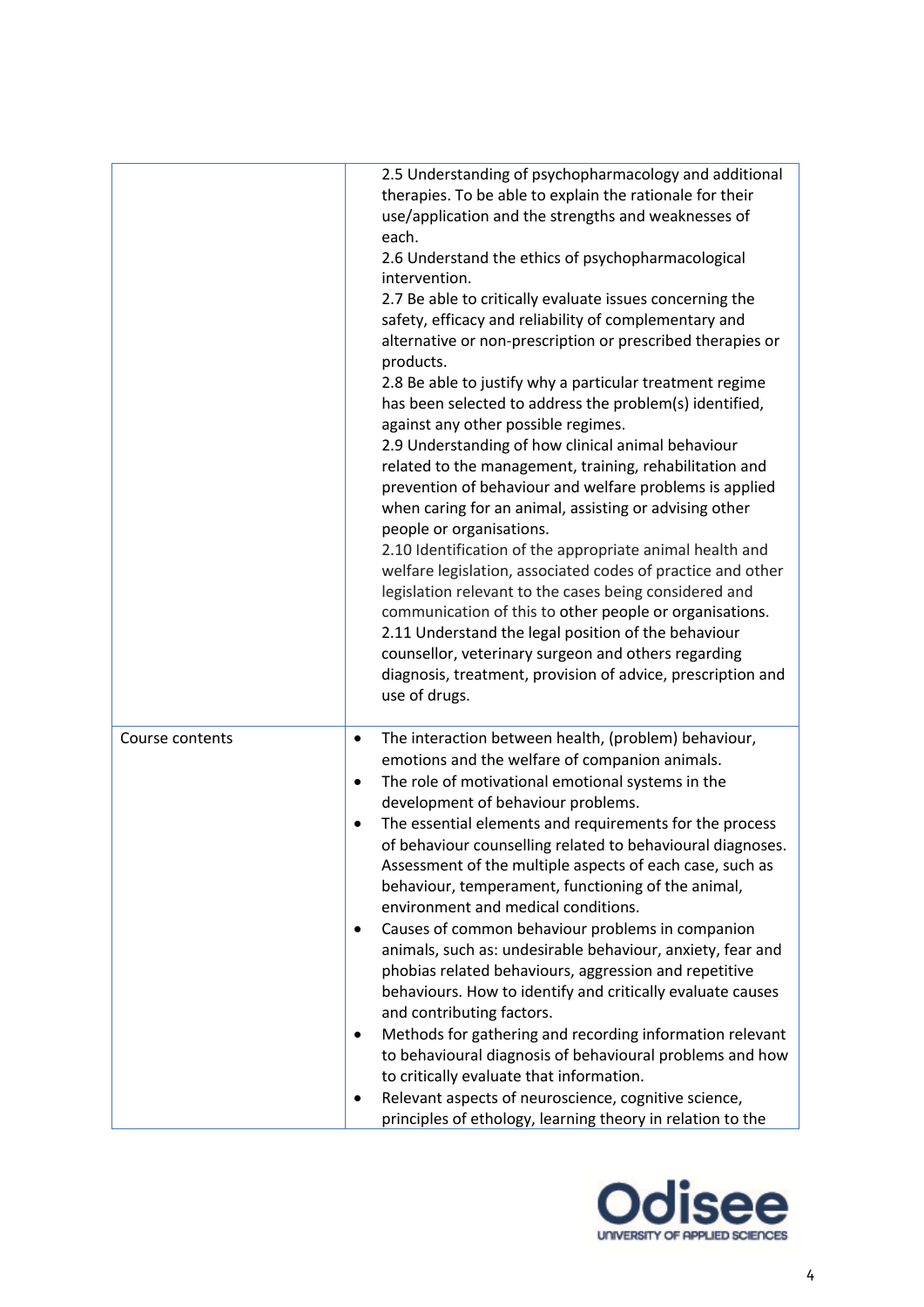| behavioural diagnosis of common welfare and behaviour                      |
|----------------------------------------------------------------------------|
| problems in companion animals.                                             |
| Management strategies used in and prior to the treatment<br>$\bullet$      |
| of behaviour problems in companion animals.                                |
| The symptoms of ill-health and pain and the interplay<br>$\bullet$         |
| between diseases and common conditions influencing                         |
| behaviour and associated veterinary terminology.                           |
| The behavioural and emotional consequences of medical<br>$\bullet$         |
| conditions including pain.                                                 |
| The evidence for and against a medical component<br>$\bullet$              |
| contributing to competing explanations of behaviour.                       |
| The ethics and legal position of the behaviour counsellor,<br>$\bullet$    |
| veterinary surgeon and others regarding factors such as,                   |
| diagnosis and client confidentiality.                                      |
| Case studies of common behaviour problems in dogs, cats,<br>$\bullet$      |
| horses, small mammals.                                                     |
| The interactions appropriate in professional relationships<br>٠            |
| and how to apply these in practice.                                        |
| The principles of effective counselling and how to apply to<br>$\bullet$   |
| facilitate and maintain behavioural change.                                |
| Effective communication skills, in the collection of relevant<br>$\bullet$ |
| information and provision of advice when writing reports                   |
| and behaviour modification programs.                                       |
| The common professional, legal, ethical or other issues<br>٠               |
| that need to be considered or may arise before, during                     |
| and after a consultation and the actions appropriate to                    |
| address them.                                                              |
| The construction of appropriately structured treatment<br>$\bullet$        |
| regimens that are likely to be effective for the behaviour                 |
| problems identified.                                                       |
| Psychopharmacology and the mode of action of the major<br>$\bullet$        |
| classes of drugs used in clinical animal behaviour therapy,                |
| their role and correct application, constraints and contra-                |
| indicators to their use.                                                   |
| The mode of action of other treatments, such as nutrition,<br>$\bullet$    |
| pheromones and nutraceuticals in clinical animal                           |
| behaviour therapy, there role and correct application,                     |
| constraints and contra-indicators to their use.                            |
| The ethics of psychopharmacological intervention and<br>$\bullet$          |
| legal position of the clinical animal behaviourist,                        |
| veterinary surgeon and others regarding the diagnosis,                     |
| prescription and use of drugs and provision of advice.                     |
| Appropriate application of the insights of neuroscience,<br>٠              |
| cognitive science and principles of ethology and learning                  |
| theory to the treatment of common behaviour including                      |
| abnormal or pathological behaviour and welfare problems                    |
| in companion animals.                                                      |

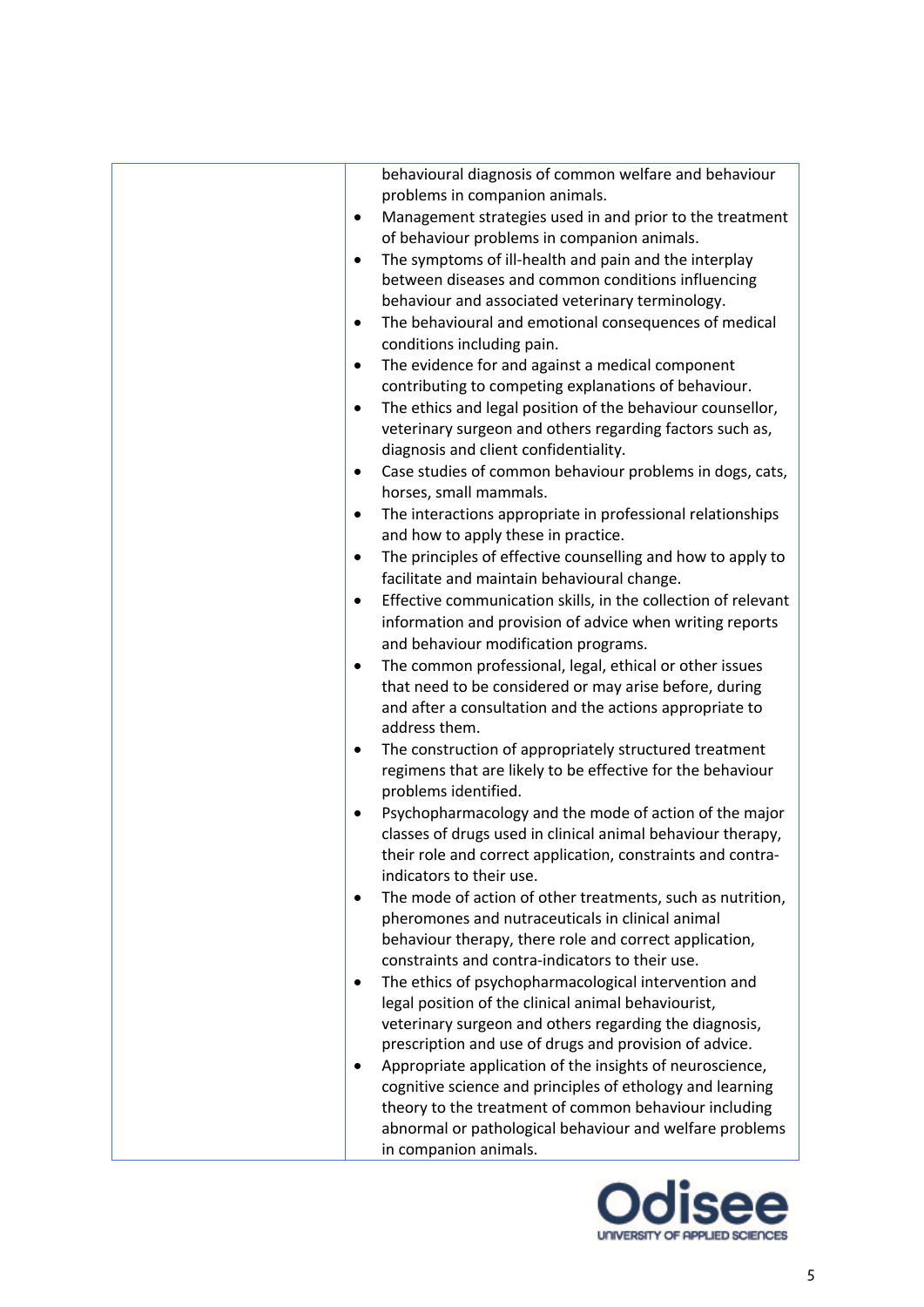|                                                     | Common behaviour modification strategies used in the<br>$\bullet$<br>treatment of behaviour problems in companion animals.<br>How to identify situations where further action may be<br>$\bullet$<br>necessary, including ways in which compliance with an<br>extended treatment regime may be encouraged, the<br>behaviour modification plan requires alteration and when<br>rehoming or euthanasia are indicated.                                                                                                                                                                                                                                                                                                                                                                                                                                                                                                                                                                                                                                                                                                                                                                                                                                                                                                                                                            |
|-----------------------------------------------------|--------------------------------------------------------------------------------------------------------------------------------------------------------------------------------------------------------------------------------------------------------------------------------------------------------------------------------------------------------------------------------------------------------------------------------------------------------------------------------------------------------------------------------------------------------------------------------------------------------------------------------------------------------------------------------------------------------------------------------------------------------------------------------------------------------------------------------------------------------------------------------------------------------------------------------------------------------------------------------------------------------------------------------------------------------------------------------------------------------------------------------------------------------------------------------------------------------------------------------------------------------------------------------------------------------------------------------------------------------------------------------|
| Planned learning activities and<br>teaching methods | Distance learning consisting of:<br>$\bullet$<br>Online video lectures<br><b>Reading lists</b><br>٠<br>Peer-to-peer learning activities: including formative<br>assignments of part 6.1 and 6.2                                                                                                                                                                                                                                                                                                                                                                                                                                                                                                                                                                                                                                                                                                                                                                                                                                                                                                                                                                                                                                                                                                                                                                                |
| Assessment methods and<br>criteria                  | <b>Assessment methods and criteria</b>                                                                                                                                                                                                                                                                                                                                                                                                                                                                                                                                                                                                                                                                                                                                                                                                                                                                                                                                                                                                                                                                                                                                                                                                                                                                                                                                         |
|                                                     | Part 6.1: 1 individually composed formative and summative<br>written assignment.<br>To pass for the assignment a minimum of 50% of a<br>maximum score of 20 points has to be achieved.<br>The total score of the assignment in the first chance is<br>based on the sum of the score of the formative<br>assignment and the summative assignment (total: 20<br>points).<br>The formative assignment is scored 'sufficient' or 'fail'.<br>A 'sufficient' scores 1/1; a 'fail' scores 0/1. Students<br>who do not submit the assignment at the required<br>deadline score 0/1 on this part.<br>The total score of the summative assignment is 19<br>$\bullet$<br>points in the first chance.<br>Part 6.2: 1 individually composed written formative and<br>summative assignment.<br>To pass for the assignment a minimum of 50% of a<br>٠<br>maximum score of 20 points has to be achieved.<br>The total score of the assignment in the first chance is<br>based on the sum of the score of the formative<br>assignment and the summative assignment (total: 20<br>points).<br>The formative assignment is scored 'sufficient' or 'fail'.<br>A 'sufficient' scores 1/1; a 'fail' scores 0/1. Students<br>who do not submit the assignment at the required<br>deadline score 0/1 on this part.<br>The total score of the summative assignment is 19<br>points in the first chance. |
|                                                     |                                                                                                                                                                                                                                                                                                                                                                                                                                                                                                                                                                                                                                                                                                                                                                                                                                                                                                                                                                                                                                                                                                                                                                                                                                                                                                                                                                                |

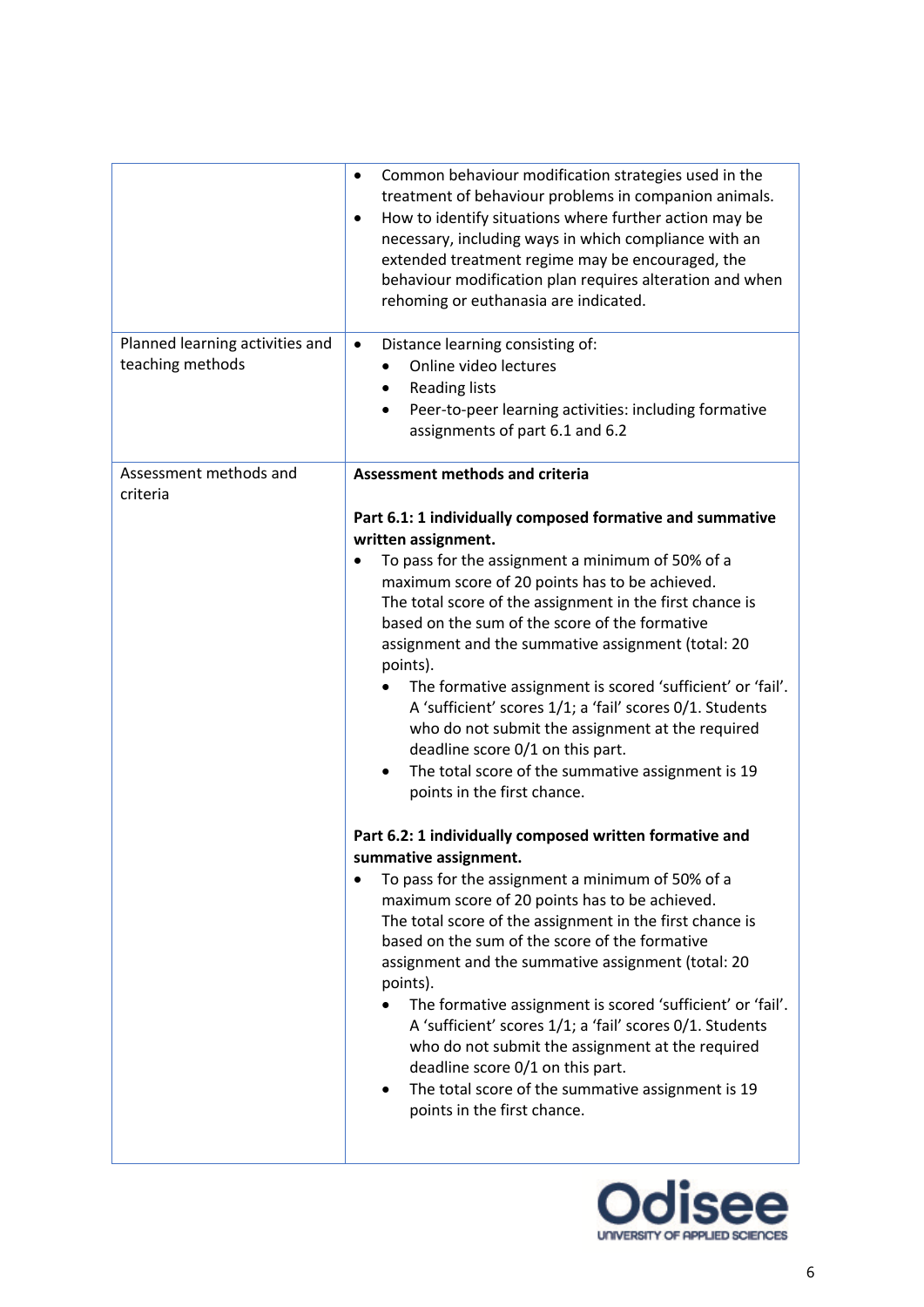|                                    | Grading:                                                                                                                                                                                                                                                                                                                                           |
|------------------------------------|----------------------------------------------------------------------------------------------------------------------------------------------------------------------------------------------------------------------------------------------------------------------------------------------------------------------------------------------------|
|                                    | To pass for the module the following conditions apply:                                                                                                                                                                                                                                                                                             |
|                                    | The total score of module 6 is based on the arithmetic<br>$\bullet$                                                                                                                                                                                                                                                                                |
|                                    | average of the summative assignment of part 6.1 and the<br>summative assignment of part 6.2.                                                                                                                                                                                                                                                       |
|                                    |                                                                                                                                                                                                                                                                                                                                                    |
|                                    | The student has to succeed in every component meaning:<br>For 6.1: A minimum score of 50% has to be achieved<br>$\circ$<br>for the assignment.<br>For 6.2: A minimum score of 50% has be achieved for<br>$\circ$<br>the assignment.<br>A student succeeds in module 6 when the arithmetic<br>$\circ$<br>average of all components is at least 50%. |
|                                    | If a student fails (a part of) the module:                                                                                                                                                                                                                                                                                                         |
|                                    | Students failing a summative assignment can take a<br>٠<br>second chance in the next exam period.                                                                                                                                                                                                                                                  |
|                                    | In the second chance the student only has to submit the<br>$\bullet$                                                                                                                                                                                                                                                                               |
|                                    | summative assignment. The formative assignment does                                                                                                                                                                                                                                                                                                |
|                                    | not have to be retaken. The summative assignments                                                                                                                                                                                                                                                                                                  |
|                                    | second chance of 6.1 and 6.2 will be scored on a total of<br>20 points.                                                                                                                                                                                                                                                                            |
|                                    |                                                                                                                                                                                                                                                                                                                                                    |
|                                    | Other requirements and regulations:<br>Penalties will apply for not submitting the assignment in<br>٠<br>accordance with the requirements described in the course<br>syllabus. More information on these penalties: cf. Course<br>syllabus.<br>A not submitted or not participated assignment will be<br>$\bullet$                                 |
|                                    | assigned a score of zero for calculating the overall score or<br>the module.                                                                                                                                                                                                                                                                       |
|                                    | No tolerance can be applied to this unit (see the Education<br>and Examination regulations).                                                                                                                                                                                                                                                       |
| Essential study materials          | Course materials provided by the lecturers.<br>$\bullet$                                                                                                                                                                                                                                                                                           |
| Recommended or required<br>reading | See reading list provided in the course syllabus.<br>$\bullet$                                                                                                                                                                                                                                                                                     |
| Unit coordinator                   | Jolanda Pluijmakers (Jolanda@davalon.nl) and David Appleby<br>(appleby@abklinikka.com)                                                                                                                                                                                                                                                             |
| Lecturers                          | David Appleby<br><b>Christine Halsberghe</b><br><b>Anouck Haverbeke</b><br>Anne McBride                                                                                                                                                                                                                                                            |

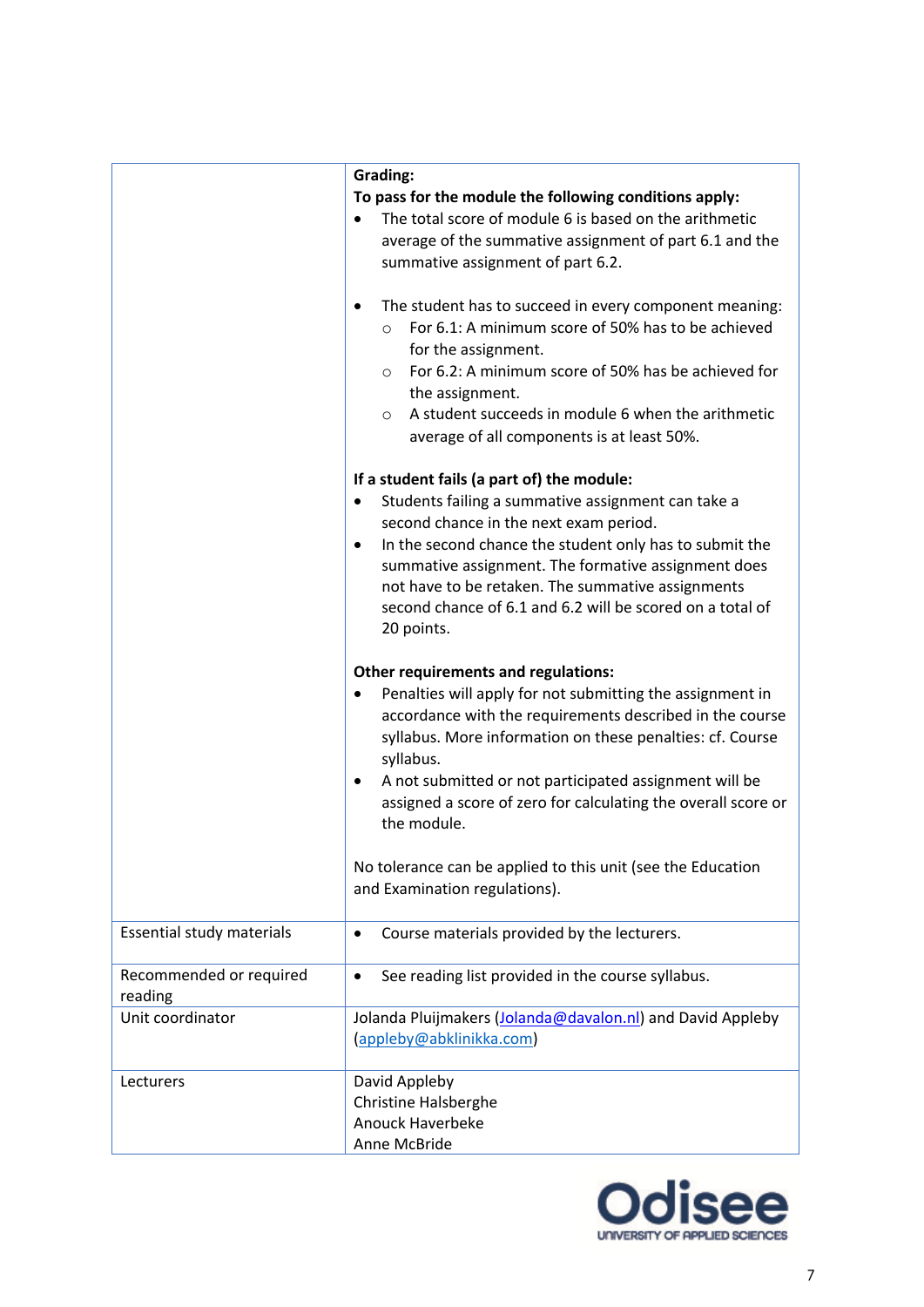| Jolanda Pluijmakers |
|---------------------|
| Odisee, 2021<br>O   |

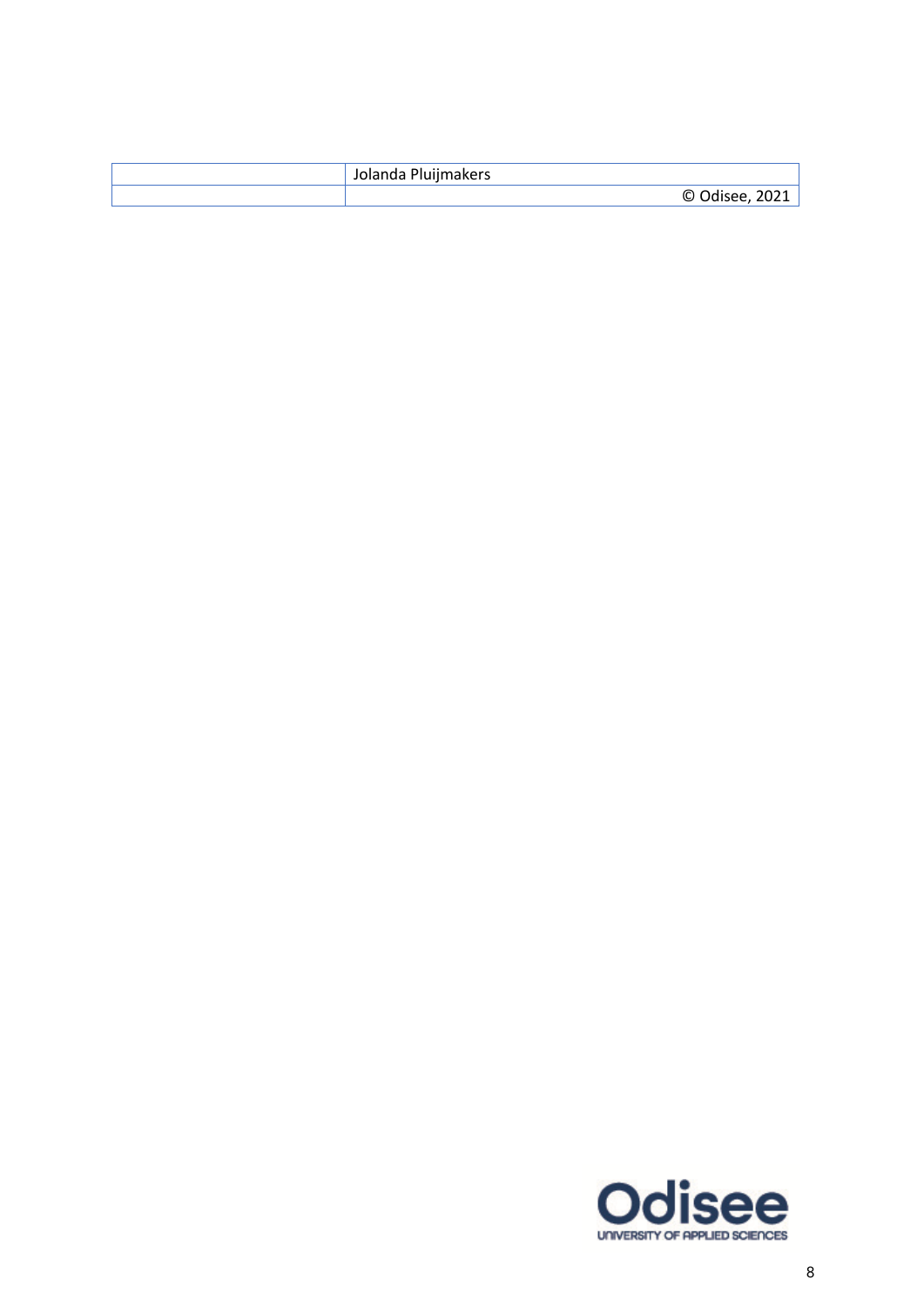| Course program                                   | Odisee Companion Animal Behaviour and Welfare Program<br><b>Postgraduate course Clinical Animal Behaviourist</b>                                                                                                                                                                                                                                         |
|--------------------------------------------------|----------------------------------------------------------------------------------------------------------------------------------------------------------------------------------------------------------------------------------------------------------------------------------------------------------------------------------------------------------|
| Course unit title                                | PG CABW - CAB M7: Clinical procedures: Putting theory into<br>practice<br>Part 7.1: Online workshops<br>Part 7.2: Case studies                                                                                                                                                                                                                           |
| Type of course unit:<br>Obligatory/Optional      | Obligatory<br>$\bullet$<br>Requests for exemptions should be submitted to the<br>٠<br>course coordinator before the 15 <sup>th</sup> of September 2021<br>following the instructions described in the document<br>'Procedure exemptions CABW'.                                                                                                           |
| Prerequisites and co-requisites                  | Students should have a bachelor diploma.<br>Students will study the behaviour and welfare of dogs and<br>٠<br>cats (obligatory) and one optional category, being small<br>mammals or horses.<br>Students will have participated in module 1 to 6 or<br>obtained comparable credits elsewhere.                                                            |
| Level of course unit                             | Postgraduate level 6/7<br>$\bullet$                                                                                                                                                                                                                                                                                                                      |
| Language                                         | Course materials: English<br>$\bullet$<br>Workshops: English<br>Oral exam: English<br>$\bullet$<br>Formative assignment: English<br>٠<br>Summative assignments: English                                                                                                                                                                                  |
| Year of study - date course<br>unit is delivered | Academic year 2022-2023<br>$\bullet$                                                                                                                                                                                                                                                                                                                     |
| Number of ECTS credits<br>allocated to the unit  | Total: 6 credits = 150 hours<br>Part 7.1 Online workshops: 1,5 credits<br>Part 7.2 Case studies: 4,5 credits                                                                                                                                                                                                                                             |
| General course aims                              | This standard relates to the clinical application of the<br>$\bullet$<br>science of companion animal behaviour and welfare, the<br>prevention and treatment of welfare problems and the<br>modification of the behaviour and environment of<br>companion animals that are displaying problematical<br>behaviour or pathological behaviour. This standard |

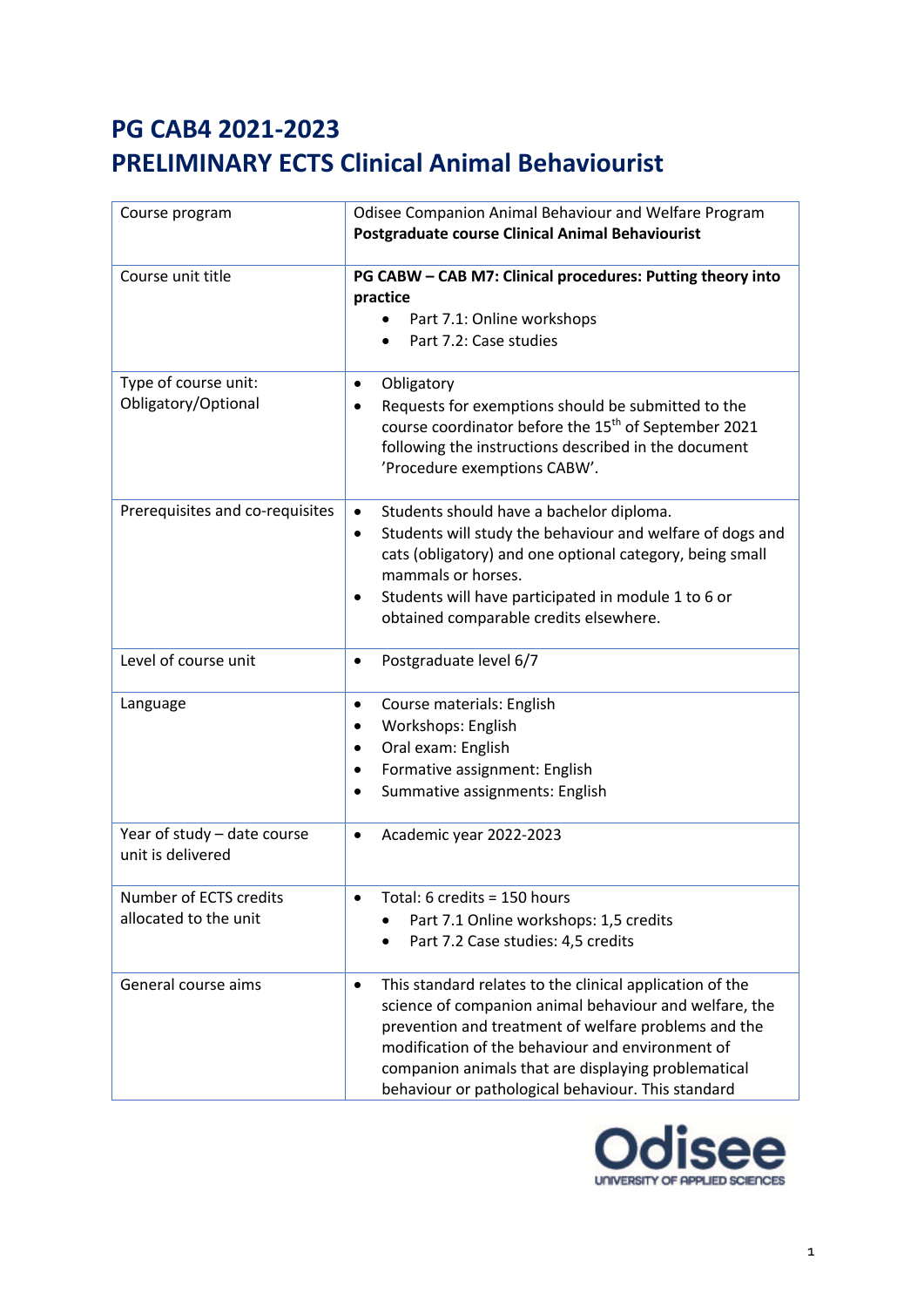|                                                  | involves understanding how to prevent and address<br>welfare problems in companion animals. How to evaluate,<br>prevent or address problematical and pathological<br>behaviours within individual animals through the<br>development of suitable environments and<br>management/treatment regimes that are expected to be<br>effective, based on best practice and scientific evidence.<br>The diagnosis and treatment of pathological behaviour<br>and the use of psychopharmacological interventions is<br>conducted in cooperation with a veterinary surgeon.<br>This standard is suitable for those working in the animal<br>٠<br>care sector, with responsibility for planning and managing<br>humane approaches to the addressing of pathological and<br>problem behaviour of animals, and who have an extensive<br>understanding of clinical animal behaviour and the related<br>scientific/clinical literature.<br>Included is the standard is the development of practical<br>٠<br>research experience in the area of companion animal<br>behaviour and welfare. |
|--------------------------------------------------|---------------------------------------------------------------------------------------------------------------------------------------------------------------------------------------------------------------------------------------------------------------------------------------------------------------------------------------------------------------------------------------------------------------------------------------------------------------------------------------------------------------------------------------------------------------------------------------------------------------------------------------------------------------------------------------------------------------------------------------------------------------------------------------------------------------------------------------------------------------------------------------------------------------------------------------------------------------------------------------------------------------------------------------------------------------------------|
| Summary of key learning<br>outcomes of the unit  | Part 7.1 and 7.2:<br>$\bullet$<br>Acquisition of effective counselling and<br>communication skills necessary for the diagnosis and<br>treatment of common behaviour and welfare<br>problems in companion animals (dogs, cats, horses,<br>rabbits and rodents).<br>Acquisition of practical skills in the handling, training<br>and practical application of training aids and of<br>behaviour modification techniques using case studies.                                                                                                                                                                                                                                                                                                                                                                                                                                                                                                                                                                                                                                 |
| Specific learning outcomes of<br>the course unit | Part 7.1 and 7.2<br>$\bullet$<br>1. Ability to critically evaluate the needs of the relevant<br>species and how these may be provided.<br>2. Identification of and adherence to the appropriate<br>animal health and welfare legislation, associated codes of<br>practice and other legislation relevant to the animals being<br>considered.<br>3. Practical application of knowledge related to gathering<br>evidence from all sources of information about the<br>behaviour of companion animals and the problem(s) for<br>which advice is being sought. This might for example be by<br>direct observation, discussion with owner/keeper,<br>assessments supplied by veterinary surgeons or case<br>histories. Critical evaluation of the quality of this evidence,<br>distinguishing between competing causes, assumption and<br>explanations for the behaviour and the ability to act<br>appropriately to remedy areas of concern or deficiency of<br>information.                                                                                                   |

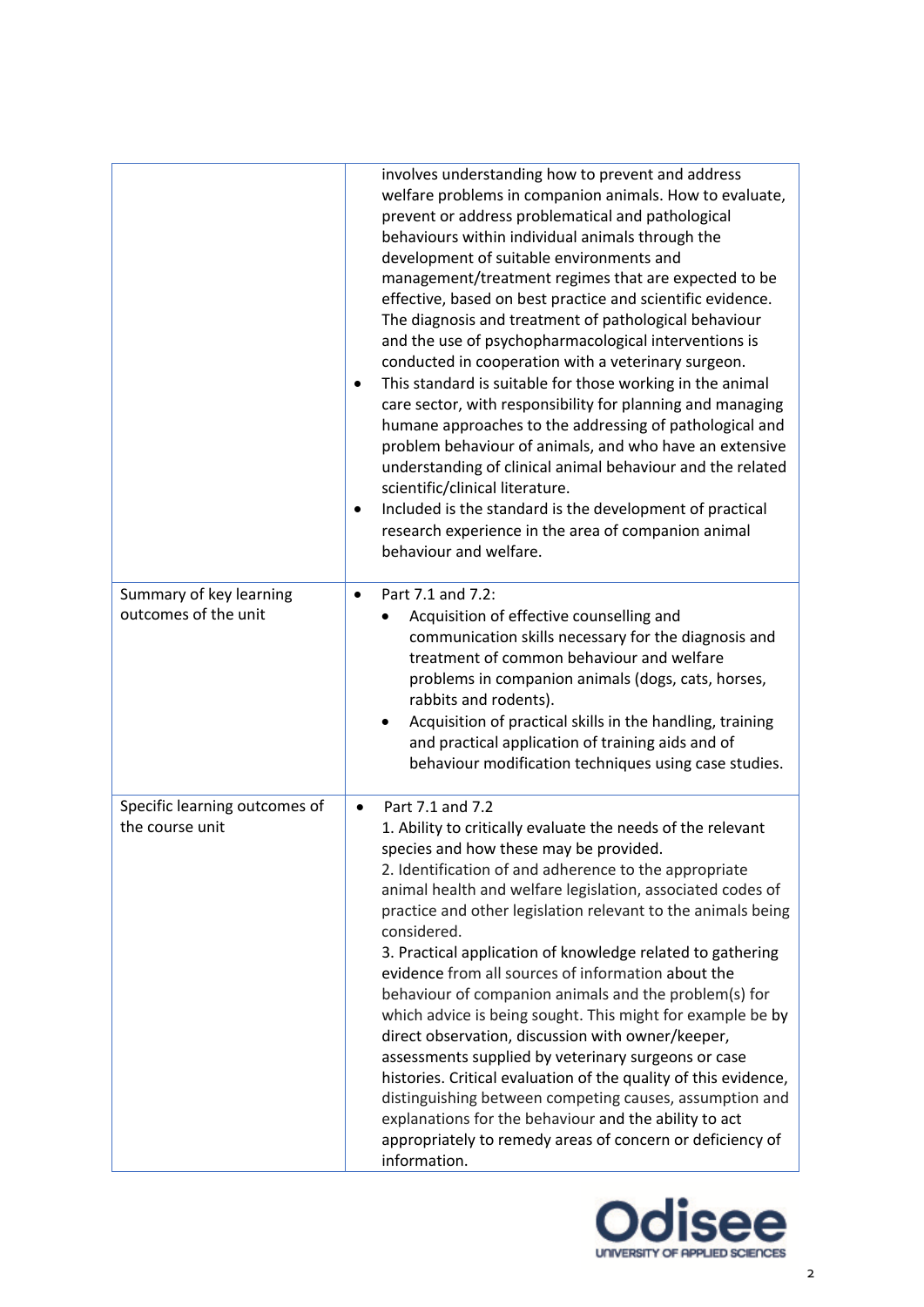| 4. Ability to evaluate the impact of external and internal    |
|---------------------------------------------------------------|
| factors, including husbandry/management practices and         |
| handling, on behaviour and welfare problems and on            |
| those for which help is being sought and areas of concern     |
| identified.                                                   |
| 5. Ability to devise the most appropriate, structured,        |
| legally compliant and humane treatment regime (training       |
| exercises, training aids and behaviour modification           |
| techniques) likely to effectively address the problem(s)      |
| and concerns identified in the animal's particular set of     |
| circumstances.                                                |
|                                                               |
| 6. Ability to adjust handling of an animal to its needs.      |
| 7. Ability to demonstrate and teach appropriate and           |
| effective handling exercises, training exercises and          |
| behaviour modification techniques whilst protecting           |
| against their misuse and ensuring owners/keepers protect      |
| the welfare of the animal.                                    |
| 8. Awareness of psychopharmacological and other               |
| interventions to address problem behaviours and the           |
| ability to liaise with the relevant professionals after       |
| obtaining appropriate informed consent.                       |
| 9. Ability to set realistic goals, time scales for monitoring |
| progress and assessment of success in individual cases.       |
| 10. Ability to discuss an agreed treatment regime with the    |
| owner/keeper and others involved with the animal for          |
| which advice is being sought.                                 |
| 11. Ability to rectify areas of misunderstanding, confusion   |
| or concern where appropriate.                                 |
| 12. Ability to explain to the owner/keeper/carer of the       |
| animal, through written guidelines or other appropriate       |
| systems of feedback, the areas of concern regarding their     |
| animal's behaviour or welfare that have been identified.      |
| Their possible causes and the rationale behind the            |
| treatment regime selected to remedy these and any             |
| associated issues.                                            |
| 13. Identification of professional, ethical or other issues   |
| that arise when working with an animal, owner/keeper or       |
| other individual and take appropriate action to address       |
| these.                                                        |
| 14. Maintenance of records on each animal so that it is       |
| possible to critically reflect on the appropriateness and     |
| success of different treatment regimens and identify any      |
| improvements to practice that could be made.                  |
| 15. Ability to perform a risk assessment.                     |
|                                                               |

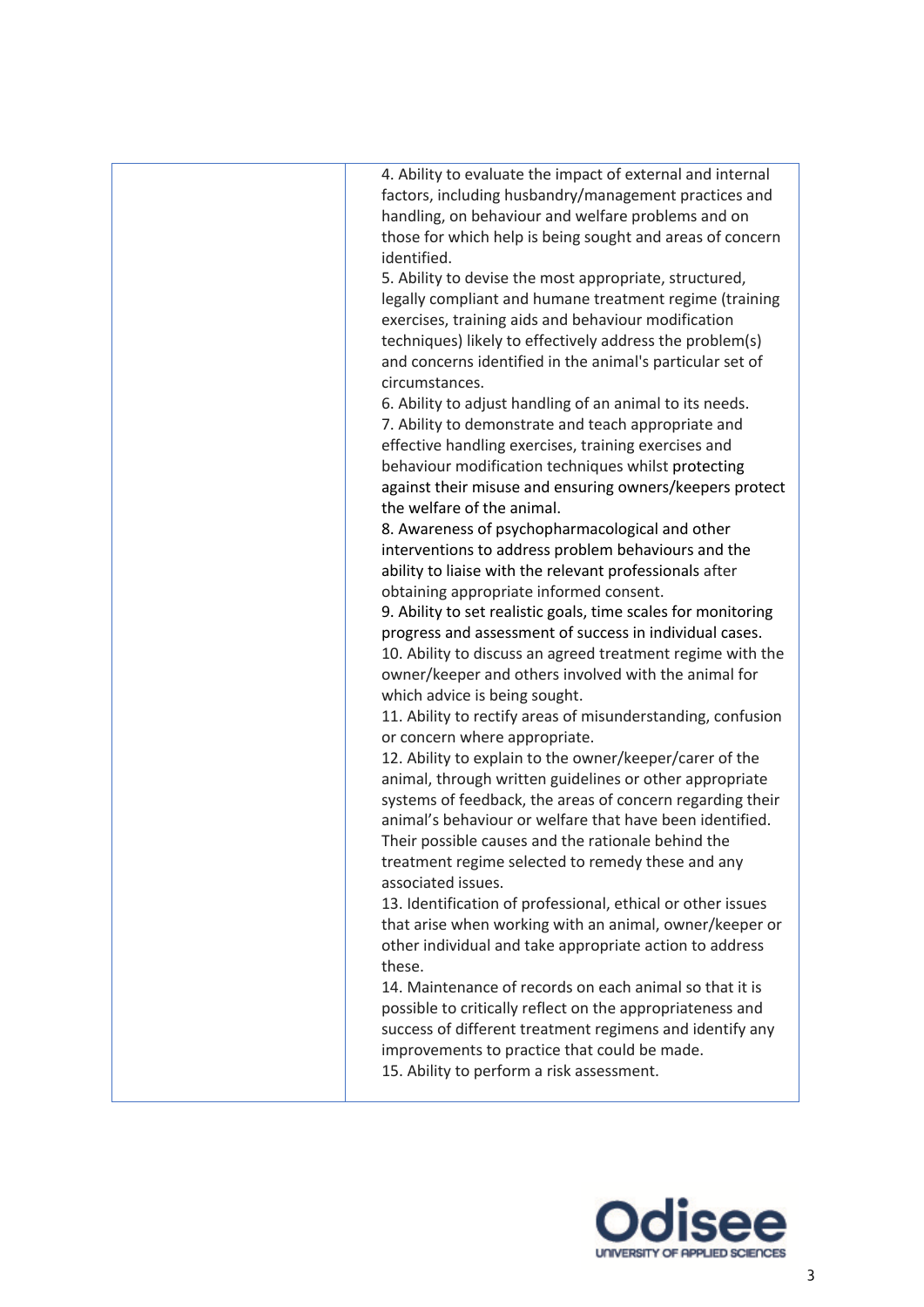| Course contents | The essential elements and requirements for the process<br>$\bullet$     |
|-----------------|--------------------------------------------------------------------------|
|                 | of behaviour counselling related to behavioural diagnoses.               |
|                 | Assessment of the multiple aspects of each case, such as                 |
|                 | behaviour, temperament, functioning of the animal,                       |
|                 | environment and medical conditions in practice.                          |
|                 | Causes of common behaviour problems in companion<br>$\bullet$            |
|                 | animals, such as: undesirable behaviour, anxiety, fear and               |
|                 | phobias related behaviours, aggression and repetitive                    |
|                 | behaviours. How to identify and critically evaluate causes               |
|                 | and contributing factors in practice.                                    |
|                 | Methods for gathering and recording information relevant<br>$\bullet$    |
|                 |                                                                          |
|                 | to behavioural diagnosis of behavioural problems and how                 |
|                 | to critically evaluate that information.                                 |
|                 | Case studies of common behaviour problems in dogs, cats,<br>$\bullet$    |
|                 | horses, small mammals.                                                   |
|                 | The principles of effective counselling and how to apply to<br>$\bullet$ |
|                 | facilitate and maintain behavioural change.                              |
|                 | Effective communication skills, in the collection of relevant            |
|                 | information and provision of advice in face to face                      |
|                 | consultations, communication via phone, writing reports                  |
|                 | and behaviour modification programs.                                     |
|                 | The interactions appropriate in professional relationships<br>٠          |
|                 | and how to apply these in practice.                                      |
|                 | The common professional, legal, ethical or other issues<br>$\bullet$     |
|                 | that need to be considered or may arise before, during                   |
|                 | and after a consultation and the actions appropriate to                  |
|                 | address them.                                                            |
|                 | The construction of appropriately structured treatment<br>$\bullet$      |
|                 | regimens that are likely to be effective for the behaviour               |
|                 | problems identified.                                                     |
|                 | Common behaviour modification strategies used in the<br>٠                |
|                 | treatment of behaviour problems in companion animals.                    |
|                 | How to identify situations where further action may be                   |
|                 | necessary, including ways in which compliance with an                    |
|                 | extended treatment regime may be encouraged, the                         |
|                 | behaviour modification plan requires alteration and when                 |
|                 | rehoming or euthanasia are indicated.                                    |
|                 | Conducting a risk assessment of aggressive animals.<br>$\bullet$         |
|                 | Practical application of the insights of psychology,<br>$\bullet$        |
|                 | neuroscience/cognitive science and principles of ethology                |
|                 | and learning theory to the prevention, diagnosis and                     |
|                 | treatment of common behaviour and welfare problems                       |
|                 | using case studies and group work.                                       |
|                 | Practical application of management strategies, handling                 |
|                 | techniques, training techniques, training aids and                       |
|                 | behaviour modification techniques using case studies and                 |
|                 | group work.                                                              |
|                 |                                                                          |

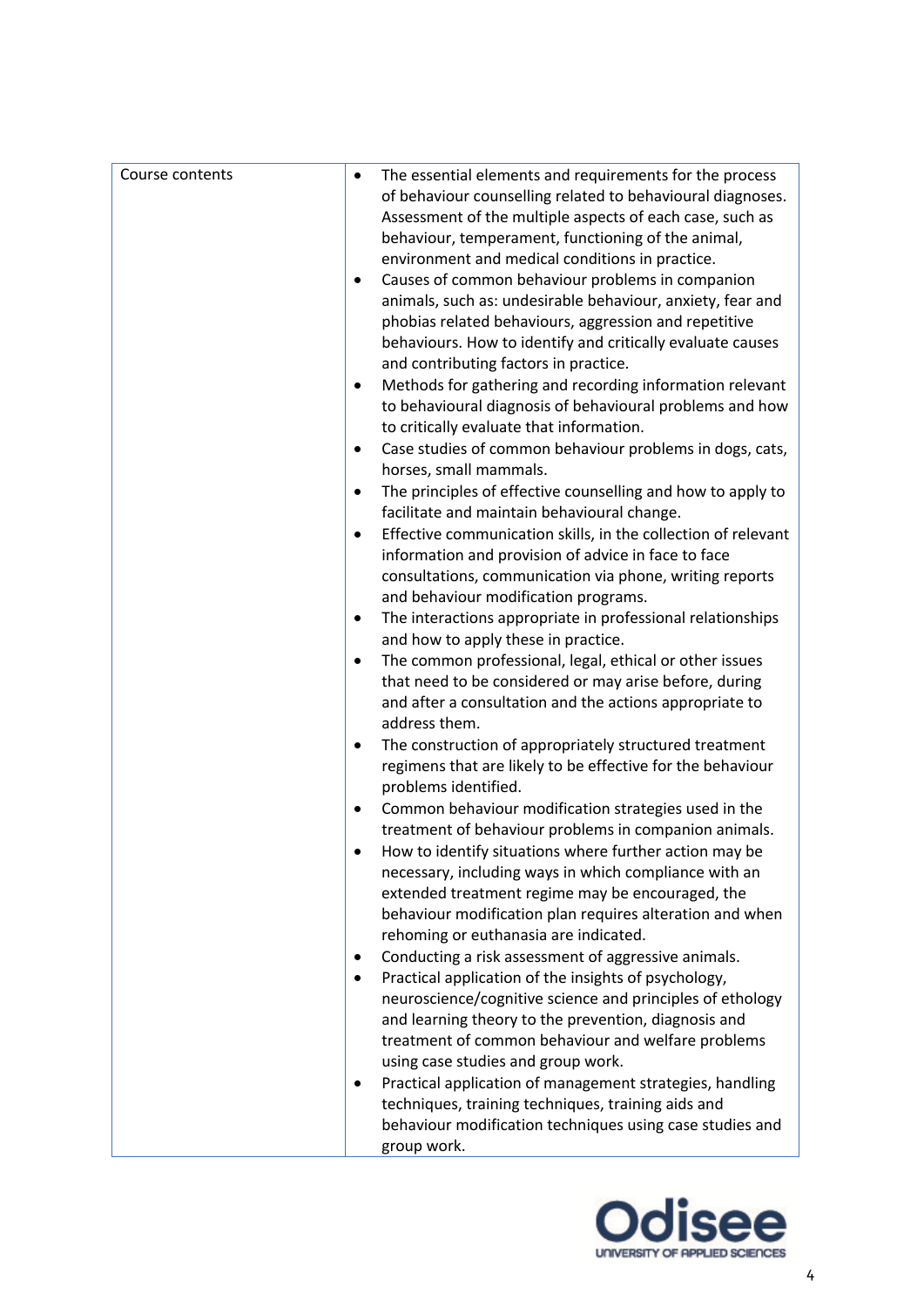|                                                     | Practical exercises in the communication skills pertinent to<br>$\bullet$<br>behaviour counselling.                                                                                                                                                                                                                                                                                                                                                                                                                                                                                                                                                                                                                                                                                                             |
|-----------------------------------------------------|-----------------------------------------------------------------------------------------------------------------------------------------------------------------------------------------------------------------------------------------------------------------------------------------------------------------------------------------------------------------------------------------------------------------------------------------------------------------------------------------------------------------------------------------------------------------------------------------------------------------------------------------------------------------------------------------------------------------------------------------------------------------------------------------------------------------|
| Planned learning activities and<br>teaching methods | Distance learning consisting of:<br>$\bullet$<br>Online workshops<br><b>Reading lists</b><br>Practical cases studies performed in groups consisting<br>of peer-to-peer learning activities<br>Individual tutorials                                                                                                                                                                                                                                                                                                                                                                                                                                                                                                                                                                                              |
| Assessment methods and<br>criteria                  | <b>Assessment methods and criteria</b><br>Part 7.1:<br>Continuous evaluation:<br>Active participation during all workshops is obligatory to<br>achieve a 'sufficient' for continuous evaluation.                                                                                                                                                                                                                                                                                                                                                                                                                                                                                                                                                                                                                |
|                                                     | Part 7.2:<br>1 Formative assignment: log file of behaviour<br>consultations<br>1 Exam: one-hour oral examination<br>1 practical assessment: behaviour consultation<br>٠<br>1 individually composed written assignment: client report<br>$\bullet$<br>of the conducted consultation.<br>In order to participate in the oral exam a pass has to be<br>obtained for the formative assignment.<br><b>Grading:</b>                                                                                                                                                                                                                                                                                                                                                                                                   |
|                                                     | <b>Part 7.1</b><br>The continuous evaluation will be scored on a pass or fail<br>basis. To pass for part 7.1 the student has to achieve a<br>pass for continuous evaluation.<br>Part 7.2:<br>The formative assignment will be scored on a pass or fail<br>$\bullet$<br>basis. To pass for the formative assignment the student<br>has to achieve a pass for the formative assignment.<br>Without having obtained a pass score for the formative<br>assignment the student cannot participate in the oral<br>examination.<br>To pass for the exam a minimum score of 50% of the total<br>score of 20 points has to be achieved.<br>To pass for the practical assessment behavioural<br>$\bullet$<br>consultation a minimum score of 50% of the total score of<br>20 points of the assignment has to be achieved. |

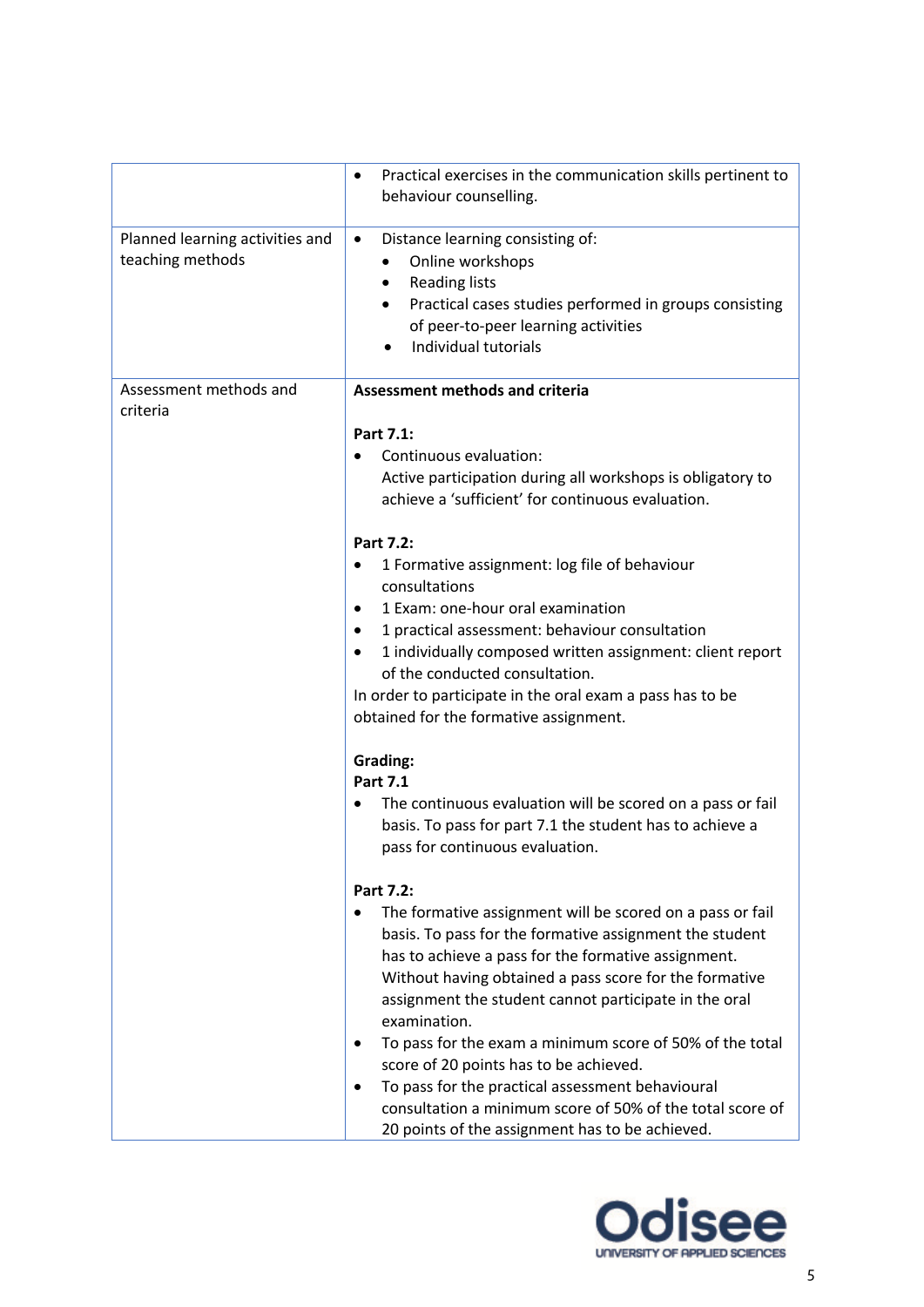| To pass for the written assignment 'client report' a<br>$\bullet$<br>minimum score of 50% of the total score of 20 points of<br>the assignment has to be achieved.<br>To pass for the module the following conditions apply:<br>The total score of module 7 is based on the arithmetic<br>average of all graded components. A student succeeds in<br>module 7 when:<br>The arithmetic average of all components is at least<br>$\circ$<br>50%.<br>The total score for module 7 is more precisely<br>calculated based on the arithmetic average of the<br>result obtained for the following components:<br>- Part 7.2: Exam<br>- Part 7.2: Practical assignment behaviour consultation<br>- Part 7.2: Written assignment client report<br>A minimum score of 50% of the total score of 20<br>$\circ$<br>points of the exam is obtained.<br>A minimum score of 50% of the total score of 20<br>$\circ$<br>points of the practical assignment consultation is<br>obtained.<br>A minimum score of 50% of the total score of 20<br>$\circ$<br>points of the assignment 'client report' is obtained.<br>A pass is obtained for the formative assignment of<br>$\circ$<br>part 7.2<br>A pass is obtained for continuous evaluation of part<br>$\circ$ |
|------------------------------------------------------------------------------------------------------------------------------------------------------------------------------------------------------------------------------------------------------------------------------------------------------------------------------------------------------------------------------------------------------------------------------------------------------------------------------------------------------------------------------------------------------------------------------------------------------------------------------------------------------------------------------------------------------------------------------------------------------------------------------------------------------------------------------------------------------------------------------------------------------------------------------------------------------------------------------------------------------------------------------------------------------------------------------------------------------------------------------------------------------------------------------------------------------------------------------------------------|
| 7.1.<br>If a student fails (a part of) the module:<br>Students failing the exam, the formative assignment or the<br>summative assignment behaviour consultation or client<br>report can take a second chance in the next exam period.<br>Continuous evaluation of the workshops 7.1 is not possible<br>in the same academic year.<br>Students failing the continuous evaluation of 7.1 need to<br>participate in the whole or part of the workshop week in<br>the next academic year for their second chance.<br>The results for the succeeded components of this module<br>٠<br>can be transferred to the next academic year and do not<br>have to be retaken.<br><b>Other requirements and regulations:</b><br>Penalties will apply for not submitting the assignment in<br>$\bullet$<br>accordance with the requirements described in the course<br>syllabus. More information on these penalties: cf. Course<br>syllabus.                                                                                                                                                                                                                                                                                                                  |

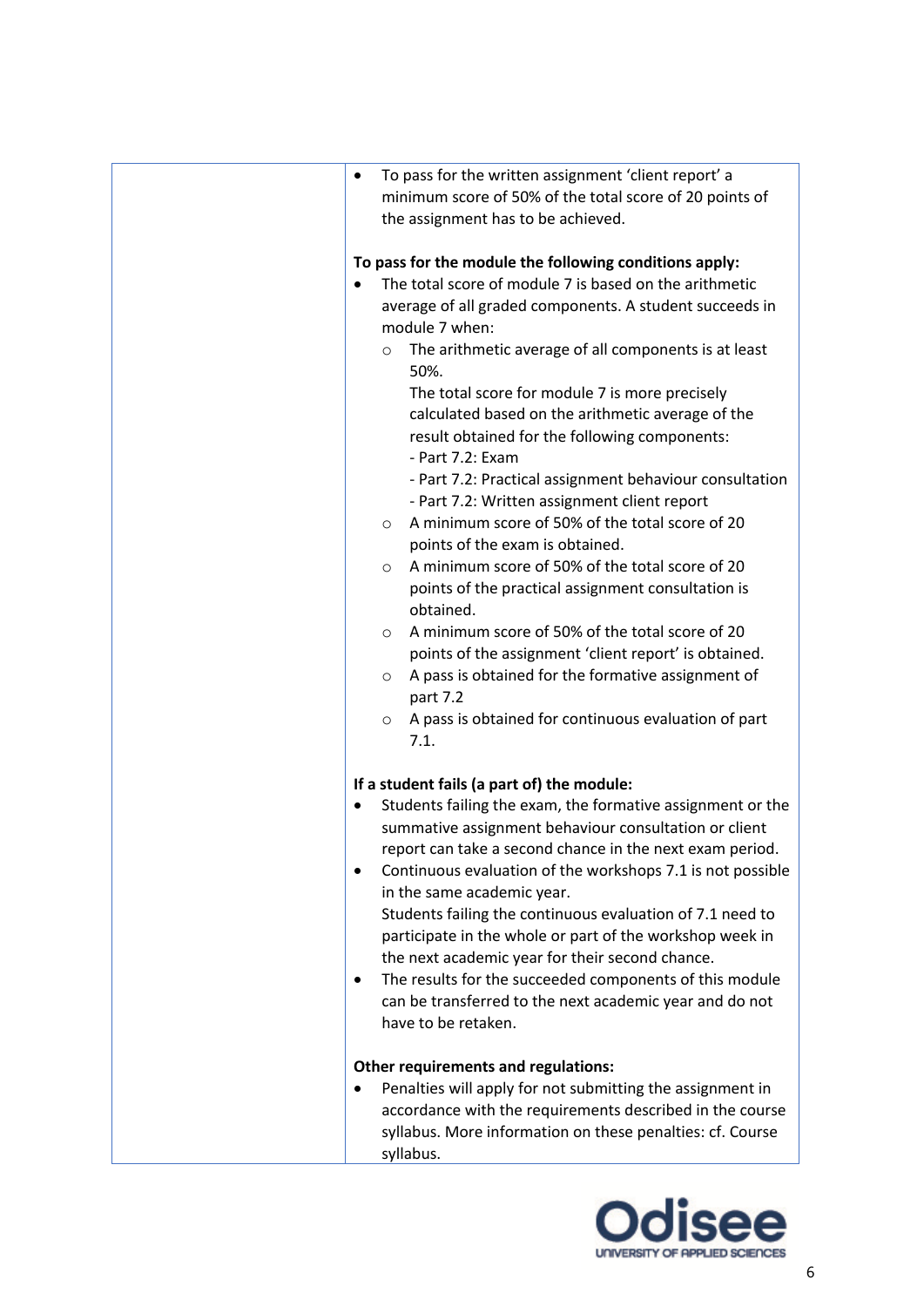|                                    | A not submitted or not participated assignment will be<br>٠<br>assigned a score of zero for calculating the overall score or<br>the module. |
|------------------------------------|---------------------------------------------------------------------------------------------------------------------------------------------|
|                                    | No tolerance can be applied to this unit (see the Education<br>and Examination regulations).                                                |
| Essential study materials          | Course materials provided by the lecturers.                                                                                                 |
| Recommended or required<br>reading | See reading list provided in the course syllabus.<br>٠                                                                                      |
| Unit coordinator                   | Jolanda Pluijmakers (Jolanda@davalon.nl) and David Appleby<br>(appleby@abklinikka.com)                                                      |
| Lecturers                          | David Appleby                                                                                                                               |
|                                    | Jaume Fatjo                                                                                                                                 |
|                                    | <b>Christine Halsberghe</b>                                                                                                                 |
|                                    | Jolanda Pluijmakers                                                                                                                         |
|                                    | © Odisee, 2021                                                                                                                              |

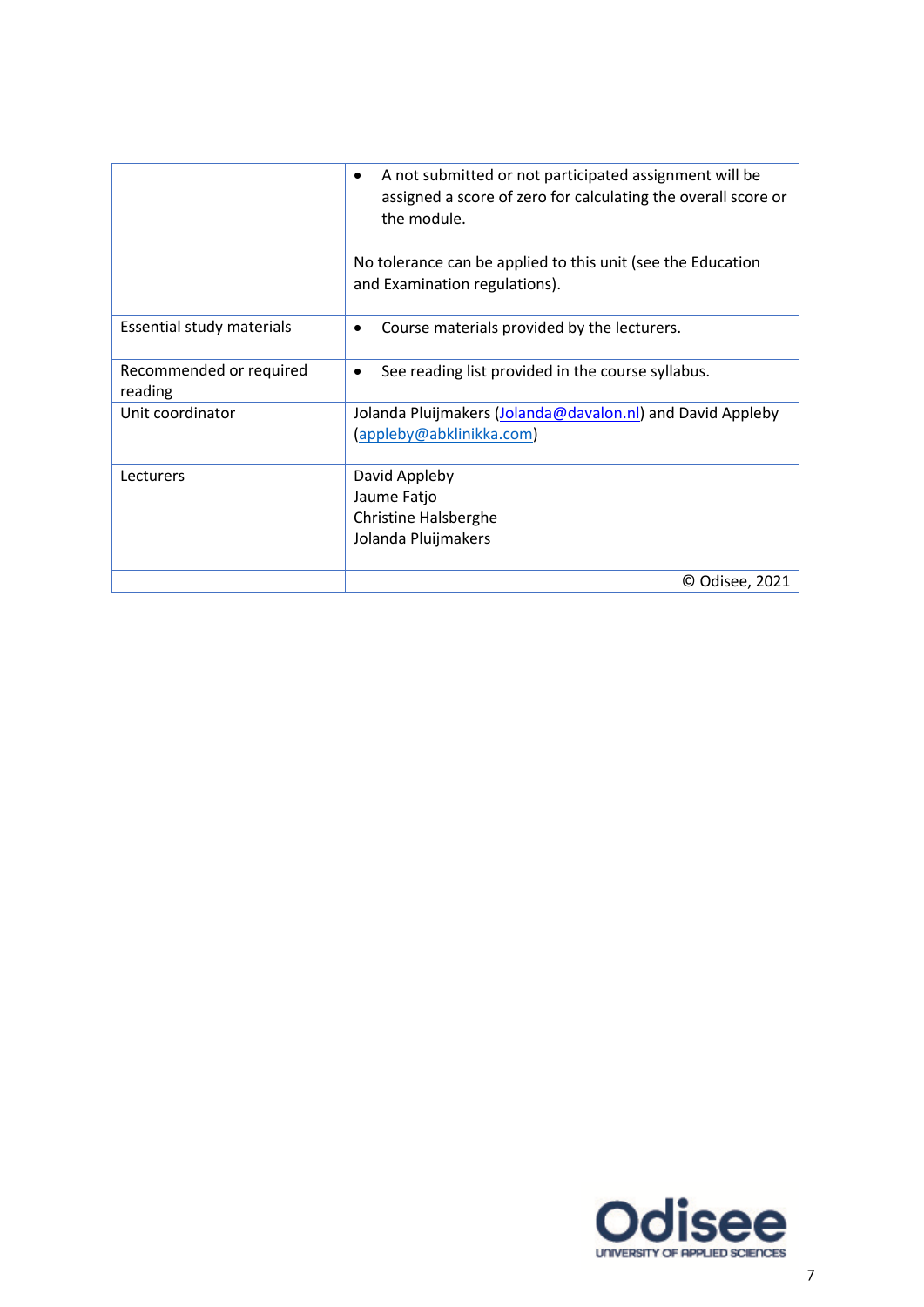| Course program                                   | Odisee Companion Animal Behaviour and Welfare program<br>Postgraduate course Clinical Animal Behaviourist                                                                                                                                                                                                                                                                                                                                                                                                                                                                                                                                                                                                                                                                                                                                                                                                                                                                                                                                                                                                                       |
|--------------------------------------------------|---------------------------------------------------------------------------------------------------------------------------------------------------------------------------------------------------------------------------------------------------------------------------------------------------------------------------------------------------------------------------------------------------------------------------------------------------------------------------------------------------------------------------------------------------------------------------------------------------------------------------------------------------------------------------------------------------------------------------------------------------------------------------------------------------------------------------------------------------------------------------------------------------------------------------------------------------------------------------------------------------------------------------------------------------------------------------------------------------------------------------------|
| Course unit title                                | PG CABW - CAB M8: Research methods and practice                                                                                                                                                                                                                                                                                                                                                                                                                                                                                                                                                                                                                                                                                                                                                                                                                                                                                                                                                                                                                                                                                 |
| Type of course unit:<br>Obligatory/Optional      | Obligatory<br>٠<br>Requests for exemptions can be submitted before the 15 <sup>th</sup><br>of September 2021 following the instructions described in<br>the document 'Procedure exemptions PG CABW'.                                                                                                                                                                                                                                                                                                                                                                                                                                                                                                                                                                                                                                                                                                                                                                                                                                                                                                                            |
| Prerequisites and co-requisites                  | The student should have a bachelor diploma.<br>$\bullet$<br>The students study the behaviour and welfare of dogs and<br>$\bullet$<br>cats (obligatory) and one optional category, being small<br>mammals or horses.                                                                                                                                                                                                                                                                                                                                                                                                                                                                                                                                                                                                                                                                                                                                                                                                                                                                                                             |
| Level of course unit                             | Postgraduate level 6/7<br>$\bullet$                                                                                                                                                                                                                                                                                                                                                                                                                                                                                                                                                                                                                                                                                                                                                                                                                                                                                                                                                                                                                                                                                             |
| Language                                         | English<br>$\bullet$                                                                                                                                                                                                                                                                                                                                                                                                                                                                                                                                                                                                                                                                                                                                                                                                                                                                                                                                                                                                                                                                                                            |
| Year of study - date course<br>unit is delivered | 2022-2023<br>$\bullet$                                                                                                                                                                                                                                                                                                                                                                                                                                                                                                                                                                                                                                                                                                                                                                                                                                                                                                                                                                                                                                                                                                          |
| Number of ECTS credits<br>allocated to the unit  | 16 credits = 400 study hours<br>$\bullet$                                                                                                                                                                                                                                                                                                                                                                                                                                                                                                                                                                                                                                                                                                                                                                                                                                                                                                                                                                                                                                                                                       |
| General course aims                              | This standard relates to the clinical application of the<br>$\bullet$<br>science of companion animal behaviour and welfare, the<br>prevention and treatment of welfare problems and the<br>modification of the behaviour and environment of<br>companion animals that are displaying problematical<br>behaviour or pathological behaviour. This standard<br>involves understanding how to prevent and address<br>welfare problems in companion animals. How to evaluate,<br>prevent or address problematical and pathological<br>behaviours within individual animals through the<br>development of suitable environments and<br>management/treatment regimes that are expected to be<br>effective, based on best practice and scientific evidence.<br>The diagnosis and treatment of pathological behaviour<br>and the use of psychopharmacological interventions is<br>conducted in cooperation with a veterinary surgeon.<br>This standard is suitable for those working in the animal<br>$\bullet$<br>care sector, with responsibility for planning and managing<br>humane approaches to the addressing of pathological and |

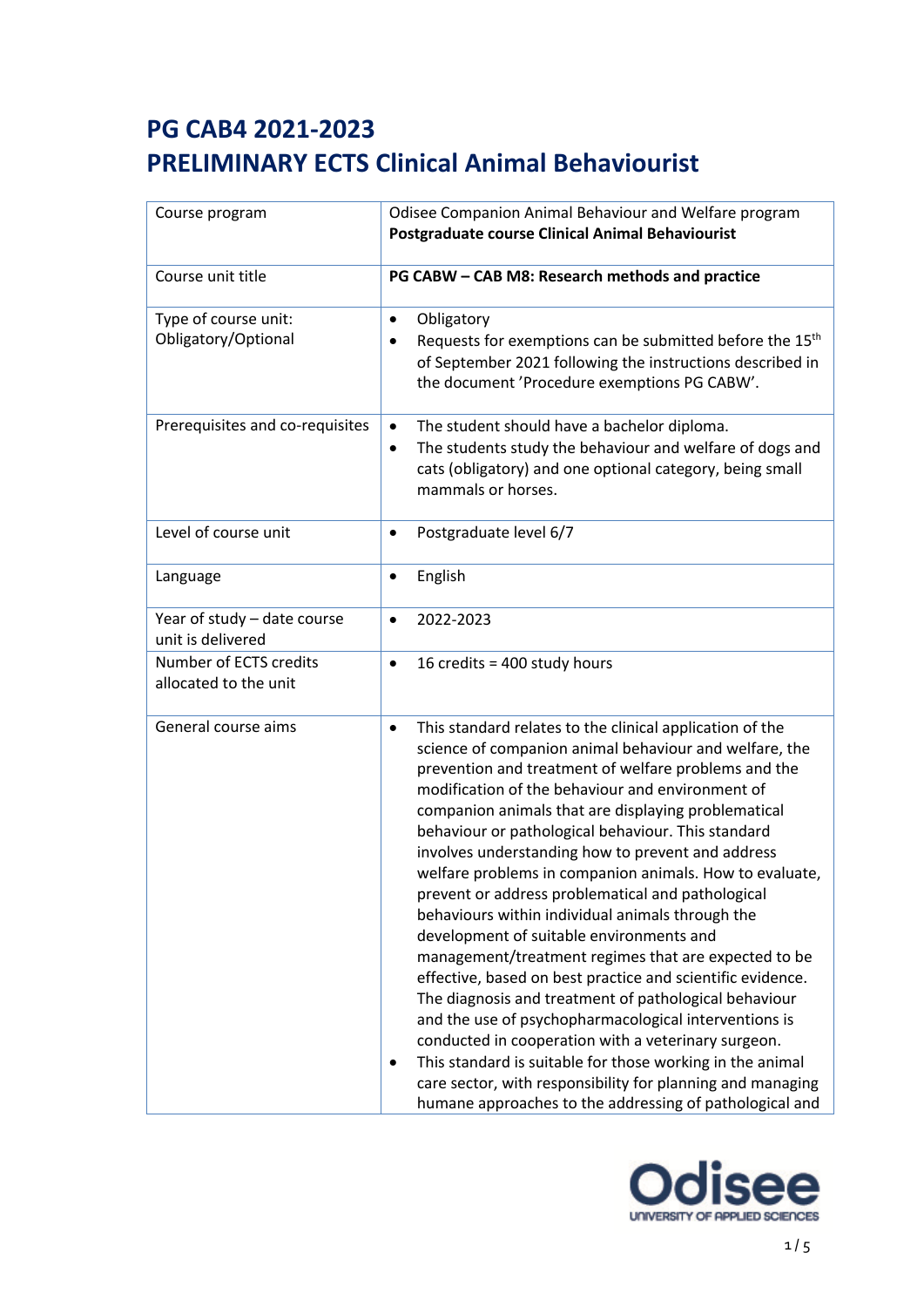|                                                  | problem behaviour of animals, and who have an extensive<br>understanding of clinical animal behaviour and the related<br>scientific/clinical literature.<br>Included is the standard is the development of practical<br>$\bullet$<br>research experience in the area of companion animal<br>behaviour and welfare.                                                                                                                                                                                                                                                                                                                                                                                                                                                                                                                                                                                                                                                                                                                                                                                                                                                                                                                                                                                                         |
|--------------------------------------------------|----------------------------------------------------------------------------------------------------------------------------------------------------------------------------------------------------------------------------------------------------------------------------------------------------------------------------------------------------------------------------------------------------------------------------------------------------------------------------------------------------------------------------------------------------------------------------------------------------------------------------------------------------------------------------------------------------------------------------------------------------------------------------------------------------------------------------------------------------------------------------------------------------------------------------------------------------------------------------------------------------------------------------------------------------------------------------------------------------------------------------------------------------------------------------------------------------------------------------------------------------------------------------------------------------------------------------|
| Summary of key learning<br>outcomes of the unit  | 1. Demonstration of knowledge and understanding of the<br>theoretical and practical application of the principles of<br>research methods.<br>2. Conducting an individual research project or<br>dissertation on a relevant topic to the field of companion<br>animal behaviour counselling and welfare.                                                                                                                                                                                                                                                                                                                                                                                                                                                                                                                                                                                                                                                                                                                                                                                                                                                                                                                                                                                                                    |
| Specific learning outcomes of<br>the course unit | Students will know and understand the subjects covered<br>$\bullet$<br>in this module and be able to:<br>1.1 Demonstrate knowledge and understanding of the<br>principles of experimental design, the principles<br>underlying survey design and the principles of qualitative<br>research methods for a diversity of research questions.<br>1.2 Explain the use of various forms of control and balance<br>in the design of experimental, survey and qualitative<br>research protocols.<br>1.3. Understand the role of single subject and case studies<br>in the progression of science.<br>1.4 Critically assess the designs and analysis of data used<br>in scientific articles and reports.<br>1.5 To select the appropriate statistical test for<br>quantitative data used for the analysis of differences or<br>correlations and be able to perform tests of statistical<br>significance using interval, ordinal and frequency data.<br>1.6 Explain and be able to perform analysis of qualitative<br>data using simple tests of association.<br>1.7 Explain the application of multivariate statistical<br>methods for predicting outcomes and classify data.<br>1.8 Consider the ethical issues relating to the use of<br>humans and non-human subjects in research<br>1.9 Conduct an individual research project. |
| Course contents                                  | Problem definition and hypothesis formation.<br>$\bullet$<br>Independent and dependent variables: their identification<br>and selection. Experimental manipulation, control and<br>internal validity: the roles of random allocation, matching,<br>and counterbalancing in independent groups, related<br>samples and repeat measure designs. The experimental<br>manipulation of more than one independent variable in<br>factorial designs: the contribution of interaction effects.                                                                                                                                                                                                                                                                                                                                                                                                                                                                                                                                                                                                                                                                                                                                                                                                                                     |

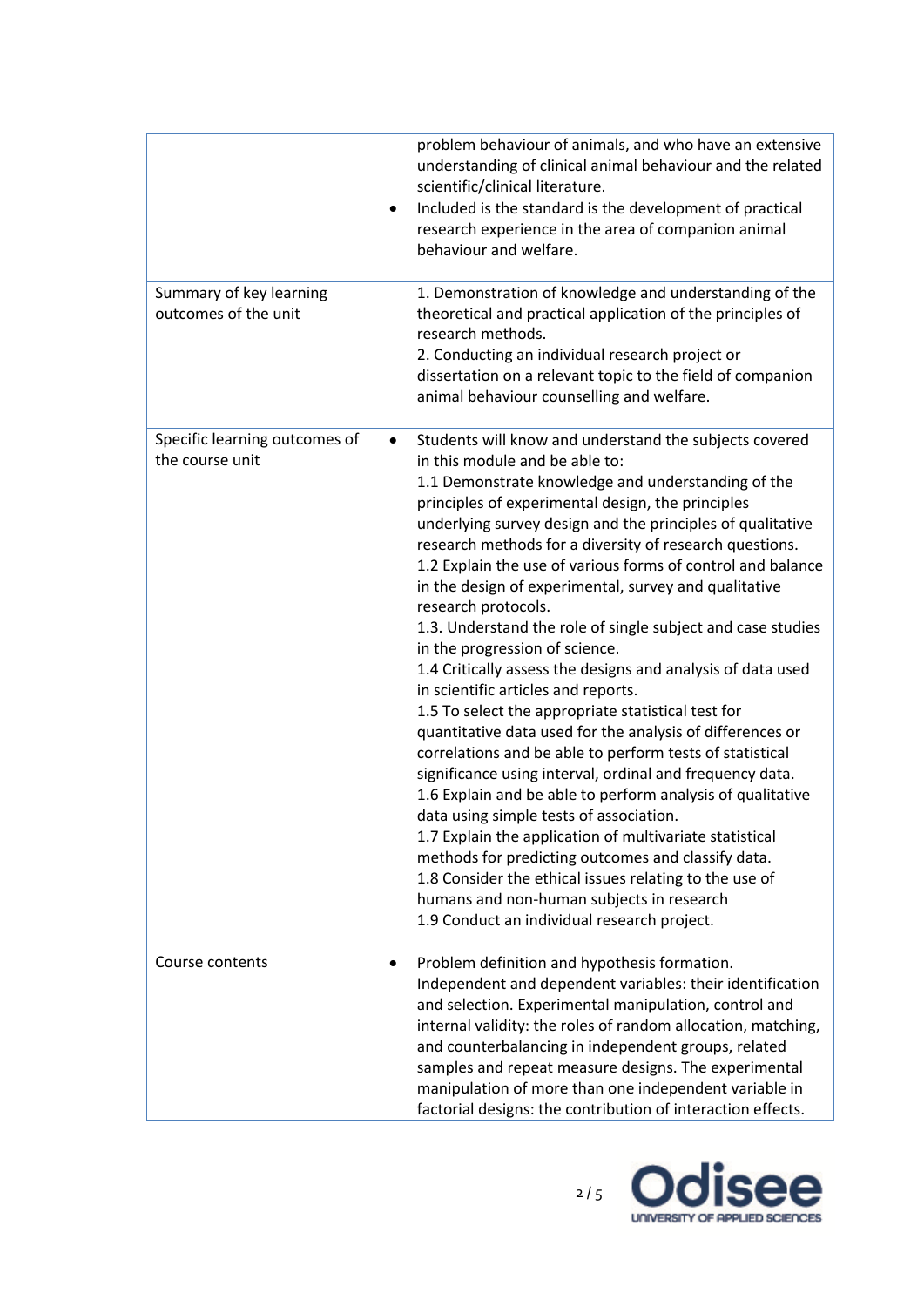| The role of random sampling in behavioural research:<br>$\bullet$<br>external validity.                                                       |
|-----------------------------------------------------------------------------------------------------------------------------------------------|
| Quasi-experimental studies of pre-existing groups: the<br>$\bullet$<br>question of causality. The particular strengths and                    |
| weaknesses of 'single-subject' designs and case studies.                                                                                      |
| Observational approaches. Survey research: sampling and<br>$\bullet$<br>the problem of non-response; descriptive versus                       |
| explanatory surveys; questionnaire design including closed                                                                                    |
| and open ended questions; attitude scale construction;<br>different questioning methods e.g. postal, telephone,                               |
| email, web based, face-to-face. Methods of controlling for                                                                                    |
| participants expectations and experimenter effects. Inter-<br>rater reliability.                                                              |
| Critical evaluation of the methods employed to collect<br>$\bullet$<br>data in psychological research. The theory of psychological            |
| measurement: standardisation, reliability and the                                                                                             |
| standard error of measurement; validity. The collection of<br>qualitative data: observation, participant observation,                         |
| techniques for the collection of verbal protocols. The                                                                                        |
| analysis of qualitative data: content analysis, discourse<br>analysis, grounded theory and protocol analysis.                                 |
| The ethics of research with humans and animals research.<br>$\bullet$<br>Descriptive and summary statistics: measures of central<br>$\bullet$ |
| tendency and dispersion; skew and kurtosis; frequency                                                                                         |
| distributions; graphical methods including frequency<br>histograms and cumulative frequency plots; explanatory                                |
| data analysis including stem and leaf and box and whisker                                                                                     |
| displays.<br>Probability theory: the binomial distribution (and its                                                                           |
| normal approximation). The normal distribution: z scores                                                                                      |
| and areas under the curve; the sampling distribution of<br>the sample mean. Statistical inference: significance testing                       |
| (including the null and alternative hypothesis, type 1 and                                                                                    |
| type 2 errors, significance level, power and sample size);<br>effect size and confidence intervals.                                           |
| z-test and t-test of means for single sample, independent<br>٠                                                                                |
| samples and related sample designs. Confidence intervals:<br>for the population mean; for the difference between two                          |
| population means. Mean and error bar graphs. Non-<br>parametric alternatives to t-tests: the sign test; Wilcoxon                              |
| matched-pairs signed ranks test; Mann-Whitney test.                                                                                           |
| Tests of proportions: chi-squared tests for goodness of fit<br>and for contingency tables.                                                    |
| Bivariate correlation and linear regression: scatterplots;<br>٠                                                                               |
| Pearson's correlation coefficient; partial correlation; the<br>significance of a correlation coefficient; the linear                          |
| regression equation and its use in prediction; the accuracy                                                                                   |

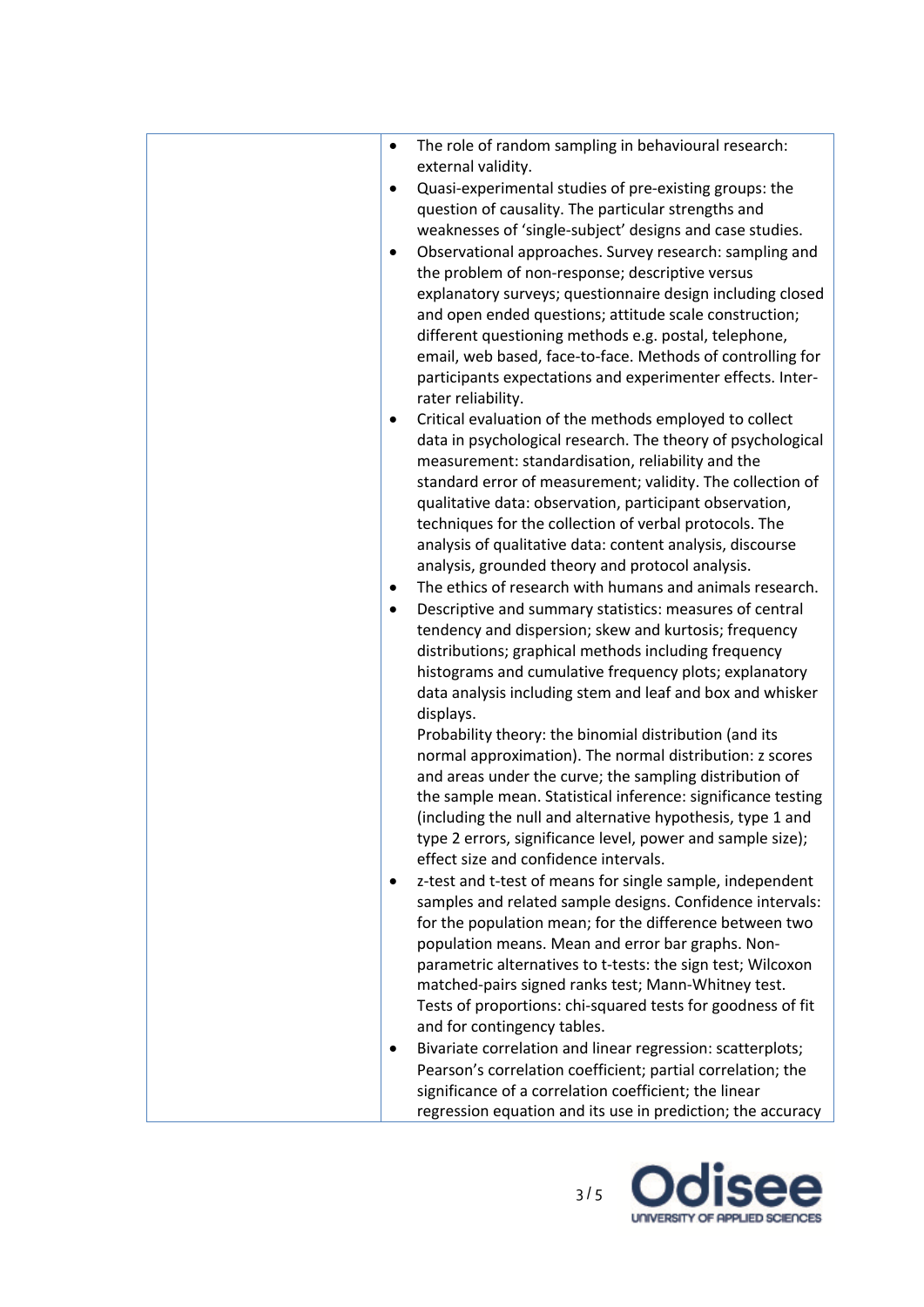|                                                     | of prediction; Spearman's and Kendall's rank order<br>correlation coefficients.<br>The analysis of variance: one factor independent and<br>$\bullet$<br>repeated measures designs; two factor independent,<br>repeated measures and mixed designs; main effects and<br>interaction effects (including graphical presentation);<br>planned (including trend) comparisons; the Bonferroni<br>correction; post hoc comparisons (including choice<br>between methods); the analysis of simple effects.<br>Non-parametric alternatives to one factor analyses of<br>٠<br>variance: Krusal-Wallis, Friedman and Cochran's Q tests.<br>The choice of an appropriate statistical analysis: the issue<br>of level of measurement (nominal, ordinal, interval and<br>ratio scales); test assumptions (eg normality, homogeneity<br>of variance, linearity); transformations of the dependent<br>variable in an attempt to meet assumptions; robustness;<br>power efficiency. |
|-----------------------------------------------------|--------------------------------------------------------------------------------------------------------------------------------------------------------------------------------------------------------------------------------------------------------------------------------------------------------------------------------------------------------------------------------------------------------------------------------------------------------------------------------------------------------------------------------------------------------------------------------------------------------------------------------------------------------------------------------------------------------------------------------------------------------------------------------------------------------------------------------------------------------------------------------------------------------------------------------------------------------------------|
| Planned learning activities and<br>teaching methods | Distance learning consisting of:<br>$\bullet$<br>Online video lectures<br><b>Reading list</b><br>Group activities<br>Conducting a research under supervision by tutor(s)                                                                                                                                                                                                                                                                                                                                                                                                                                                                                                                                                                                                                                                                                                                                                                                           |
| Assessment methods and<br>criteria                  | Formative assignment<br>٠<br>Summative assignment being the research report.<br>Grading:<br>To pass the module the student has to score 50% on a<br>total of 20 points (formative + summative).<br>The formative assignment is scored 'sufficient' or 'fail'.<br>$\bullet$<br>A 'sufficient' scores 1/1; a 'fail' scores 0/1. Students<br>who do not submit the assignment at the required<br>deadline score 0/1 on this part.<br>The total score of the summative assignment is 19<br>points in the first chance.<br>If a student fails the module:<br>Students failing the module can take a second chance                                                                                                                                                                                                                                                                                                                                                       |
|                                                     | in the next exam period.<br>In the second chance the student only has to submit<br>the summative assignment. The formative assignment<br>does not have to be retaken. The summative<br>assignment second will be scored on a total of 20<br>points.                                                                                                                                                                                                                                                                                                                                                                                                                                                                                                                                                                                                                                                                                                                |